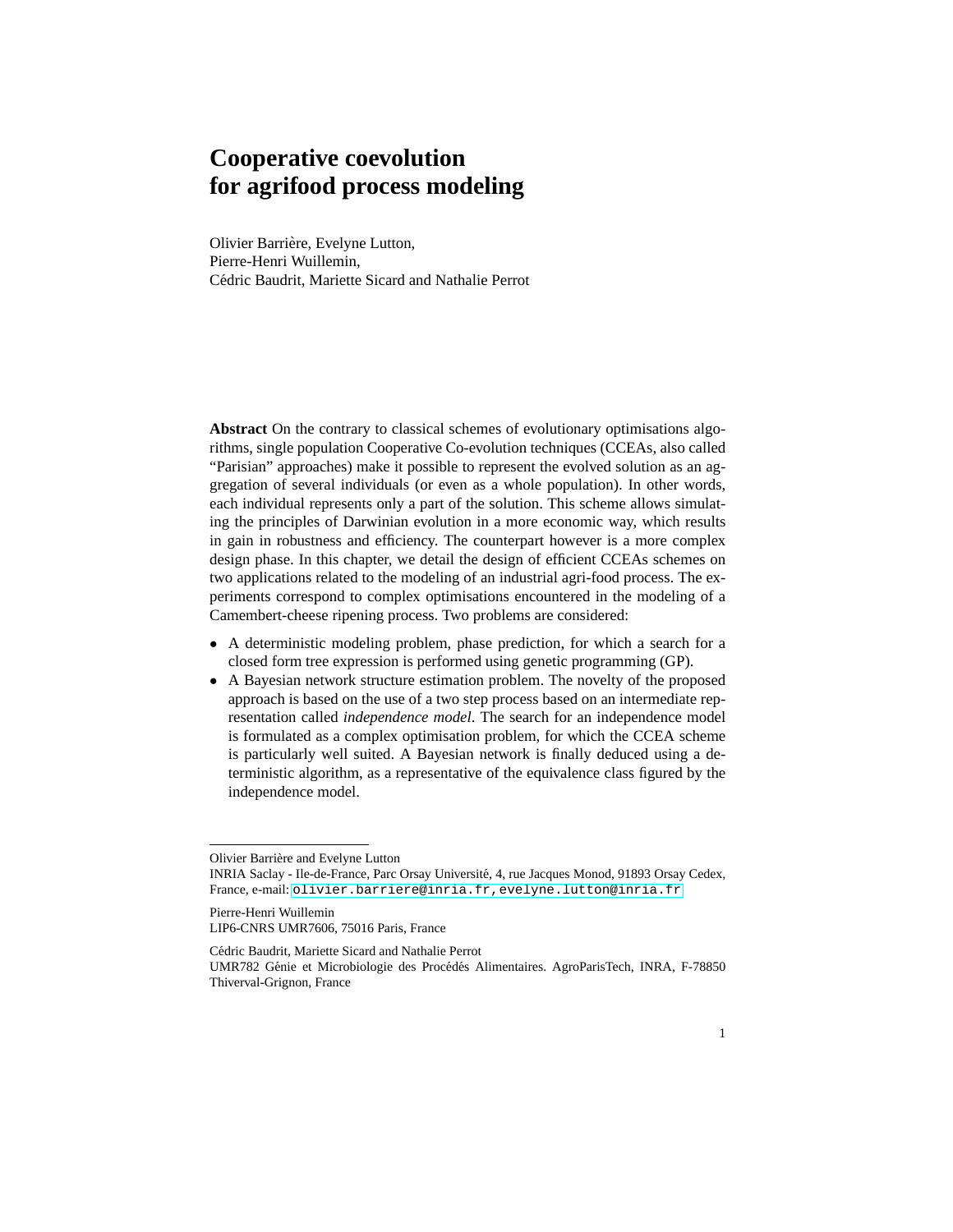# **1 Introduction**

Cooperative Co-evolution strategies rely on a formulation of the problem as a cooperative task, where individuals collaborate in order to build a solution.



<span id="page-1-0"></span>**Fig. 1** A Parisian EA: a single population cooperative co-evolution

The large majority of these approaches deals with a co-evolution process that happens between a fixed number of separated populations. The idea is to co-evolve various species that only interact via the evaluation process. [\[30,](#page-39-0) [29\]](#page-39-1) were the first to propose this technique, to co-evolve job-shop schedules using a parallel distributed algorithm. [\[53\]](#page-40-0) then popularize the idea of cooperative co-evolution as an optimisation tool. It is applicable as soon as a decomposition of the problem into subcomponents can be identified. Each component then corresponds to a subpopulation that evolves simultaneously but in isolation to the other subpopulations. Individuals of a subpopulation are evaluated by aggregation with individuals of other subpopulations. Multi-species cooperative co-evolution has been applied to various problems [\[43,](#page-40-1) [55,](#page-40-2) [54,](#page-40-3) [22,](#page-39-2) [36,](#page-39-3) [66\]](#page-41-0), including learning problems [\[8\]](#page-38-0), and some theoretical analyses have been recently proposed, see [\[48,](#page-40-4) [10,](#page-38-1) [52\]](#page-40-5), or [\[65\]](#page-41-1) for an analysis considering a relationship between cooperative co-evolution and evolutionary game theory.

In this work, a different implementation of cooperative co-evolution, the socalled Parisian approach [\[17,](#page-38-2) [47\]](#page-40-6) is used. It is derived from the classifier systems model proposed by [\[28\]](#page-39-4). Shown on Figure [1,](#page-1-0) this approach uses cooperation mechanisms within a *single* population. On the contrary to the previous model, interactions between sub-species are not limited to the evaluation step, but can also happen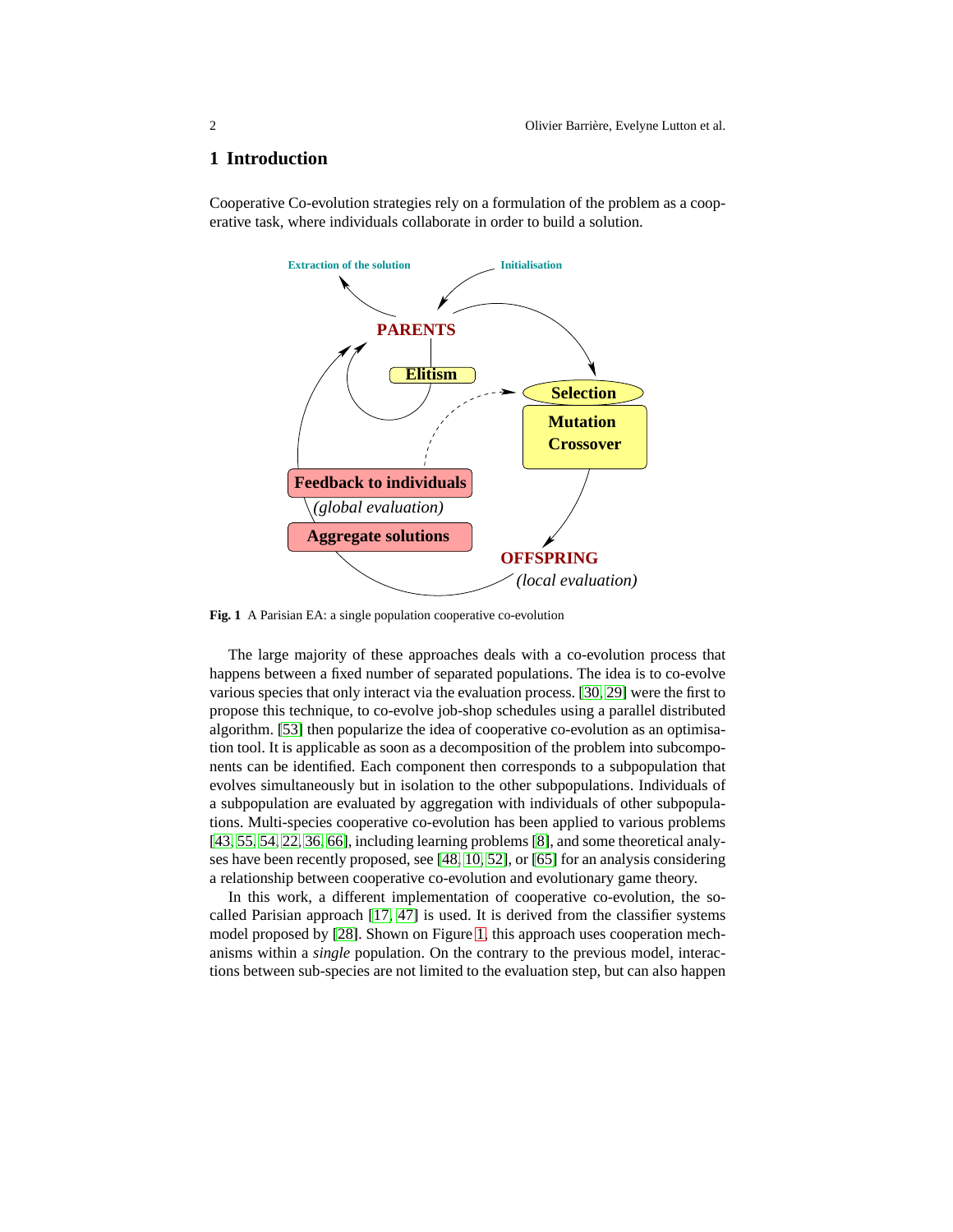via genetic operators. An individual of a Parisian population, that represents only a part of the solution to the problem, can be evaluated at two levels :

- locally, using an independent evaluation (the "local" fitness), if some criteria can be designed to evaluate partial solutions (for instance, validity conditions),
- globally at each generation, via an aggregation process that builds a solution to the problem to be solved. Individuals are then rewarded via a bonus distribution.

In this way, the co-evolution of the whole population (or a major part of it) is favoured instead of the emergence of a single best individual, as in classical evolutionary schemes. The motivation is to make a more efficient use of the genetic search process within a population, and reduce the computational expense. Successful applications of such a scheme usually rely on a lower cost evaluation of the partial solutions (the individuals of the population), while computing the full evaluation only once at each generation.

The single population approach allows more interaction between subproblems, but in order to avoid trivial solutions (all individuals are the same), diversity preservation becomes a very important mechanism, to favour the evolution of subspecies, that progressively become independent from each other. At least in its early stage, a Parisian approach relies more on "exploration" mechanisms than "exploitation". Experimental tuning have proven that these two components are balanced in a different manner in classical and Parisian approaches, and that fitness sharing is an important component of Parisian scheme, that ensures an efficient convergence behaviour.

Additionally, we will see in the examples developed in this chapter, that Parisian schemes necessitate a more complex design phase. We actually need to split a problem into interdependent subproblems involving components of the same nature, which is not always possible. Questions regarding the relative efficience of different CCEA approaches, including for instance the single versus multiple population issue are very important, but still open, see for instance [\[62\]](#page-41-2) for a first attempt in this direction.

This chapter is focussed on the design step, and presents how Parisian approaches have been developed on two examples provided by the agri-food community. The chapter is organised as follows. Section [2](#page-3-0) describes the industrial process under study, cheese ripening, and the problems related to expertise modeling in this context. The two examples are then developed:

- section [3](#page-7-0) deals with phase estimation using Genetic Programming : for comparison purpose, a classical GP approach is first developed, then a Parisian approach,
- section [4](#page-17-0) addresses the problem of evolving the structure of a Bayesian network, with an encoding based on independence models.

Conclusions and future work are given in section [5.](#page-36-0)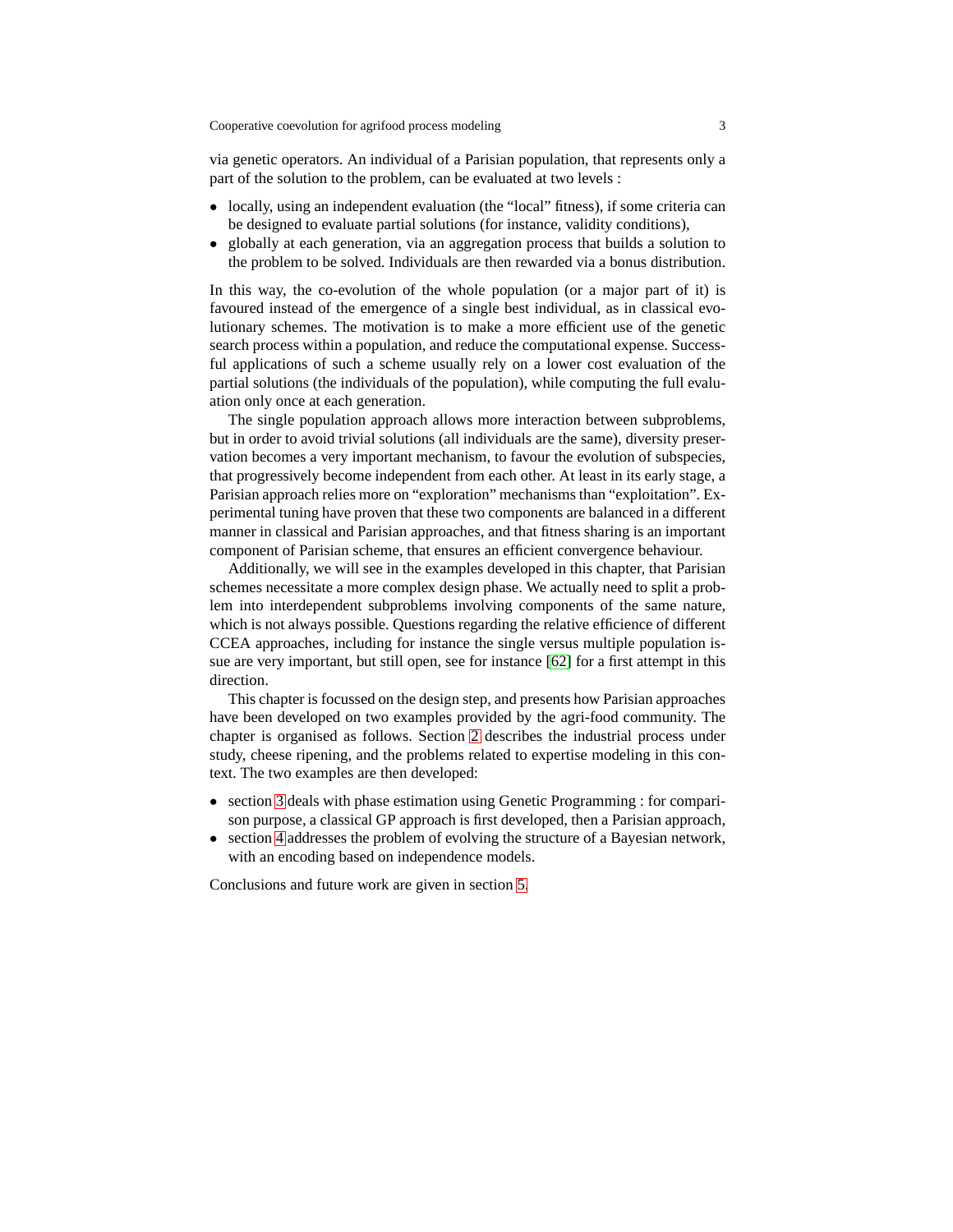# <span id="page-3-0"></span>**2 Modeling agri-food industrial processes**

This study is part of the French INCALIN research project<sup>[1](#page-3-1)</sup>. The goal of this research project was to model agri-food industrial processes. In such food industries, manufacturing processes consist of successive operations whose underlying mechanisms are still unknown, such as the cheese ripening process. INCALIN was concerned with the understanding of the causal relationships between ingredients and physico-chemical or microbiological characteristics and on the other hand, sensory and nutritional properties. The intriguing question is how micro level properties determine or influence those on the macro level. The project aimed to explain the global behaviour of such systems.

Various macroscopic models have embedded expert knowledge, including expert systems [\[32,](#page-39-5) [33,](#page-39-6) [31\]](#page-39-7), neural networks [\[35,](#page-39-8) [46\]](#page-40-7), mechanistic models [\[1,](#page-38-3) [56\]](#page-40-8), and dynamic Bayesian networks [\[6\]](#page-38-4).

The major problem common to these techniques is related to the sparseness of available data: collecting experimental data is a long and difficult process, and resulting data sets are often not accurate or even erroneous. For example, a complete cheese ripening process lasts 40 days, and some tests are destructive, that is to say that a cheese sample is consumed during each analysis. Other measurements require the growing of bacterias in Petri dishes and then counting the number of colonies, which is very time consuming. Therefore the precision of the resulting model is often limited by the small number of valid experimental data. Also, parameter estimation procedures have to deal with incomplete, sparse and uncertain data.

# <span id="page-3-2"></span>*2.1 The Camembert-cheese ripening process*

"Model cheeses" are produced in laboratories using pasteurized milk inoculated with *Kluyveromyces marxianus*(*Km*), *Geotrichum candidum* (*Gc*), *Penicillium camemberti* (*Pc*) and *Brevibacterium auriantiacum* (*Ba*) under aseptic conditions.

- *K. marxianus* is one of the key flora of Camembert cheese. One of its principal activity is the fermentation of lactose (noted *lo*) [\[14,](#page-38-5) [15\]](#page-38-6) (curd de-acidification by lactose consumption). Three dynamics are apparent in the timeline of *K. marxianus* growth [\[38,](#page-39-9) [39\]](#page-39-10). Firstly, there is an exponential growth during about five days that corresponds to a decrease of lactose concentration. Secondly, the concentration of *K. marxianus* remains constant for about fifteen days and then decreases slowly.
- *G. candidum* plays a key role in ripening because it contributes to the development of flavour, taste and aroma of cheeses [\[2,](#page-38-7) [9,](#page-38-8) [40\]](#page-40-9). One of its principal activi-

<span id="page-3-1"></span><sup>&</sup>lt;sup>1</sup> "Cognitive and Viability methods for food quality control" (translation from french), supported by the French ANR-PNRA fund.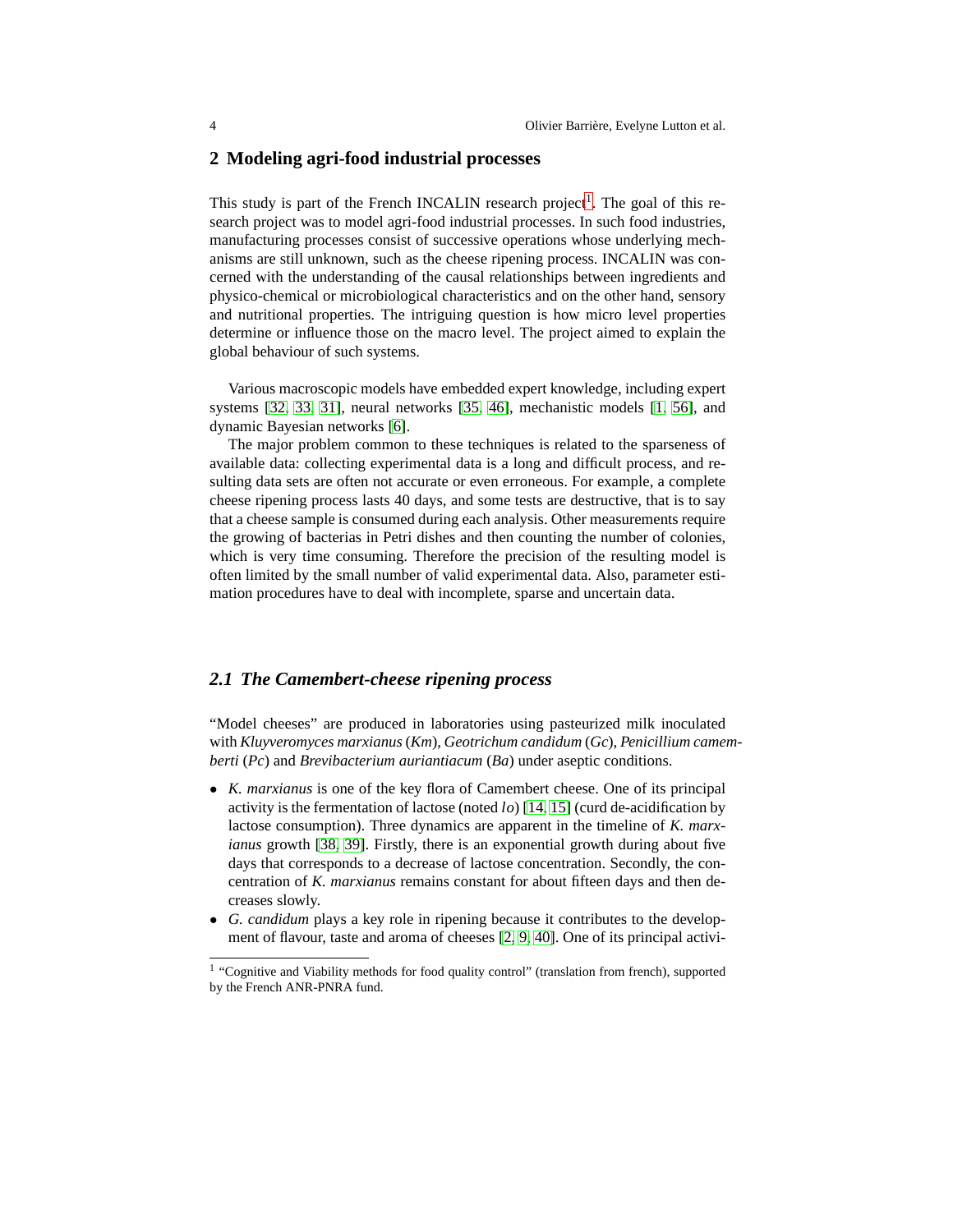ties is the consumption of lactate (noted *la*). Three dynamics are apparent in the timeline of *G. candidum* growth [\[38,](#page-39-9) [39\]](#page-39-10). First, there is a latency period of about three days. Second, there is an exponential growth that corresponds to a decrease of lactate concentration and thus an increase of pH. Third, the concentration of *G. candidum* remains constant to the end of ripening.

During ripening, soft-mould cheese behave like an ecosystem (a bio-reactor), which is extremely complex to model as a whole. In such a process, human experts operators have a decisive role. Relationships between microbiological and physicochemical changes depend on environmental conditions (temperature, relative humidity ...) [\[39\]](#page-39-10) and influence the quality of ripened cheeses [\[27,](#page-39-11) [38\]](#page-39-9). A ripening expert is capable of estimating the current state of some complex reactions at a macroscopic level through its perceptions (for example, sight, touch, smell and taste). Control decisions are then generally based on subjective but robust expert measurements. An important factor of parameter regulation is the subjective estimation of the current state of the ripening process. This process is split into four phases:

• Phase 1 is characterized by the surface humidity evolution of cheese (drying process). At the beginning, the surface of cheese is very wet and evolves until it is rather dry. The cheese is white with an odor of fresh cheese.



• Phase 2 begins with the apparition of a *P. camemberti*-coat (the white-coat at the surface of cheese). It is characterised by a first change of color and a "mushroom" odor development.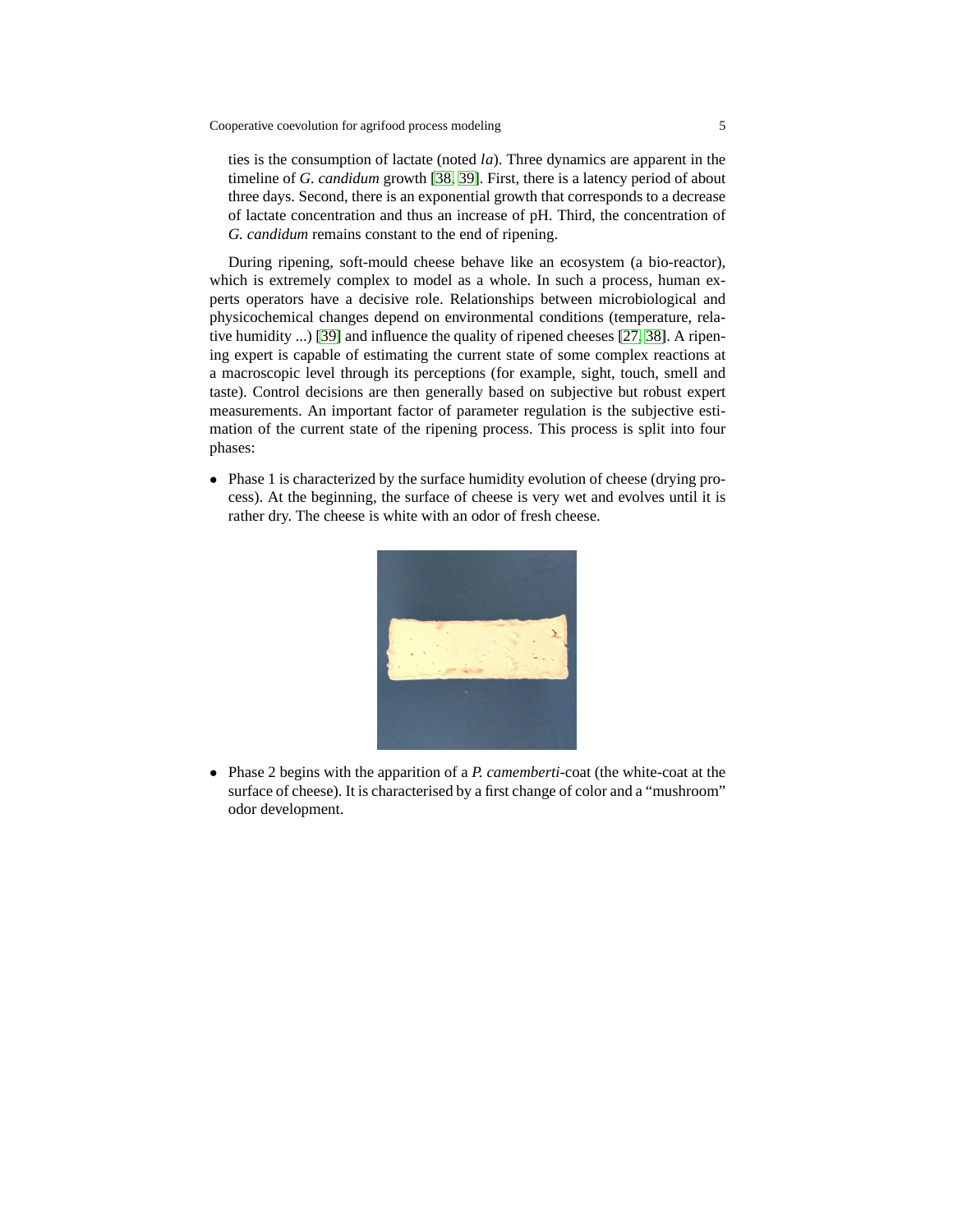6 Olivier Barriere, Evelyne Lutton et al. `



• Phase 3 is characterized by the thickening of the creamy under-rind. *P. camemberti* cover all the surface of cheeses and the color is light brown.



• Phase 4 is defined by strong ammoniac odor perception and the dark brown aspect of the rind of cheese.



These four phases are representative of cheese ripening. The expert's knowledge is obviously not limited to these four phases, but a correct identification of phases helps to evaluate the dynamics of ripening and to detect drift from the standard evolution.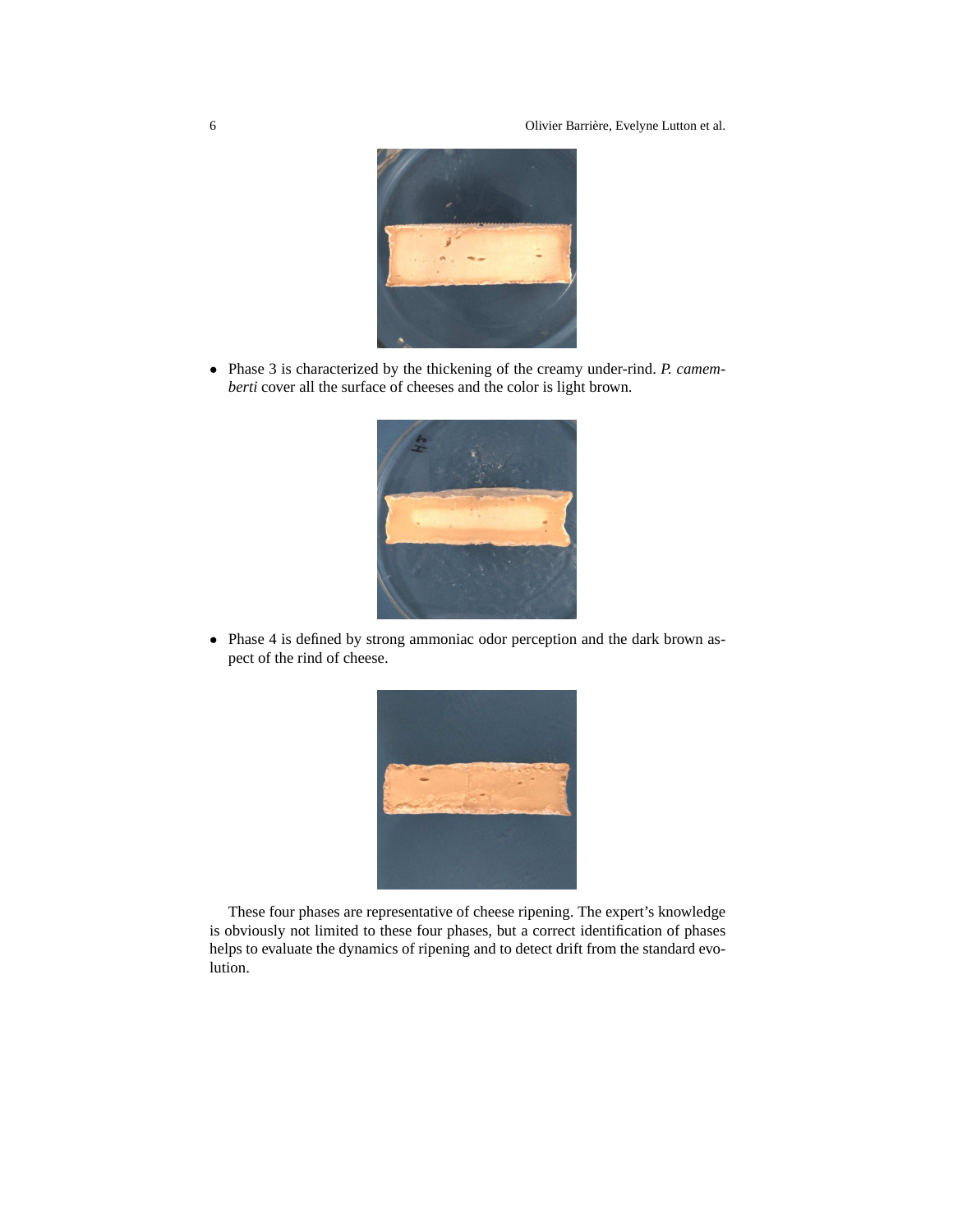# *2.2 Modeling expertise on cheese ripening*

A major problem, which was addressed in the INCALIN project, is the search for automatic procedures that mimic the way a human aggregates data through his senses, to estimate and regulate the ripening of the cheese.

Stochastic optimisation techniques, like evolutionary techniques, have already been proven successful on several agri-food problems. The interest of evolutionary optimisation methods for the resolution of complex problems related to agri-food is demonstrated by various recent publications. For example, [\[4\]](#page-38-9) used genetic algorithms to identify the smallest discriminant set of variables to be used in certification process for an Italian cheese (validation of origin labels). [\[21\]](#page-39-12) used GP to select the most significant wavenumbers produced by a Fourier transform infrared spectroscopy measurement device, in order to build a rapid detector of bacterial spoilage of beef. A recent overview on optimisation tools in food industries [\[61\]](#page-40-10) discusses works based on evolutionary approaches.

We investigate here the use of cooperative co-evolution schemes (CCEAs) in the context of cheese ripening, for the modeling of expert knowledge. The next part (section [3\)](#page-7-0) of this chapter deals with a first problem, which is phase estimation using Genetic Programming, under the form of a simple deterministic model (closed formula). Experimental as well as expert analysis made evident a simple relationship between four derivatives and the phase. A simple scheme they use in practice is based on a multilinear regression model. We will see below that a classical GP approach, that optimises a closed formula, i.e. a non-linear dependency, already improves the recognition rates, and that a Parisian scheme provides similar regognition rates with simpler structures, while keeping good recognition rates when the learning set is small.

The second part of this chapter (section [4\)](#page-17-0) deals with a more sophisticated stochastic model of dependencies: Bayesian Network. The difficult point is now to address the problem of structure learning for a Bayesian Network (BN). Classical approaches of evolutionary computation are usually blocked by the problem of finding an efficient representation of a whole Bayesian Network. We will see that the Parisian scheme allows addressing this issue in an elegant way. In order to validate the method and compare it to the best approaches of the domain, we used classical BN benchmarks before testing it on the cheese ripening data, for which no "ground truth" model exist.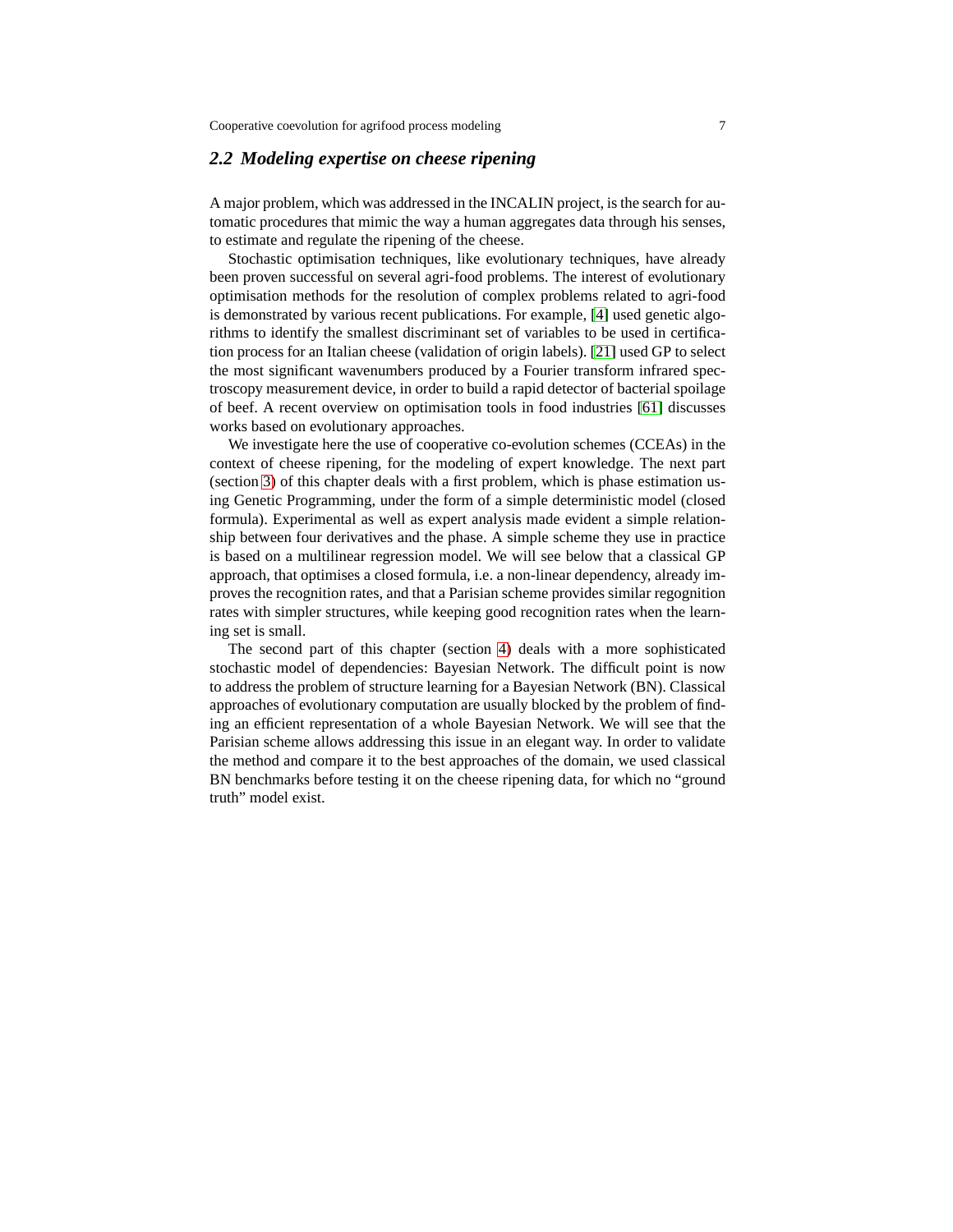# **3 Phase estimation using GP**

In previous work on cheese ripening modeling [\[6,](#page-38-4) [51\]](#page-40-11), a dynamic Bayesian network (Figure [2\)](#page-7-1) has been built, using human expert knowledge, to represent the macroscopic dynamic of each variable. The phase of the network at time *t* plays a determinant role for the prediction of the variables at time  $t + 1$ . Moreover, four relevant variables have been identified by biologists, the derivative of *pH*, *la* (lactate), *Km* (Kluyveromyces marxianus) and *Ba* (Brevibacterium auriantiacum) at time *t*, allowing phase prediction at time  $t + 1$ . This relates to a way in which experts aggregate information from their senses.



<span id="page-7-1"></span>**Fig. 2** Dynamic Bayesian Network representing dynamic variables based on the observation of ripening phases. The static Bayesian network used for comparison is in the right hand side box

# *3.1 Phase estimation using a classical GP*

A Genetic Programming  $(GP<sup>2</sup>)$  $(GP<sup>2</sup>)$  $(GP<sup>2</sup>)$  approach is used to search for a convenient formula that links the four derivatives of micro-organisms proportions to the phase at each time step *t* (static model), without *a priori* knowledge of the phase at  $t - 1$ .

<span id="page-7-0"></span>

<span id="page-7-2"></span> $2$  GP is a type of EA where each individual figures a function, represented as a tree structure. Every tree node is an operator function (+,−,/,∗,...) and every terminal node is an operand (a constant or a variable).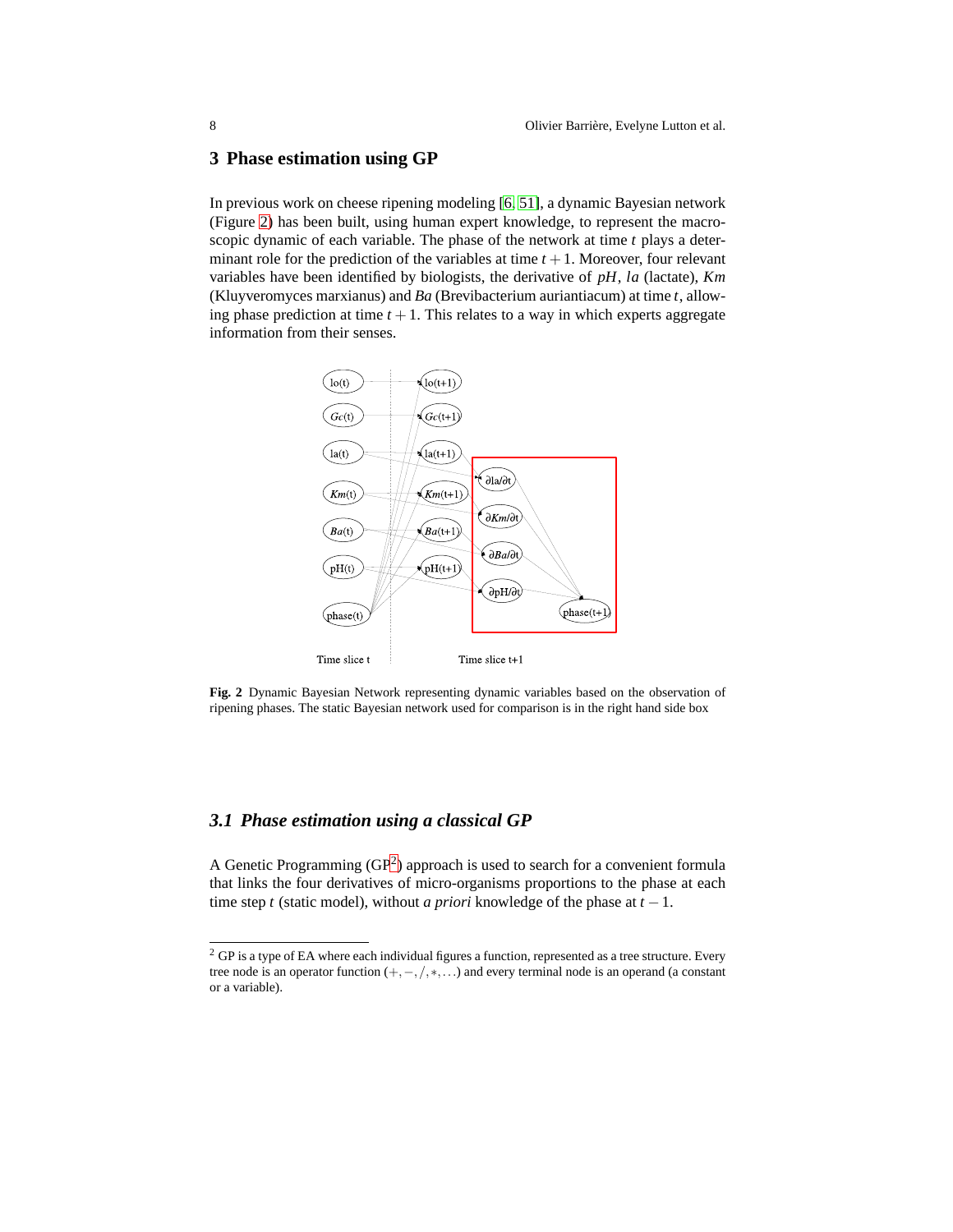Cooperative coevolution for agrifood process modeling 9

When available, a functional representation of dependencies between variables is interesting (for prediction purpose for example). This problem is a symbolic regression one, however the small number of samples and their irregular distribution makes it difficult. In such a case, probabilistic dependencies (like Bayesian networks) seems usually to be more adapted, but are facing the same difficulty (robust estimation when data are sparse). A first question that could be adressed is thus to know which type of representation is more robust when data are sparse.

Results of GP estimation are compared in the sequel with the performances of a static Bayesian network, extracted from the DBN of [\[6\]](#page-38-4), (the part within the box in Figure [2\)](#page-7-1), and with a simple learning algorithm (multilinear prediction, see section [3.2.6\)](#page-14-0), that was used by biologists in a first approach.

# **3.1.1 Overview of the classical GP algorithm**

The classical GP algorithm consists first of an initialisation step where an initial population is randomly generated and then of a main loop where the reproduction (mutation and crossovers) and selection mechanism (ranking) are applied. The pseudo code of such an algorithm is given as follows:

```
Input: Maximum number of evaluations
Output: Single best individual
Creation of a random initial population
while Maximum number of evaluations not reached do
  Create a temporary population tmppop using
  selection, mutations and crossover
  Compute the fitness of the new temporary
  population tmppop
  Select the best individuals of the current
  population pop+tmppop
end
Select the best individual of the final population
```
<span id="page-8-0"></span>**Algorithm 1**: Classical GP algorithm

### **3.1.2 Search space**

The derivatives of four variables will be considered, namely the derivative of *pH* (acidity), *la* (lactose proportion), *Km* and *Ba* (lactic acid bacteria proportions, see section [2.1\)](#page-3-2), for the estimation of the phase (static problem). The GP will search for a phase estimator  $Phase(t)$ . That is, a function defined as follows (equation [1\)](#page-8-0):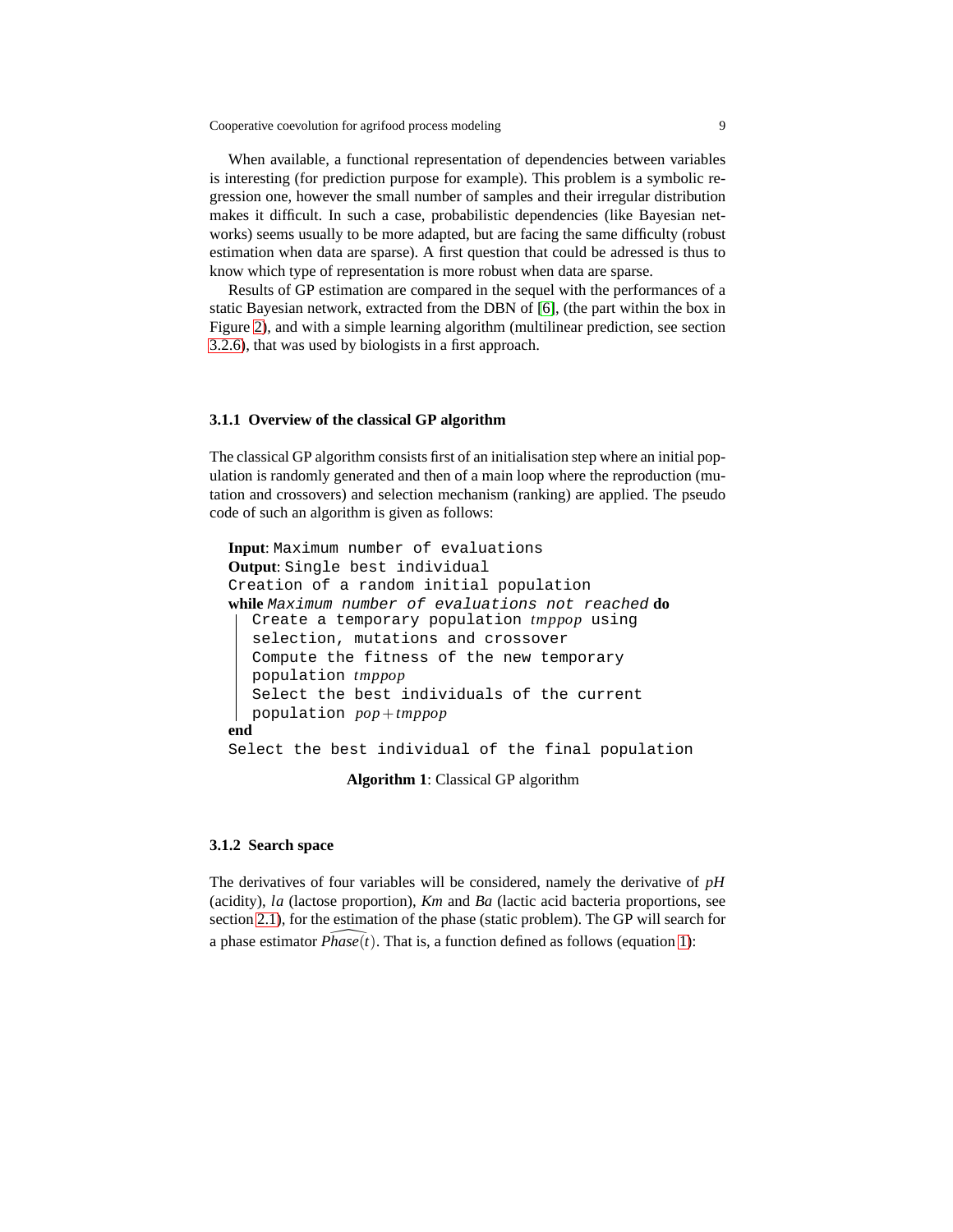10 Olivier Barrière, Evelyne Lutton et al.

$$
\widehat{Phase(t)} = f\left(\frac{\partial pH}{\partial t}, \frac{\partial Ia}{\partial t}, \frac{\partial Km}{\partial t}, \frac{\partial Ba}{\partial t}\right) \tag{1}
$$

The function set is made of arithmetic operators: {+,−,∗,/,ˆ,*log*}, with protected / and *log*, and *logical operators*  $\{if,>,<,=$ *, and, or, xor, not* $\}$ .

The terminal set is made of the four partial derivatives plus real constants. The constant's values are not limited and randomly initialised using one of the following laws  $\mathscr{U}$  [0,1],  $-\mathscr{U}$  [0,1],  $\mathscr{N}$  (0,1), randomly chosen. ( $\mathscr{U}$  is the uniform law, and  $\mathcal N$  the normal law).

### **3.1.3 Fitness function**

Available data are separated in two sets: learning set and test set. Each is randomly chosen within the available data set for each run. The 16 available experiments are randomly split between learning and test sets. The size of the learning set varies from 10 to 15 experiments, while the size of the corresponding test set vary from 6 to 1 experiments (see section [3.2.6\)](#page-14-0).

The fitness function (equation [2\)](#page-9-0), *to be minimised*, is made of a factor that measures the quality of the fitting on the learning set, plus a "parsimony" penalisation factor in order to minimize the size, measured as the number of nodes (#*Nodes* in equation [2\)](#page-9-0), of the evolved structures. The aim of this factor is to avoid bloat. It is divided by the number of variables (#*Variables* in equation [2\)](#page-9-0) involved in the evaluated tree in order to favour structures that embed all four variables of the problem. Human experts use four classes to quantify the behaviour of the ripening process, and industrial processes are organised accordingly. Another type of classification (i.e. more or less classes) would have a strong impact on industrial devices. We choose to remain consistent with this expert approach. This is important in future developments where interfaces with human experts will be built. Experiments also show that recognition results are better with this constraint.

<span id="page-9-0"></span>
$$
fitness = \frac{\sum_{learning_set} \left| f\left(\frac{\partial pH}{\partial t}, \frac{\partial L}{\partial t}, \frac{\partial Km}{\partial t}, \frac{\partial Ba}{\partial t}\right) - Phase(t) \right| + W \text{\#Nodes}}{\text{\#Variables} + 1} \tag{2}
$$

The parameter *W* has been experimentally tuned. A large number of combinations were tested and it turned out that  $W = 1$  is the optimal value in terms of algorithmic performance which favours evolution of structures with roughly 30 to 40 nodes. Bigger structures are so penalised that they are excluded from the population during the selection process.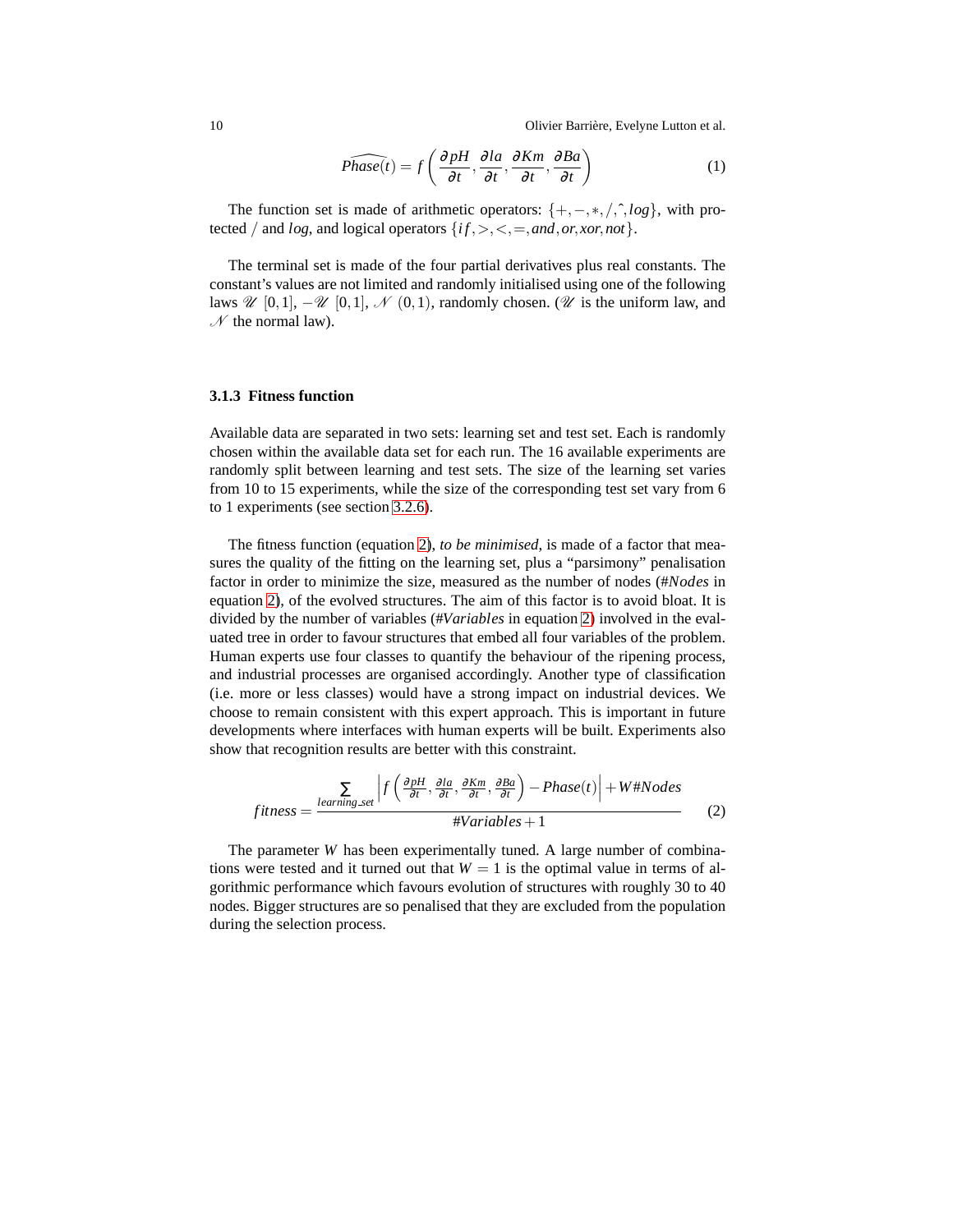#### **3.1.4 Genetic operators**

A classical tree crossover (exchange of subtrees from a randomly chosen node) has been used with probability  $p_c$  (defined per tree), as a means of evolving the structure of the tree. Two types of mutations have been used:

- **Subtree mutation** (mutation of the structure), that randomly rebuilds a new subtree from a randomly chosen node, applied with probability *psm* (defined per tree),
- **Point mutation** (mutation of nodes content), applied with probability  $p_{cm}$  (also defined per tree) that does not modify the structure, but randomly changes the content of each node of the tree within the set of compatible functions or terminals. The probabilities (defined per node) are detailed in Table *I*. Real values are considered separately and undergo a real mutation with probability *prm* as a mul-

tiplicative perturbation according to a  $\chi^2$  law of parameter *N*:  $x' = x \frac{\sum_{i=1}^{N} \mathcal{N}(0,1)^2}{N}$ *N prm* and *N* vary linearly according to generations, from 0.1 (first generation) to 0.5 (last generation) for *prm*, and from 1 to 1000 for *N*. This allows starting with rather infrequent large radius mutations and finish with more frequent mutations with smaller radius.

**Table 1** Probabilities of point mutation operators

| From              | to                | probability                              |
|-------------------|-------------------|------------------------------------------|
|                   | operator operator | 0.1                                      |
|                   | variable variable | 0.1                                      |
|                   | variable constant | 0.05                                     |
| constant variable |                   | 0.05                                     |
|                   |                   | constant constant $ p_{rm}$ : 0.1 to 0.5 |
|                   |                   | $N: 1$ to 1000                           |

Crossover, subtree and point mutation probabilities vary along evolution according to the adapting scheme [\[19\]](#page-38-10) available in the GPLAB toolbox [\[59\]](#page-40-12). *pc*, *psm* and  $p_{cm}$  are initially fixed to  $\frac{1}{3}$ , and are updated according statistics of success of the various operators computed on a tuneable window of past generations.

# *3.2 Phase estimation using a Parisian GP*

Instead of searching for a phase estimator as a single monolithic function, phase estimation can be split into four combined (and simpler) phase detection trees as shown in Figure [3.](#page-11-0) The structures searched are binary output functions (or binarised functions) that characterise one of the four phases. The individuals are split into four classes such that individuals of class *k* are good at characterising phase *k*. Finally,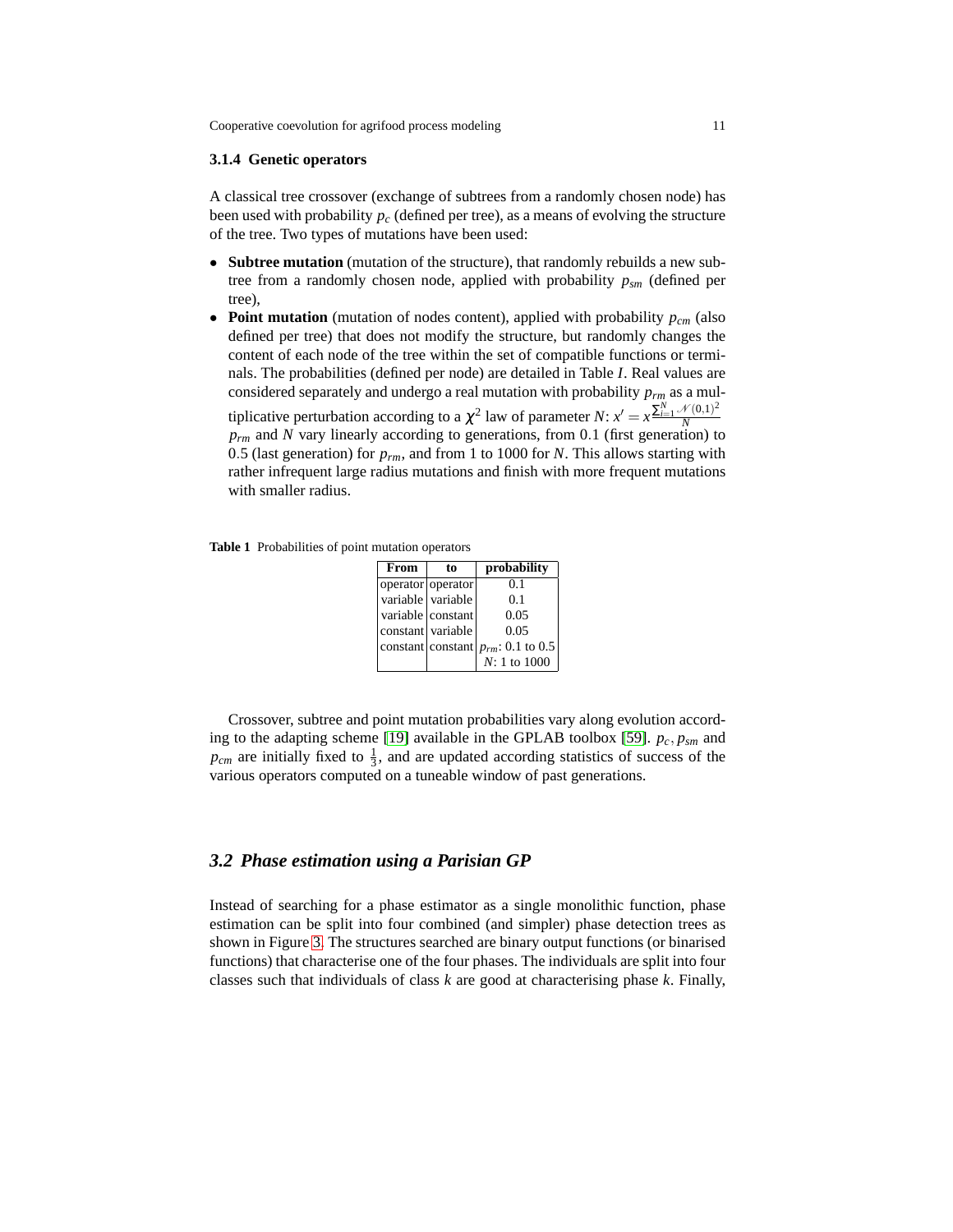a global solution is made of the 5% best (at least one) individuals of each class, in order to be able to classify the sample into one of the four previous phases via a voting scheme (detailed at the end of this section).



<span id="page-11-0"></span>**Fig. 3** Phase estimation using a Parisian GP. Four classes of phase detectors are defined: individuals of class *k* are good at characterising phase *k*.

### **3.2.1 Overview of the Parisian GP algorithm**

Unlike the classical GP algorithm, the output of Parisian GP algorithm is not a single individual but a part of the population. The main loop of the Parisian GP algorithm consists in first applying reproduction and selection mechanism, and then aggregating the current individuals in order to build a potential solution to the problem. The following pseudo code illustrates the principles of a Parisian GP:

```
Input: Maximum number of evaluations
Output: Aggregation of individuals
Creation of a random initial population
while Maximum number of evaluations not reached do
   Create a temporary population tmppop using selection,
   mutations and crossover
   Compute the localfitness of the new temporary population
   tmppop
   Compute the adjustedfitness of the current population
   pop+tmppop via sharing
   Select the best individuals of the current population
   pop+tmppop
   Compute the globalfitness of the selected population by
   aggregating the best individuals
end
```
**Algorithm 2**: Parisian GP algorithm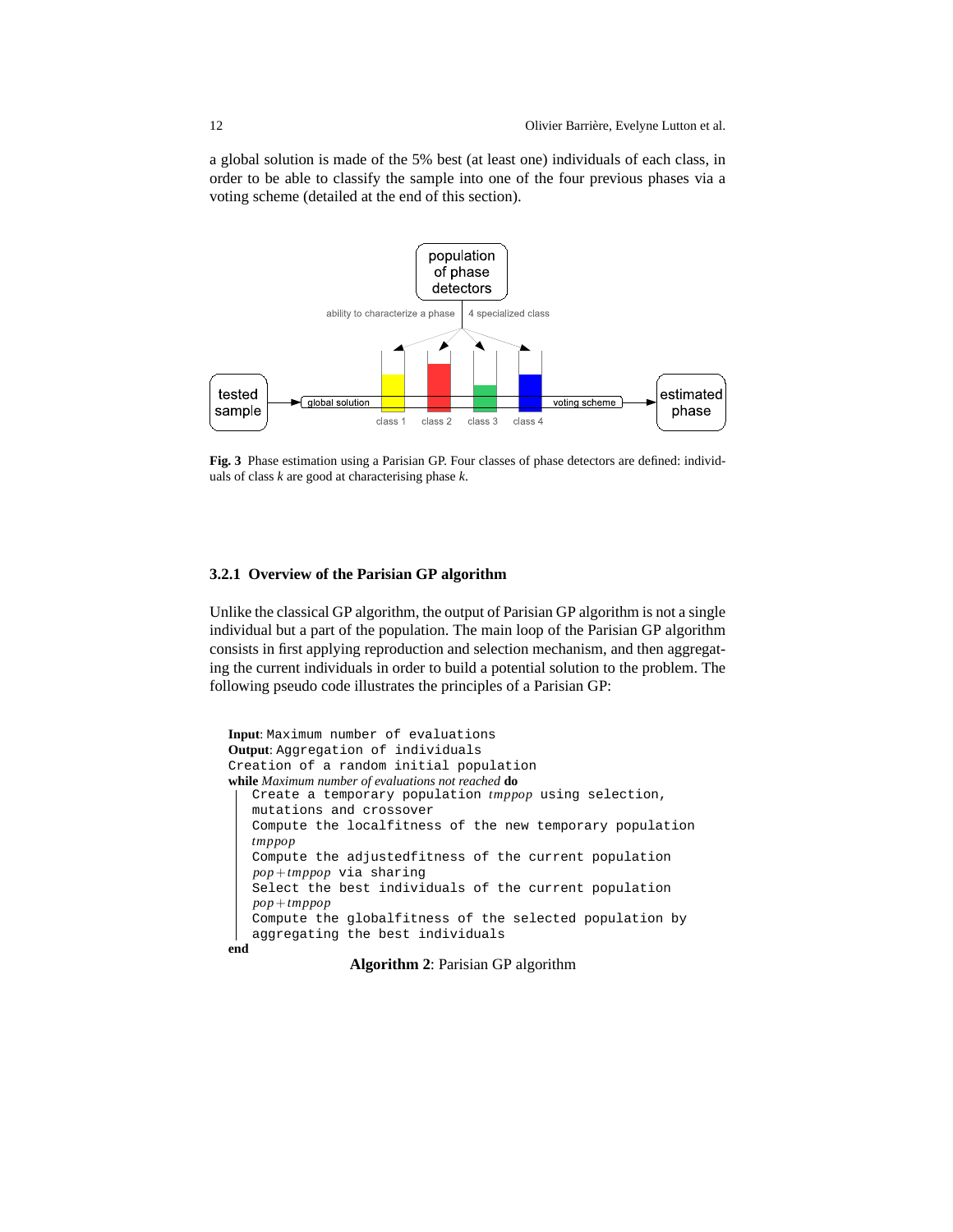#### **3.2.2 Search space**

We now search for formulas of type:  $I\left(\frac{\partial pH}{\partial t}\right)$  $\left(\frac{\partial H}{\partial t}, \frac{\partial L}{\partial t}, \frac{\partial K}{\partial t}, \frac{\partial B}{\partial t}\right)$  with real outputs mapped to binary outputs, via a sign filtering:  $(I() > 0) \rightarrow 1$  and  $(I() \le 0) \rightarrow 0$ . The functions (except logical ones) and terminal sets, as well as the genetic operators, are the same as in the global approach above.

<span id="page-12-0"></span>Using the available samples of the learning set, four real values can be computed, in order to measure the capability of an individual *I* to characterise one phase (equation [3\)](#page-12-0):

$$
k \in \{1, 2, 3, 4\} \ F_k(I) = 3 \sum_{i, \text{phase} = k} \frac{I(sample(i))}{\#Samples_{phase=k}} - \sum_{i, \text{phase} \neq k} \frac{I(sample(i))}{\#Samples_{phase \neq k}} \tag{3}
$$

in other words, if I is good for representing phase k, then  $F_k(I) > 0$  and  $F_{\neq k}(I) < 0$ .

### **3.2.3 Local fitness**

<span id="page-12-1"></span>The local adjusted fitness value, *to be maximised*, starts with a combination of three factors (equation [4\)](#page-12-1):

$$
\max\{F_1, F_2, F_3, F_4\} \times \frac{\#Ind}{\#IndPhaseMax} \times \frac{NbMaxNodes}{NbNodes} \Big|_{if \; NbNodes > NbMaxNodes}
$$
 (4)

The first factor is aimed at characterising if individual *I* is able to distinguish one of the four phases. The second factor tends to balance the individuals between the four phases. The parameter #*IndPhaseMax* is the number of individuals representing the phase corresponding to the *argmax* of the first factor. The parameter #*Ind* is the total number of different individuals in the population. The third factor is a parsimony factor for avoiding large structures. *NbMaxNodes* has been experimentally tuned, and is currently fixed to 15, so that evolved structures got enough nodes to characterise the problem, but not too many, to avoid bloat effect. 15 represented a good tradeoff between accuracy and performance.

However, this is not the final formula of the local adjusted fitness. The two following subsection add two more factors, a penalising factor  $(\mu)$  for individuals with too many neighbours (diversity preservation via a sharing scheme) and a bonus factor *bonus*<sup>α</sup> for the best individuals.

### **3.2.4 Sharing distance**

The set of measurements  ${F_1, F_2, F_3, F_4}$ , that measures the ability of an individual to characterise each phase, provides a simplified representation of the search space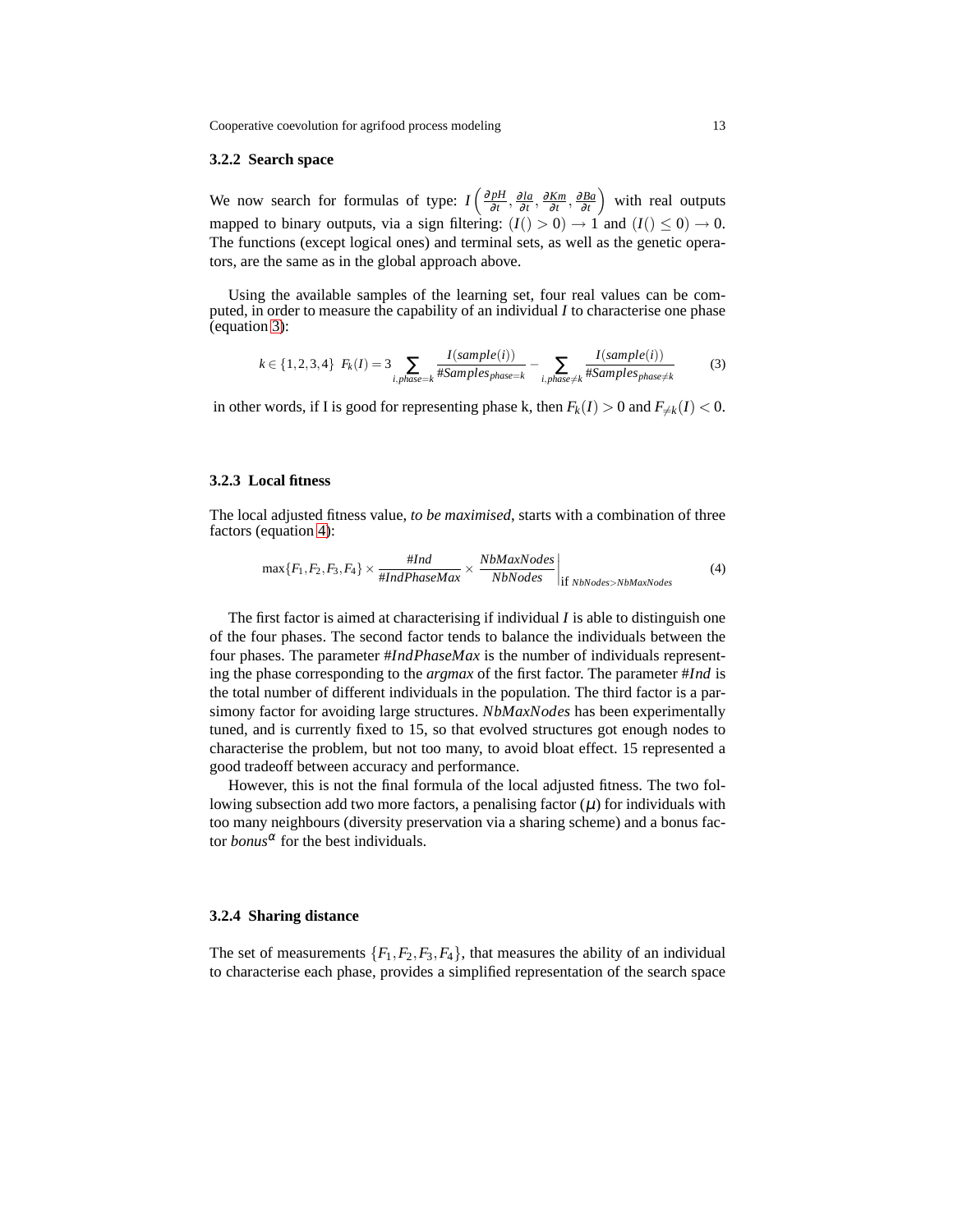in  $\mathbb{R}^4$ . As the aim of a Parisian evolution is to evolve distinct sub-populations, each being adapted to one of the four subtasks (to characterise one of the four phases), it is natural to use an Euclidean distance in this four dimensional phenotype space, as a basis of a simple fitness sharing scheme as stated in [\[20\]](#page-38-11).

## **3.2.5 Aggregation of partial solutions and global fitness**

<span id="page-13-0"></span>At each generation, the population is shared in four classes corresponding to the phase each individual characterises the best (the argmax of max ${F_1, F_2, F_3, F_4}$  for each individual). In other words, the population is split into four sub-populations (one for each class) within the population. The 5% best of each class are used via a voting scheme to decide the phase of each tested sample (see Figure [3\)](#page-11-0). The global fitness measures the proportion of correctly classified samples on the learning set (equation [5\)](#page-13-0):

$$
GlobalFit = \frac{\sum_{learning_set} CorrectEstimations}{#Samples}
$$
 (5)

The global fitness is then distributed to individuals who participated in the vote according to the following formula:  $LocalFit' = LocalFit \times (GlobalFit + 0.5)^{\alpha}$ .

As *GlobalFit*  $\in [0,1]$ , multiplying by  $(GlobalFit + 0.5) > 1$  corresponds to a bonus. The parameter  $\alpha$  varies along generations, for the first generations (a third of the total number of generations)  $\alpha = 0$  (no bonus), and then  $\alpha$  linearly increases from 0.1 to 1, in order to help the population to focus on the four peaks of the search space.

Several fitness measures are used to rate individuals. Namely

- the raw fitness *raw fitness*, which is the set of four values  $\{F_1, F_2, F_3, F_4\}$ , that measure the ability of the individual to characterise each phase,
- the local fitness  $local fitness = max(raw fitness)$  which represents the best characterised phase,
- and the adjusted fitness  $adjfitness = \frac{localfitness}{\mu} \times \frac{\#IndPhaseMax}{\#Ind} \times \frac{\#NodesMax}{\#Nodes} \times$ *bonus*<sup>α</sup> , which includes sharing, balance, parsimony and global fitness bonus terms.

Two sets of indicators are computed at each generation (see Figure [5\)](#page-16-0):

- The sizes of each class, that show if each phase is equally characterised by the individuals of the population.
- The discrimination capability for each phase, computed on the 5% best individuals of each class as the minimum of:  $\Delta = \max_{i \in [1,2,3,4]} \{F_i\} - \frac{\sum_{k \neq argmax\{F_i\}} \{F_k\}}{3}$ 3

The higher the value of  $\Delta$ , the better the phase is characterised.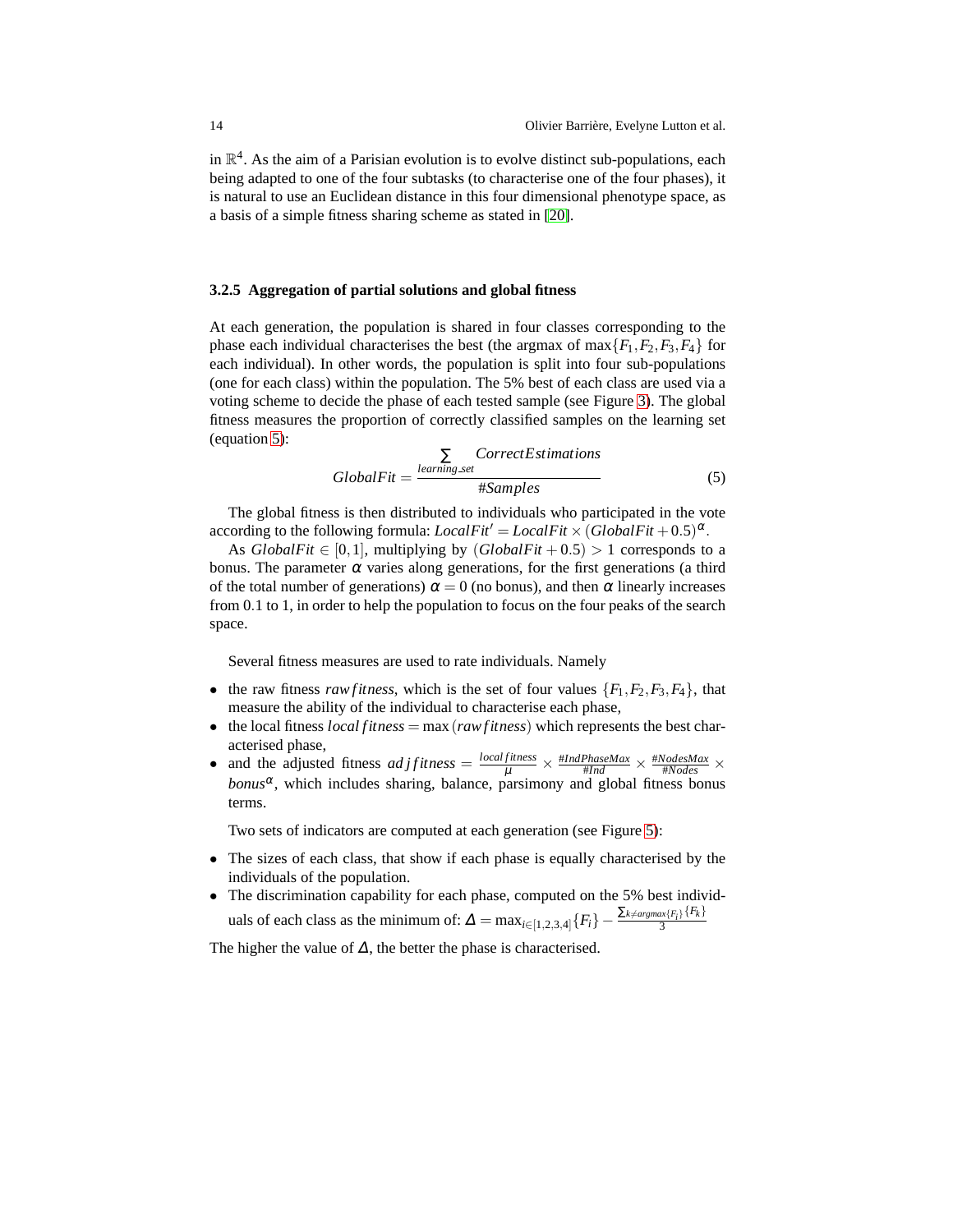#### <span id="page-14-0"></span>**3.2.6 Experimental analysis**

Available data were collected from 16 experiments during 40 days for each experiment, yielding 575 valid measurements. The data samples are relatively balanced except for phase 3, which has a longer duration, thus a larger number of samples: we have 57 representatives of phase 1, 78 of phase 2, 247 of phase 3 and 93 of phase 4. The derivatives of *pH*, *la*, *Km* and *Ba* were averaged and interpolated (spline interpolation) for some "missing" days. Indeed, due to difficulty to collect experimental data, a few values were missing. Finally, logarithms of these quantities are considered.

| <b>Table 2</b> Parameters of the GP methods |  |
|---------------------------------------------|--|
|---------------------------------------------|--|

|                        | GP                                  | <b>Parisian GP</b>                                                                                                   |
|------------------------|-------------------------------------|----------------------------------------------------------------------------------------------------------------------|
| <b>Population size</b> | 1000                                | 1000                                                                                                                 |
| Number of generations  | 100                                 | 50                                                                                                                   |
| <b>Function set</b>    | arithmetic and logical<br>functions | arithmetic functions only                                                                                            |
| <b>Sharing</b>         | no sharing                          | $\sigma_{share} = 1$ at the beginning,<br>then linear decrease from 1 to<br>(0.1)<br>$\alpha_{share} = 1$ (constant) |

The parameters of both GP methods are detailed in Table *II*. The code has been developed in Matlab, using the GPLAB toolbox [\[59\]](#page-40-12). Comparative results of the four considered methods (multilinear regression, Bayesian network, GP and Parisian GP) are displayed in Figure [4,](#page-15-0) and a typical GP run is analysed in Figure [5.](#page-16-0)

The multilinear regression algorithm used for comparison works as follows: the data are modeled as a linear combination of the four variables:

$$
\widehat{Phase(t)} = \beta_1 + \beta_2 \frac{\partial pH}{\partial t} + \beta_3 \frac{\partial la}{\partial t} + \beta_4 \frac{\partial Km}{\partial t} + \beta_5 \frac{\partial Ba}{\partial t}
$$

The 5 coefficients  $\{\beta_1,\ldots,\beta_5\}$  are estimated using a simple least square scheme. This model was included in the comparison because it was the model previously used by the biologists in the INCALIN project.

Experiments show that GP outperforms both multilinear regression and Bayesian network approaches in terms of recognition rates. Additionally the analysis of a typical Parisian GP run shows that it evolves much simpler structures than the classical GP. The average size of evolved structures is around 30 nodes for the classical GP approach and between 10 and 15 for the Parisian GP.

It has also to be noted in Figure [5](#page-16-0) that co-evolution is balanced between the four phases. The third phase is the most difficult to characterise. This is in accordance with human experts' judgement, for which this phase is also the most ambiguous to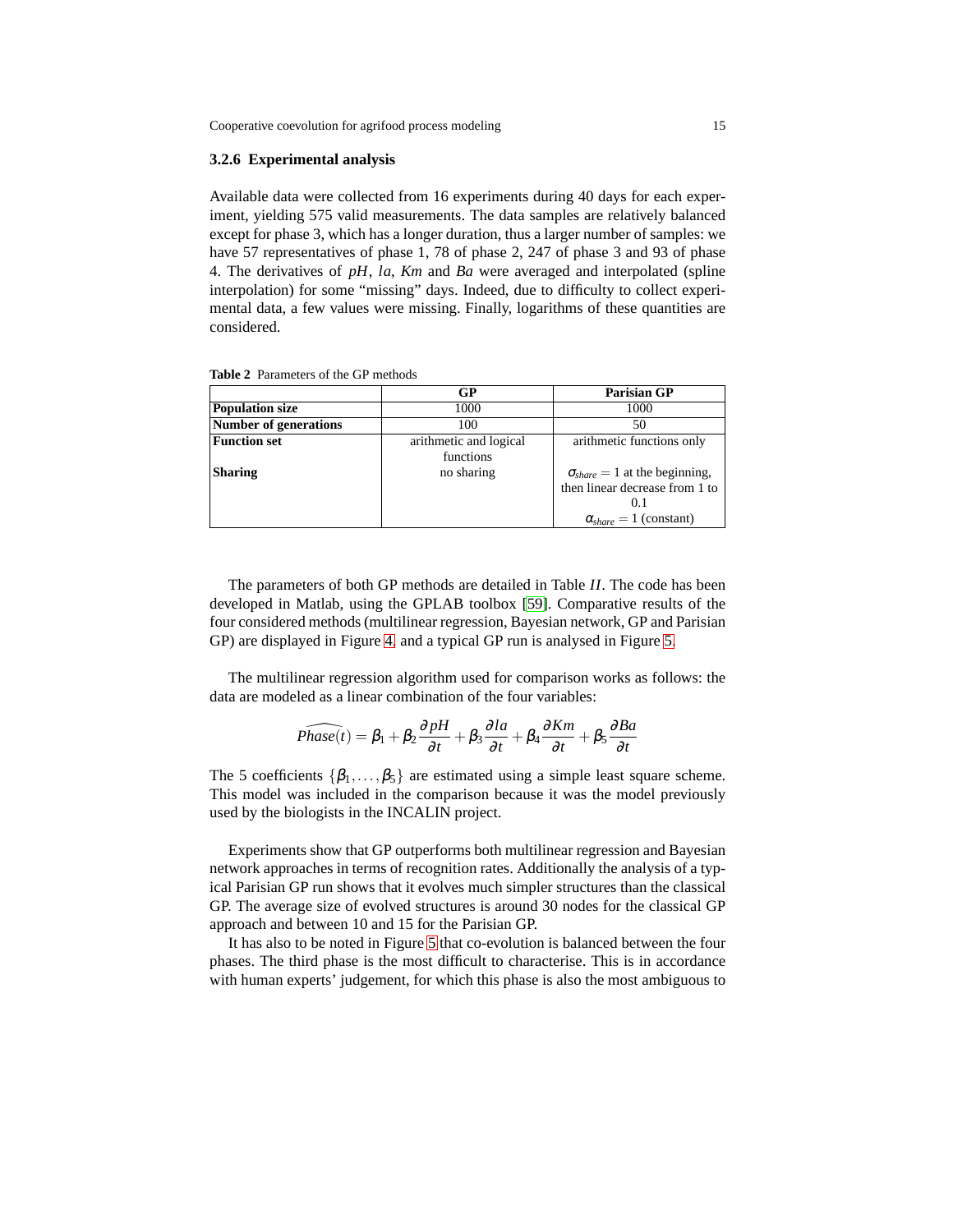

<span id="page-15-0"></span>**Fig. 4** Average (left) and standard-deviation (right) of recognition percentage on 100 runs for the 4 tested methods, the abscissa represent the size of the test-set

# characterise.

The development of a cooperative co-evolution GP scheme (Parisian evolution) seems very attractive, as it allows the evolution of simpler structure in less generations, and yield results that are easier to interpret. Moreover, the computation time is almost equivalent to both presented methods (100 generations for a classical GP against 50 generations for a Parisian one), as one "Parisian" generation necessitates more complex operations, all in all). One can expect a more favourable behaviour for the Parisian scheme on more complex issues than the phase prediction problem, as the benefit of splitting the global solutions into smaller components may be higher and may yield computational shortcuts (see for example [\[17\]](#page-38-2)).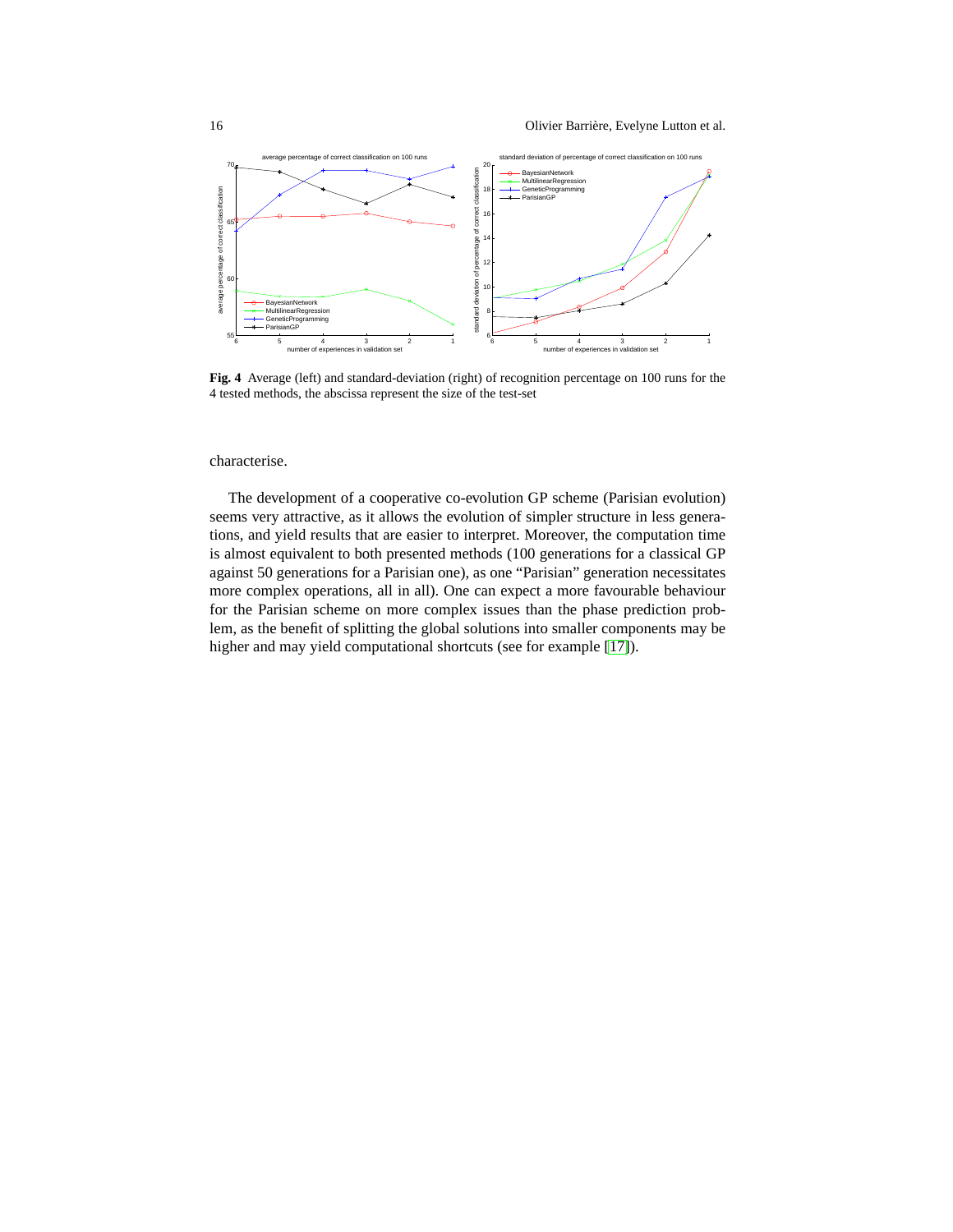

<span id="page-16-0"></span>**Fig. 5** A typical run of the Parisian GP:

- (a): the evolution with respect to generation number of the 5% best individuals for each phase: the upper curve of each of the four graphs is for the best individual, the lower curve is for the "worst of 5% best" individuals.

- (b) left: the distribution of individuals for each phase: the curves are very irregular but numbers of representatives of each phases are balanced.

- (b) right: discrimination indicator <sup>∆</sup>, which shows that the third phase is the most difficult to characterise.

- (c): evolution of the recognition rates of learning and test set. The best-so-far recognition rate on learning set is tagged with a star.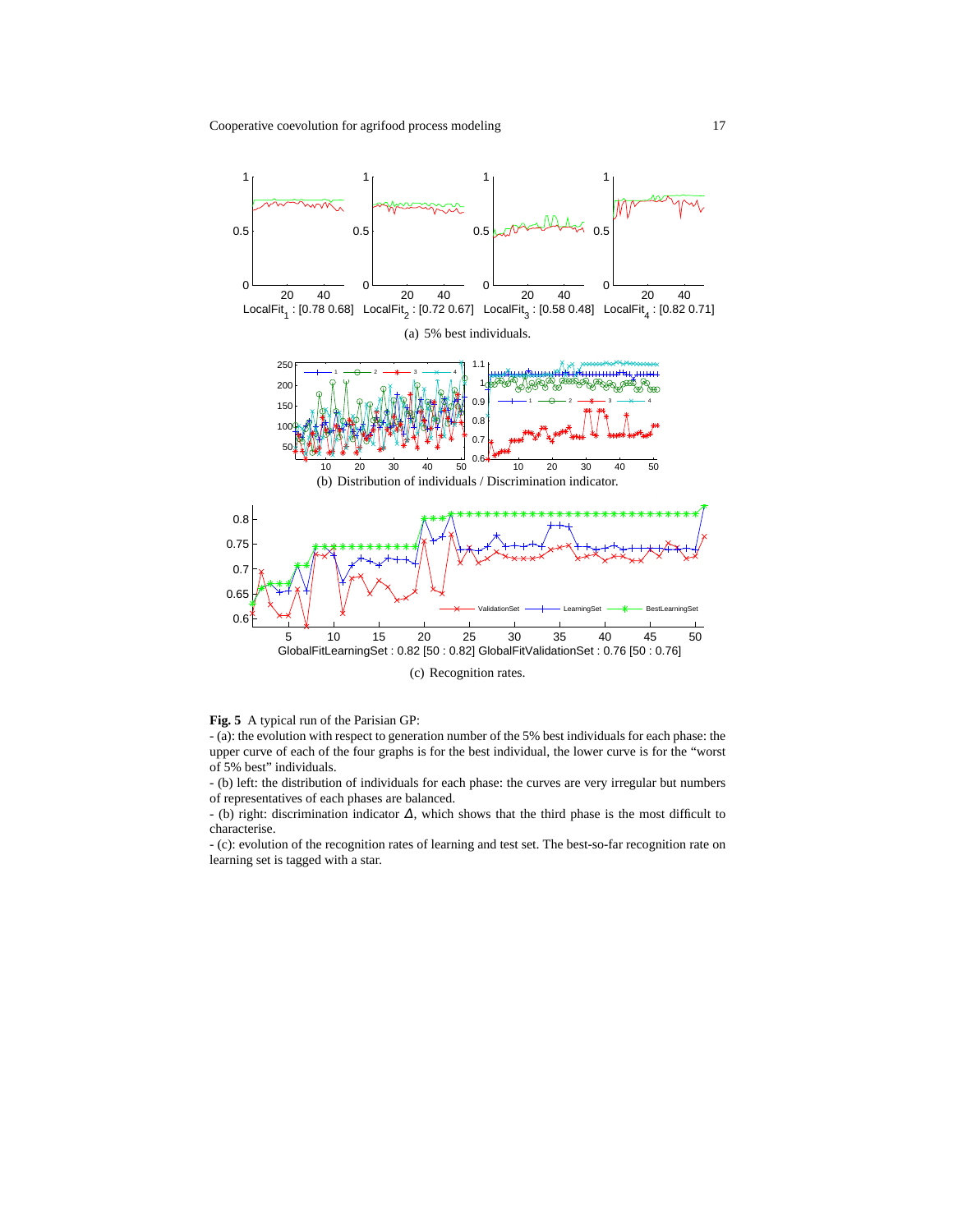# <span id="page-17-0"></span>**4 Bayesian Network Structure learning using CCEAs**

Bayesian networks structure learning is a NP-Hard problem [\[13\]](#page-38-12), which has applications in many domains, as soon as one tries to analyse a large set of samples in terms of statistical dependence or causal relationship. In agri-food industries for example, the analysis of experimental data using Bayesian networks helps to gather technical expert knowledge and know-how on complex processes [\[6\]](#page-38-4).

Evolutionary techniques were used to solve the Bayesian network structure learning problem, and were facing crucial problems like:

- Bayesian network representation (an individual being a whole structure like in [\[37\]](#page-39-13), or a sub-structures like in [\[45\]](#page-40-13)),
- Fitness function choice like in [\[45\]](#page-40-13).

Various strategies were used, based on evolutionary programming [\[3\]](#page-38-13), immune algorithms [\[34\]](#page-39-14), multi-objective strategies [\[58\]](#page-40-14), lamarkian evolution [\[64\]](#page-41-3) or hybrid evolution [\[67\]](#page-41-4).

We propose here to use an alternate representation, independence models, in order to solve the Bayesian network structure learning in two steps. Independence model learning is still a combinatorial problem, but it is easier to embed within an evolutionary algorithm. Furthermore, it is suited to a cooperative co-evolution scheme, which allows obtaining computationally efficient algorithms.

# *4.1 Recall of some probability notions*

The joint distribution of *X* and *Y* is the distribution of the intersection of the random variables *X* and *Y*, that is, of both random variables *X* and *Y* occurring together. The *joint probability* of *X* and *Y* is written  $P(X, Y)$ . The *conditional probability* is the probability of some random variable *X*, given the occurrence of some other random variable *Y* and is written  $P(X|Y)$ .

To say that two random variables are *statistically independent* intuitively means that the occurrence of one random variable makes it neither more nor less probable that the other occurs. If two random variables *X* and *Y* are independent, then the conditional probability of *X* given *Y* is the same as the unconditional probability of *X*, that is  $P(X) = P(X|Y)$ .

Two random variables *X* and *Y* are said to be *conditionally independent* given a third random variable *Z* if knowing *Y* gives no more information about *X* once one knows *Z*. Specifically,  $P(X|Z) = P(X|Y,Z)$ . In such a case we say that *X* and *Y* are conditionally independent given *Z* and write it  $X \perp Y \mid Z$ .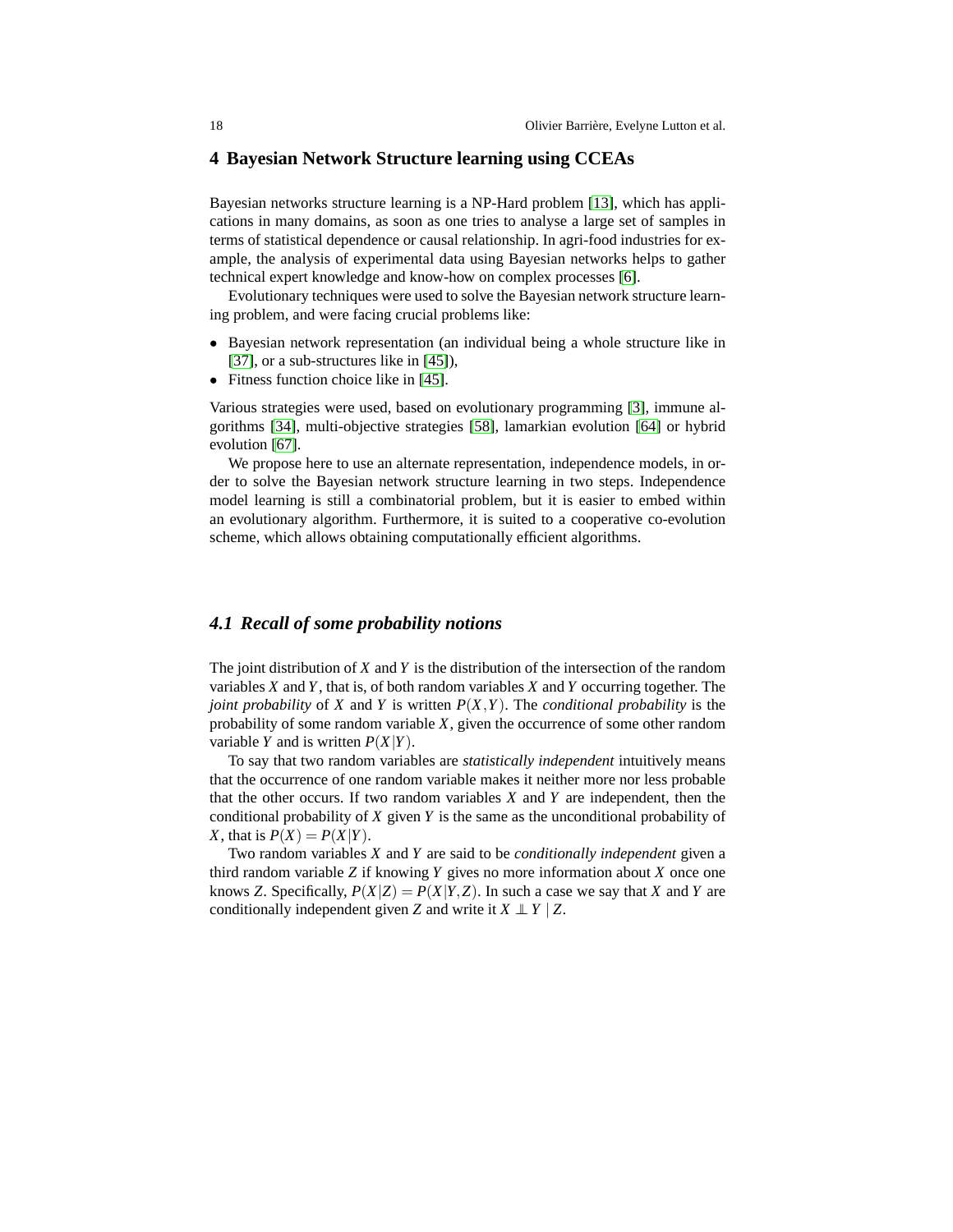### *4.2 Bayesian networks*

A Bayesian Network (BN) is a "graph-based model of a joint multivariate probability distribution that captures properties of conditional independence between random variables" as defined by [\[25\]](#page-39-15). On the one hand, it is a graphical representation of the joint probability distribution and on the other hand, it encodes probabilistic independences between variables. For example, a Bayesian network could represent the probabilistic relationships between diseases and symptoms. Given symptoms (resp. diseases), the network can be used to compute the probabilities of the presence of various diseases (resp. symptoms). These computations are called probabilistc inference.

Formally, a Bayesian network is represented by a directed acyclic graph (DAG) whose nodes are random variables, and whose missing edges encode conditional independences between the variables.



<span id="page-18-0"></span>**Fig. 6** Directed Acyclic Graph

The set of parent nodes of a node  $X_i$  is denoted by  $pa(X_i)$ . In a Bayesian network, the joint probability distribution of the random variables can be written using the graph structure as the product of the conditional probability distributions of each node given its parents:

$$
P(X_1,X_2,\ldots,X_n)=\prod_{i=1}^n P(X_i|pa(X_i))
$$

For instance, the joint distribution represented as a Bayesian network in Figure [6](#page-18-0) can be written :  $P(A, B, C, D, E) = P(A) \cdot P(B|E, A) \cdot P(C|B) \cdot P(D|A) \cdot P(E)$ .

The very graph is called the structure of the Bayesian network and the values of conditional probabilities (e.g.  $P(A = 0)$ ) for each node are called the parameters of the network.

### **4.2.1 Uses of Bayesian networks**

Using a Bayesian network can save considerable amounts of memory, if the dependencies in the joint distribution are sparse. For example, a naive way of storing the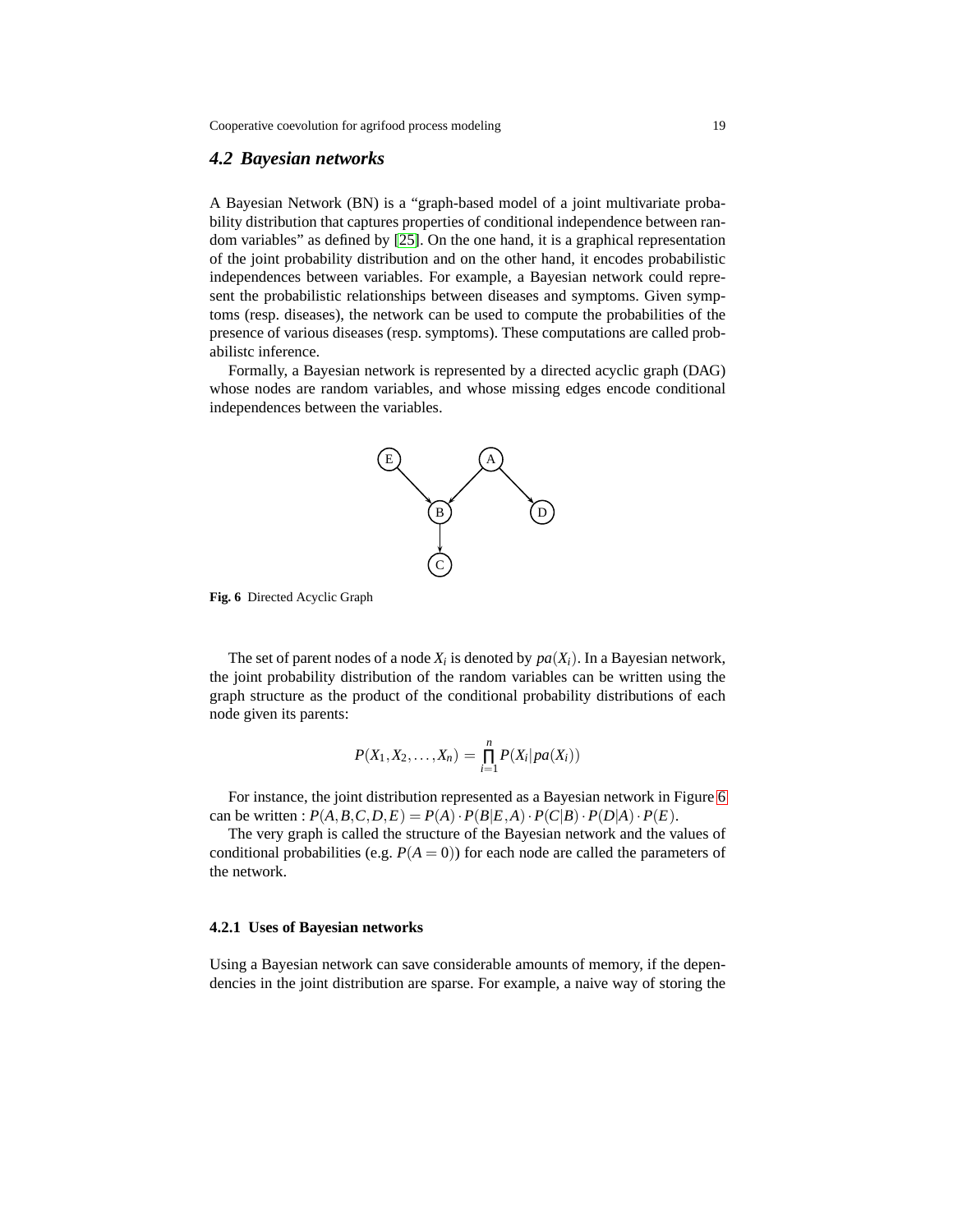conditional probabilities of 10 binary variables as a table requires storage space for  $2^{10} = 1024$  values. If the local distributions of no variable depends on more than 3 parent variables, the Bayesian network representation only needs to store at most  $10 \times 2^3 = 80$  values. One advantage of Bayesian networks is that it is intuitively easier for a human to understand (a sparse set of) direct dependencies and local distributions than complete joint distribution. The graph structure of a Bayesian network also allows to dramatically speed up the probabilistic inference in Bayesian network (i.e. the computation of  $P(X_i|X_j)$ ).

Lastly, more than just a computing tool, Bayesian networks can be used to represent causal relationships and appear to be powerful graphical models of causality.

### **4.2.2 Parameter and structure learning**

The Bayesian network learning problem has two branches: the *parameter* learning problem (in other words, how to find the probability tables of each node) and the *structure* learning problem (in other words, how to find the graph representing the Bayesian network), following the decomposition of the two constitutive parts of a Bayesian network: its structure and its parameters.

There already exists algorithms specially suited to the parameter learning problem, like expectation-maximisation (EM) that is used for finding maximum likelihood estimates of parameters.

Learning the structure is a more challenging problem because the number of possible Bayesian network structures (NS) grows superexponentially with the number of nodes [\[57\]](#page-40-15). For example,  $NS(5) = 29281$  and  $NS(10) = 4.2 \times 10^{18}$ . A direct approach is intractable for more than 7 or 8 nodes, it is thus necessary to use heuristics in the search space.

In a comparative study by [\[23\]](#page-39-16), authors identified some currently used structure learning algorithms, namely *PC* [\[60\]](#page-40-16) or *IC/IC*<sup>∗</sup> [\[50\]](#page-40-17) (causality search using statistical tests to evaluate conditional independence), *BN Power Constructor (BNPC)* [\[11\]](#page-38-14) (also uses conditional independence tests) and other methods based on scoring criterion, such as *Minimal weight spanning tree (MWST)* [\[16\]](#page-38-15) (intelligent weighting of the edges and application of the well-known algorithms for the problem of the minimal weight tree), *K2* [\[18\]](#page-38-16) (maximisation of *P*(*G*|*D*) using Bayes and a topological order on the nodes), *Greedy search* [\[12\]](#page-38-17) (finding the best neighbour and iterate) or *SEM* [\[24\]](#page-39-17) (extension of the EM meta-algorithm to the structure learning problem). However that may be, the problem of learning an optimal Bayesian network from a given dataset is NP-hard [\[13\]](#page-38-12).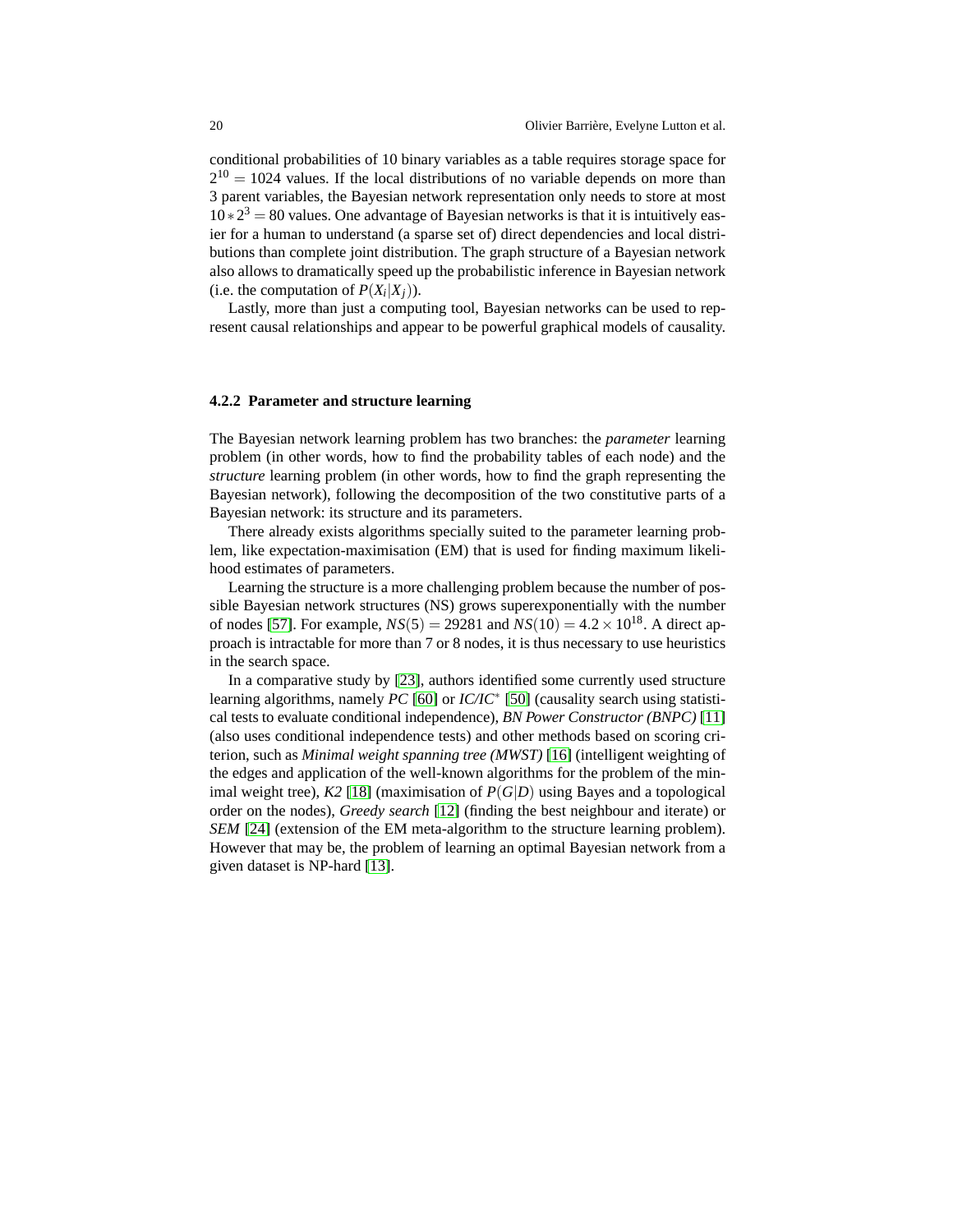#### **4.2.3 The PC algorithm**

PC, the reference causal discovery algorithm, was introduced by [\[60\]](#page-40-16). A similar algorithm, IC, was proposed simultaneously by [\[50\]](#page-40-17). It is based on chi-square tests to evaluate the conditional independence between two nodes. It is then possible to rebuild the structure of the network from the set of discovered conditional independences. PC algorithm starts from a fully connected network and every time a conditional independence is detected, the corresponding edge is removed. Here are the first detailed steps of this algorithm:

- Step 0: Start with a complete undirected graph *G*
- Step 1: Test all conditional independences of order 0 (i.e  $x \perp y \mid \emptyset$  where *x* and *y* are two distinct nodes of *G*). If  $x \perp y$  then remove the edge  $x - y$ .
- Step 2: Test all conditional independences of order 1 (i.e *x* ⊥⊥ *y* | *z* where *x*, *y*, and *z* are three distinct nodes of *G*). If  $x \perp y \mid z$  then remove the edge  $x - y$ .
- step 3: Test all conditional independences of order 2 (i.e  $x \perp y \mid \{z_1, z_2\}$  where  $x$ , *y*, *z*<sub>1</sub> and *z*<sub>2</sub> are four distinct nodes of *G*). If  $x \perp y | \{z_1, z_2\}$  then remove the edge *x*−*y*.
- ...
- Step k: Test all conditional independences of order *k* (i.e  $x \perp y | \{z_1, z_2, \ldots, z_k\}$ where  $x, y, z_1, z_2, \ldots, z_k$  are  $k + 2$  distinct nodes of *G*). If  $x \perp y \mid \{z_1, z_2, \ldots, z_k\}$ then remove the edge between *x*−*y*.
- Next steps take particular care to detect some structures called *V-structures* (see section [4.2.4\)](#page-20-0) and recursively detect orientation of the remaining edges.

The first stage is learning associations between variables for constructing an undirected structure. This requires a number of conditional independence test growing exponentially with the number of nodes. This complexity is reduced to polynomial complexity by fixing the maximal number of parents a node can have. It is of the order of  $N^k$ , where N is the size of the network and  $k$  is the upper bound on the fan-in. This implies that the value of *k* must remain small when dealing with big networks. In practice, *k* is often limited to 3. This value will be used in the sequel.

# <span id="page-20-0"></span>**4.2.4 Independence models**

In this work, we do not work directly on Bayesian networks but on a more general model called *Independence Model* (IM), which can be seen as the underlying model of Bayesian networks and defined as follows:

• Let *N* be a non-empty set of variables, then  $T(N)$  denotes the collection of all triplets  $\langle X, Y|Z \rangle$  of disjoint subsets of *N*,  $X \neq \emptyset$  and  $Y \neq \emptyset$ . The class of elementary triplets  $E(N)$  consists of  $\langle x, y | Z \rangle \in T(N)$ , where  $x, y \in N$  are distinct and *Z* ⊂ *N* $\{x, y\}$ .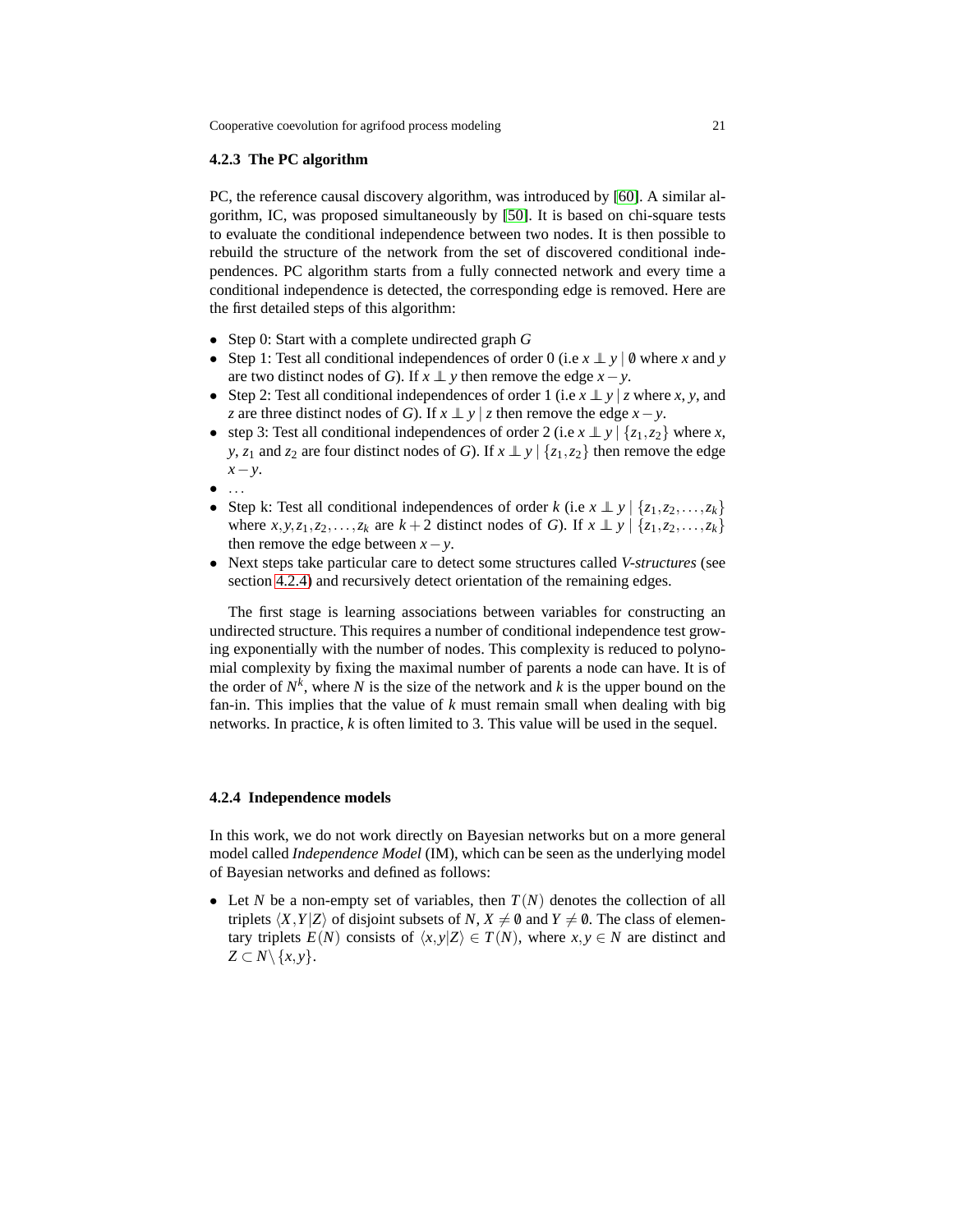- Let *P* be a joint probability distribution over *N* and  $\langle X, Y|Z \rangle \in T(N)$ .  $\langle X, Y|Z \rangle$ is called an *independence statement* (IS) if *X* is conditionally independent of *Y* given *Z* with respect to *P* (i.e.,  $X \perp Y \mid Z$ )
- An independence model (IM) is a subset of  $T(N)$ : each probability distribution *P* defines an IM, namely, the model  $\{\langle X, Y|Z \rangle \in T(N) \; ; \; X \perp Y \mid Z\}$ , called the *independence model*[3](#page-21-0) induced by *P*.

As we have seen, a Bayesian network represents a factorisation of a joint probability distribution, but there can be many possible structures that represents the same probability distribution.

For instance, the tree structures in Figure [7](#page-21-1) encode the same independence statement  $A \perp B \mid C$ . However, the structure in Figure [8,](#page-21-2) called *V-structure* (or *collider*), is not Markov equivalent to the three first ones.

<span id="page-21-1"></span>



<span id="page-21-2"></span>

Two structures are said to be *Markov equivalent* if they represent the same Independence Model. Particularly, an algorithm to learn the structure of a Bayesian network can not choose between two markov-equivalent structures.

To summarize, an independence model is the set of all the independence statements, that is the set of all  $\langle X, Y|Z \rangle$  satisfied by *P*, and different Markov-equivalent Bayesian networks induce the same independence model. By following the paths in a Bayesian network, it is possible (even though it can be combinatorial) to find a

<span id="page-21-0"></span><sup>&</sup>lt;sup>3</sup> For more details about Independence Models and their properties, see [\[49\]](#page-40-18).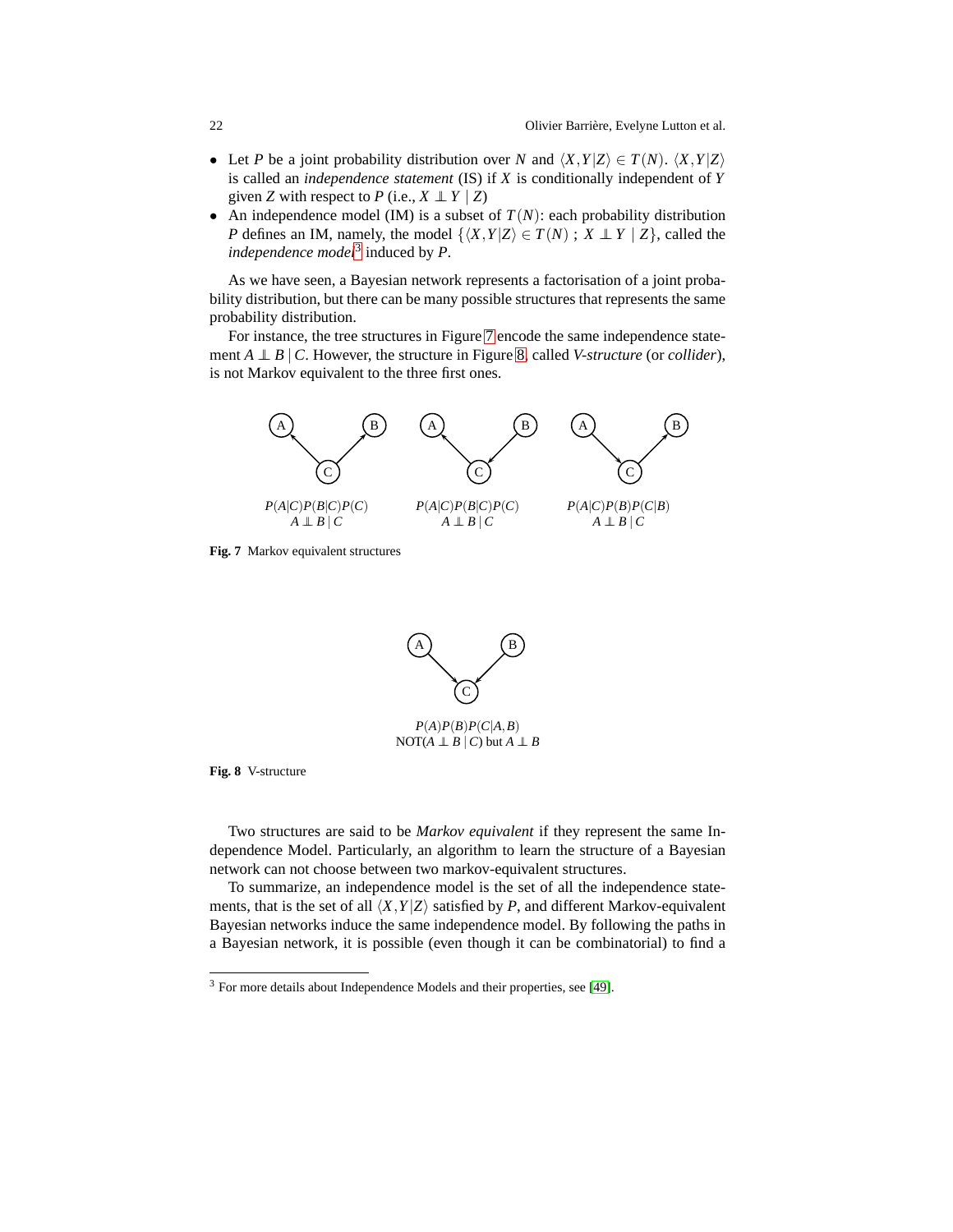part of its independence model using algorithms based on directional separation (dseparation) or moralization criteria. Reciprocally, an independence model is a guide to produce the structure of a Bayesian network.

Consequently, as the problem of finding an independence model can be turned to an optimisation problem, we investigate here the use of an evolutionary algorithm. More precisely, we build an algorithm that let a population of triplets  $\langle X, Y|Z \rangle$ evolve until the whole population comes near to the independence model, which corresponds to a cooperative co-evolution scheme.

# *4.3 Evolution of an Independence Model*

As in section [3,](#page-7-0) our algorithm (Independence Model Parisian Evolutionary Algorithm - IMPEA) is a *Parisian* cooperative co-evolution. However, in a pure Parisian scheme (Figure [1\)](#page-1-0), a multi-individuals evaluation (global fitness computation) is done at each generation and redistributed as a bonus to the individuals who participated in the aggregation. Here, IMPEA only computes the global evaluation at the end of the evolution, and thus do not use any feedback mechanism. This approach, which is an extreme case of the Parisian CCEA, has already been used with success for example in real-time evolutionary algorithms, such as the *flies* algorithm [\[41\]](#page-40-19).

IMPEA is a two steps algorithm. First, it generates a subset of the independence model of a Bayesian network from data by evolving elementary triplets  $\langle x, y | Z \rangle$ , where  $x$  and  $y$  are two distinct nodes and  $Z$  is a subset of the other ones, possibly empty. Then, it uses the independence statements that it found at the first step to build the structure of a representative network.

### **4.3.1 Search space and local fitness**

Individuals are elementary triplets  $\langle x, y|Z \rangle$ . Each individual is evaluated through a chi-square test of independence which tests the null hypothesis  $H_0$ : "The nodes  $x$ and *y* are independent given *Z*". The chi-square statistic  $\chi^2$  is calculated by finding the difference between each observed  $O_i$  and theoretical  $E_i$  frequencies for each of the *n* possible outcomes, squaring them, dividing each by the theoretical frequency, and taking the sum of the results:  $\chi^2 = \sum_{i=1}^n \frac{(O_i - E_i)^2}{E_i}$  $\frac{-E_i}{E_i}$ . The chi-square statistic can then be used to calculate a *p*-value p by comparing the value of the statistic  $\chi^2$  to a chi-square distribution with *n*−1 degrees of freedom, as represented on Figure [9.](#page-23-0)

*p* represents the probability to make a mistake if the null hypothesis is not accepted. It is then compared to a significance level  $\alpha$  (0.05 is often chosen as a cut-off for significance) and finally the independence is rejected if  $p < \alpha$ . The reader has to keep in mind that rejecting *H*<sup>0</sup> allows one to conclude that the two variable are dependent, but not rejecting  $H_0$  means that one cannot conclude that these two variable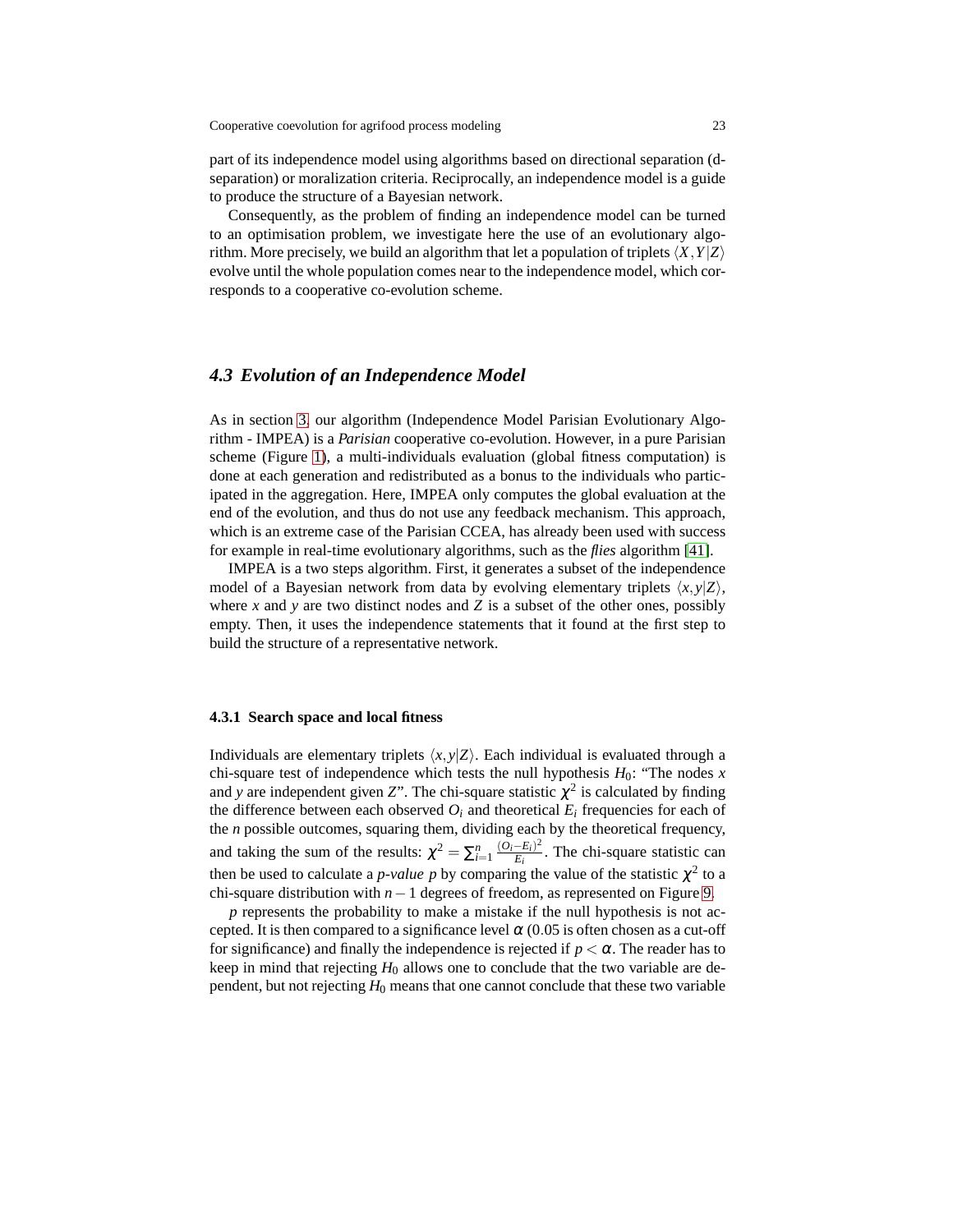

<span id="page-23-0"></span>**Fig. 9** Chi-square test of independence

are dependent (which is not exactly the same as claiming that they are independent). Given that the higher the p-value, the stronger the independence, *p* seems to be a good candidate to represent the local fitness (which measures the quality of individuals). Nevertheless, this fitness suffers from two drawbacks:

- When dealing with small datasets, individuals with long constraining set *Z* tends to have good p-values only because dataset is too small to get enough samples to test efficiently the statement  $x \perp y \mid Z$ .
- Due to the exponential behaviour of the chi-square distribution, its tails vanishes so quickly that individuals with poor p-values are often rounded to 0, making then indistinguishable.

First, *p* has to be adjusted in order to promote independence statements with small *Z*. This is achieved by setting up a parsimony term as a positive multiplicative malus *parcim*(#*Z*) which decrease with #*Z*, the number of nodes in *Z*. Then, when  $p < \alpha$  we replace the exponential tail with something that tends to zero slower. This modification of the fitness landscape allows avoiding *plateaus* which would prevent the genetic algorithm to travel all over the search space. Here is the adjusted local fitness<sup>[4](#page-23-1)</sup>:

$$
AdjLocalFitness = \begin{cases} p \times \text{param}(\#Z) & \text{if } p \ge \alpha \\ \alpha \times \text{param}(\#Z) \times \frac{X_{\alpha}^2}{X^2} & \text{if } p < \alpha \end{cases}
$$

<span id="page-23-1"></span><sup>4</sup> *Note:*This can be viewed as an "Ockham's Razor" argument.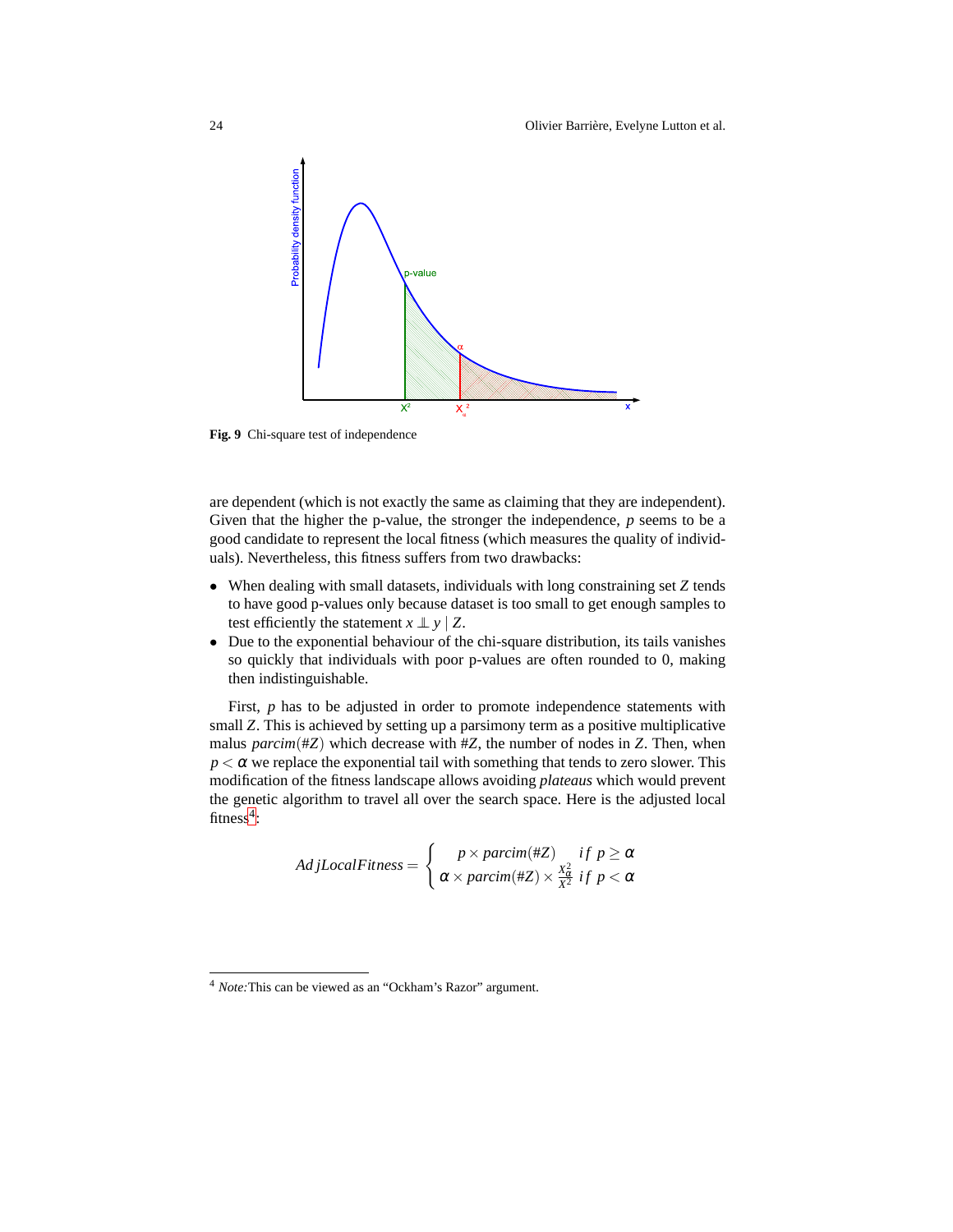#### **4.3.2 Genetic operators**

The genome of an individual, being  $\langle x, y | Z \rangle$  where *x* and *y* are simple nodes and *Z* is a set of nodes is straightforward: It consists in an array of three cells (see Figure [10\)](#page-24-0), the first one containing the index of the node *x*, the second cell containing the index of *y* and the last one is the array of the indexes of the nodes in *Z*.



<span id="page-24-0"></span>**Fig. 10** Representation of  $\langle x, y | Z \rangle$ 

This coding implies specific genetic operators because of the constraints resting upon a chromosome: there must not be doubles appearing when doing mutations or crossovers. A quick-and-dirty solution would have been to first apply classical genetic operators and then apply a *repair operator* a posteriori. Instead, we propose wise operators (which do not create doubles), namely two types of mutations and an robust crossover.

• Genome content mutation

This mutation operator involves a probability  $p_{m}$  that an arbitrary node will be changed from its original state. In order to avoid the creation of doubles, this node can be muted into any nodes in *N* except the other nodes of the individual, but including itself (see Figure [11\)](#page-24-1).

| х  |    |          | $\mathsf{z}_{_2}$                      |    | Z<br>κ  |
|----|----|----------|----------------------------------------|----|---------|
| mG | mG | $p_{mg}$ | $iP_{mg}$                              | mG | m0      |
| x  |    |          | $-2$                                   |    | $Z_{k}$ |
|    |    |          | $\in N\setminus\{x,y,z_2,\ldots,z_k\}$ |    |         |

<span id="page-24-1"></span>**Fig. 11** Genome content mutation

• Add/remove mutation

The previous mutation randomly modifies the content of the individuals, but does not modify the length of the constraining set *Z*. We introduce a new mutation operator called *add/remove mutation*, represented on Figure [12,](#page-25-0) that allows randomly adding or removing nodes in *Z*. If this type of mutation is selected, with probability *PmAR*, then new random nodes are either added with a probability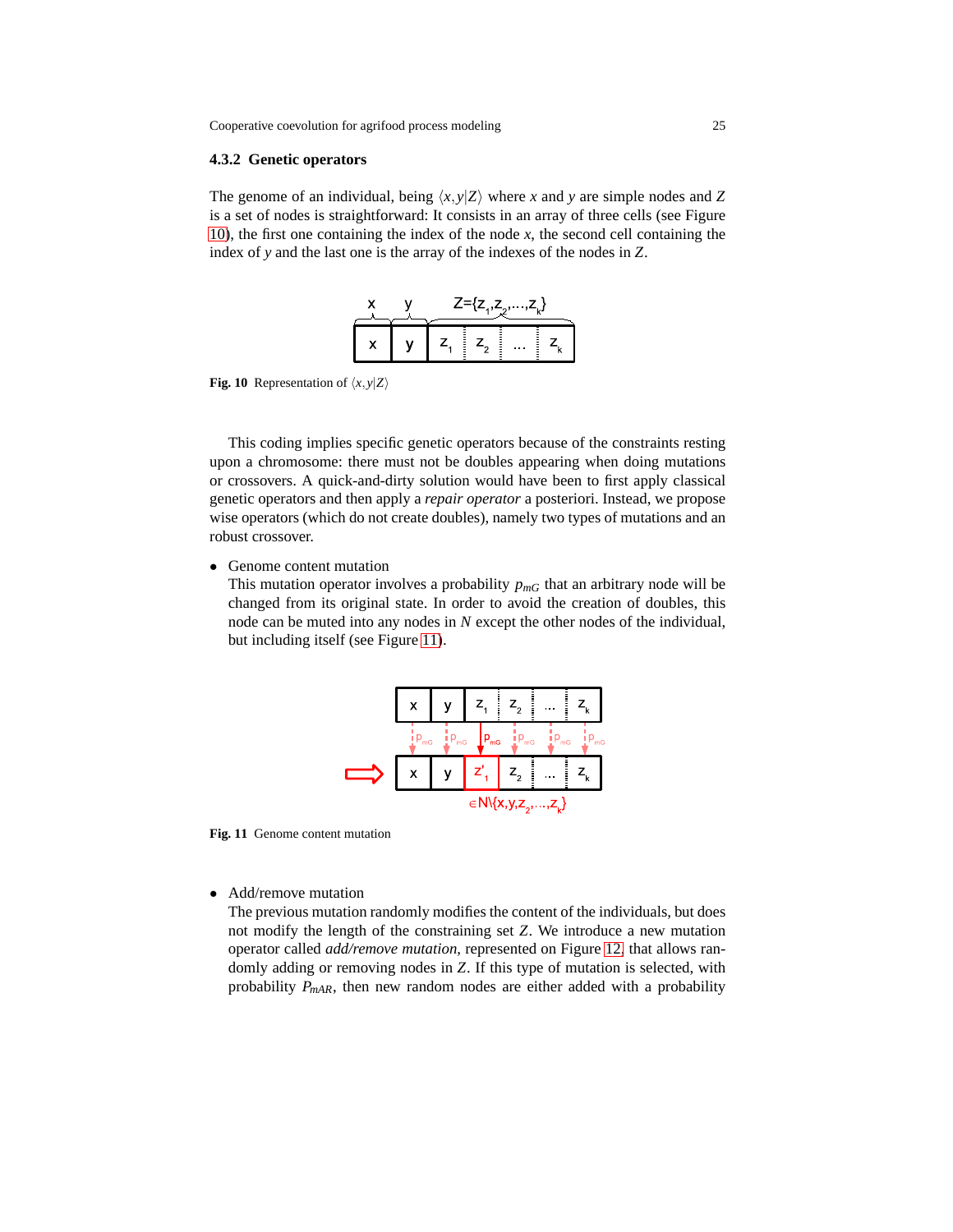$P_{mAdd}$  or removed with  $1 - P_{mAdd}$ . These probabilities can vary along generations. Moreover, the minimal and the maximal number of nodes allowed in *Z* can evolve as well along generations, for tuning the growth of *Z*.



<span id="page-25-0"></span>**Fig. 12** Add/remove mutation

• Crossover

The crossover consists in a simple swapping mechanism between *x*, *y* and *Z*. Two individuals  $\langle x, y | Z \rangle$  and  $\langle x', y' | Z' \rangle$  can exchange *x* or *y* with probability  $p_{cXY}$ and *Z* with probability  $p_{cZ}$  (see Figure [13\)](#page-26-0). When a crossover occurs, only one swapping among  $x \leftrightarrow x'$ ,  $y \leftrightarrow y'$ ,  $x \leftrightarrow y'$ ,  $y \leftrightarrow x'$  and  $Z \leftrightarrow Z'$  is selected via a wheel mechanism which implies that  $4p_{cXY} + p_{cZ} = 1$ . If the exchange is impossible, then the problematic nodes are automatically muted in order to keep clear of doubles.

# *4.4 Sharing*

So as not to converge to a single optimum, but enable the genetic algorithm to identify multiple optima, we use a sharing mechanism that maintains diversity within the population by creating *ecological niches*. The complete scheme is described in [\[20\]](#page-38-11) and is based on the fact that fitness is considered as a shared resource, that is to say that individuals having too many neighbours are penalised. Thus we need a way to compute the distance between individuals so that we can count the number of neighbours of a given individual. A simple Hamming distance was chosen: two elementary triplets  $\langle x, y | Z \rangle$  and  $\langle x', y' | Z' \rangle$  are said to be neighbours if they test the same two nodes (i.e.,  $\{x, y\} = \{x', y'\}$ ), whatever *Z*. Finally, dividing the fitness of each individual by the number of its neighbours would result in sharing the population into sub-populations whose size is proportional to the height of the peak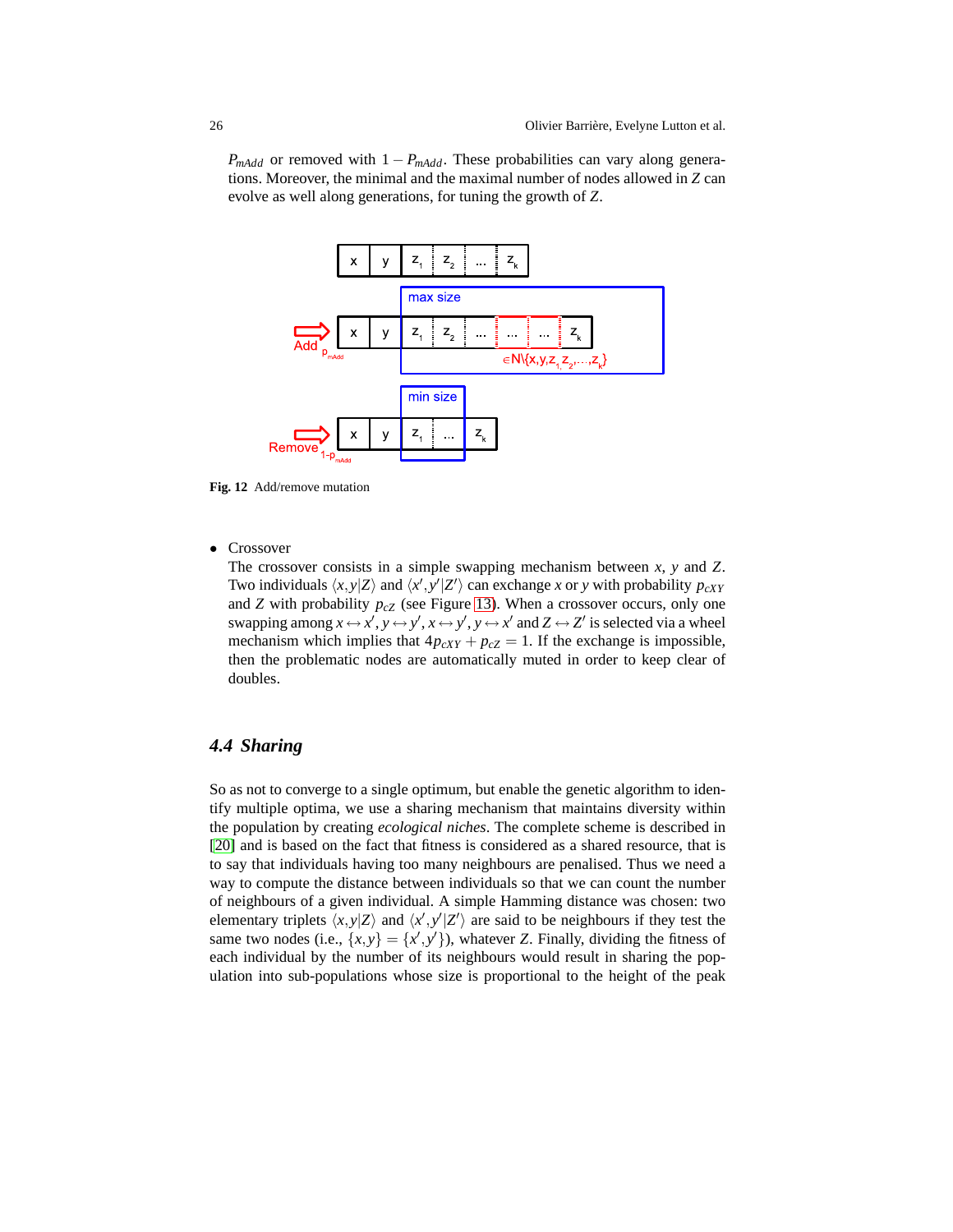Cooperative coevolution for agrifood process modeling 27



<span id="page-26-0"></span>**Fig. 13** Robust crossover

they are colonising [\[26\]](#page-39-18). Instead, we take into account the relative importance of an individual with respect to its neighbourhood, and the fitness of each individual is divided by the sum of the fitnesses of its neighbours [\[42\]](#page-40-20). This scheme allows one to equilibrate the sub-populations within peaks, whatever their height.

# *4.5 Immortal archive and embossing points*

Recall that the aim of IMPEA is to construct a subset of the independence model, and thus the more independence statements we get, the better. Using a classical Parisian Evolutionary Algorithm scheme would allow evolving a number of independence statements equal to the population size. In order to be able to evolve larger independence statements sets, IMPEA implements an *immortal archive* that gather the best individuals found so far. An individual  $\langle x, y|Z \rangle$  can become immortal if any of the following rules applies:

- Its p-value is equal to 1 (or numerically greater than  $1 \varepsilon$ , where  $\varepsilon$  is the precision of the computer)
- Its p-value is greater than the significance level and  $Z = 0$
- Its p-value is greater than the significance level and  $\langle x, y | 0 \rangle$  is already immortal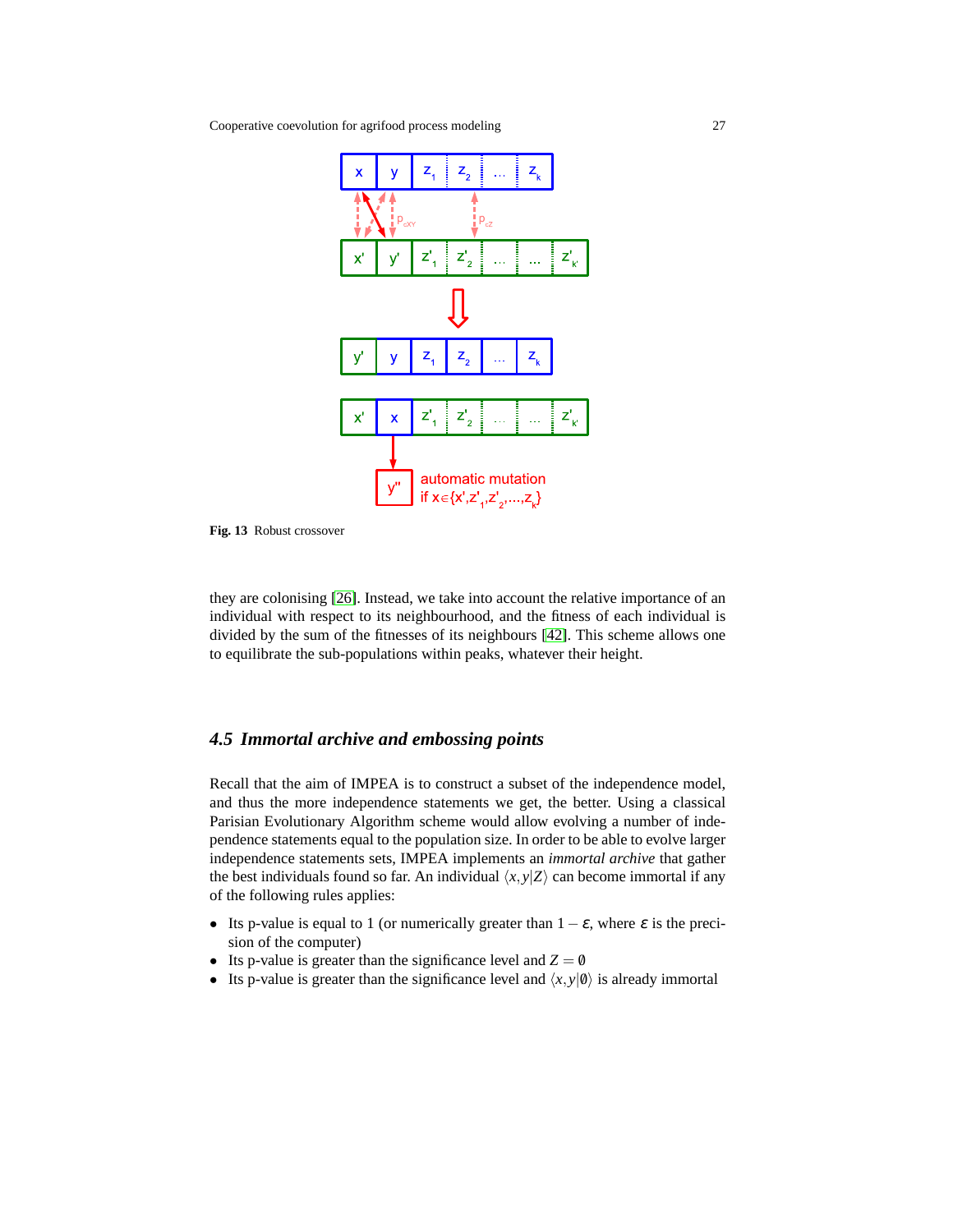This archive serves two purposes: the most obvious one is that at the end of the generations, not only we get all the individuals of the current population but also all the immortal individuals, which can make a huge difference. But this archive also plays a very important role as *embossing points*: when computing the sharing coefficient, immortal individuals that are not in the current population are added to the neighbours counting. Therefore a region of the search space that has already been explored but that has disappeared from the current population is *marked as explored* since immortals individuals count as neighbours and thus penalise this region, encouraging the exploration of other zones.

# **4.5.1 Clustering and partial restart**

Despite the sharing mechanism, we experimentally observed that some individuals became over-represented within the population. Therefore we add a mechanism to reduce this undesirable effect: if an individual has too many redundant representatives then the surplus is eliminated and new random individuals are generated to replace the old ones.

# *4.6 Description of the main parameters*

The Table [3](#page-28-0) describes the main parameters of IMPEA and their typical values or range of values, in order of appearance in the text above. Some of these parameters are scalars, like the number of individuals, and are constant along the whole evolution process. Others parameters, like the minimum or maximum number of nodes in *Z*, are arrays indexed by the number of generations, allowing these parameter to follow a profile of evolution.

# *4.7 Bayesian network structure estimation*

The last step of IMPEA consist in reconstructing the structure of the Bayesian network. This is achieved by aggregating all the immortal individuals and only the *good ones* of the final population. An individual  $\langle x, y | Z \rangle$  is said to be *good* if its p-value does not allow rejecting the null hypothesis  $x \perp y \mid Z$ . There are two strategies in IMPEA: a pure one, called *P-IMPEA*, which consists in strictly enforcing independence statements and a constrained one, called C-IMPEA, which adds a constraint on the number of desired edges.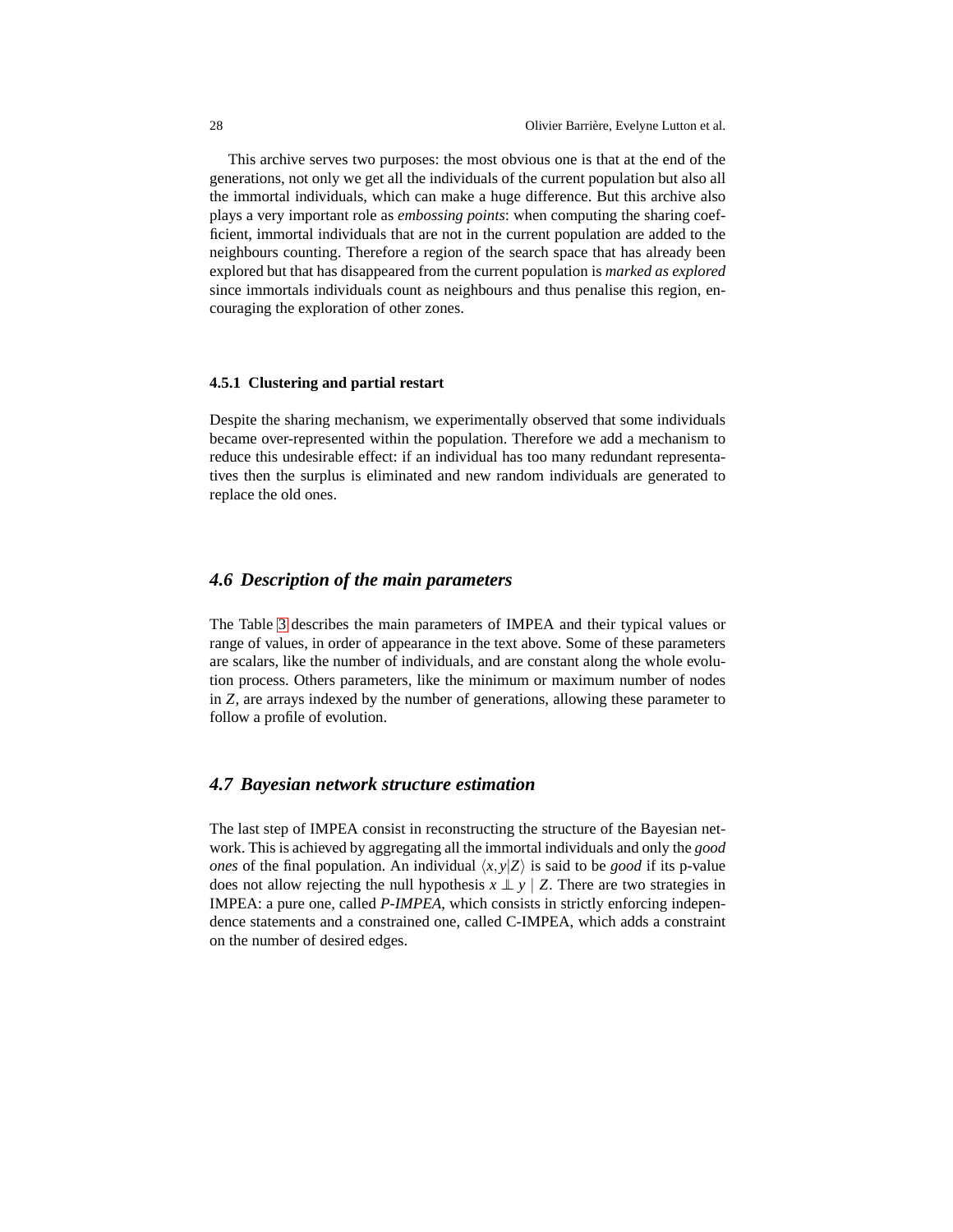Cooperative coevolution for agrifood process modeling 29

| <b>Name</b>                                                                    | <b>Description</b>                                                    | <b>Typical</b><br>value |
|--------------------------------------------------------------------------------|-----------------------------------------------------------------------|-------------------------|
| MaxGens                                                                        | Number of generations                                                 | 50200                   |
| Ninds                                                                          | Number of individuals                                                 | 50500                   |
| Alpha                                                                          | Significance level of the $\chi^2$ test                               | 0.010.25                |
| Parcim (#Z)                                                                    | Array of parsimony coefficient (decreases with the<br>length of $Z$ ) | 0.51                    |
| PmG                                                                            | Probability of genome content mutation                                | $0.1/(2 + \#Z)$         |
| PmAR                                                                           | Probability of adding or removing nodes in Z                          | 0.20.5                  |
| Array of probability of adding nodes in Z along<br>PmAdd (#Gen)<br>generations |                                                                       | 0.250.75                |
| MinNodes<br>#Gen)                                                              | Array of minimal number of nodes in Z along<br>generations            | 02                      |
| MaxNodes<br>(HGen)                                                             | Array of maximal number of nodes in Z along<br>generations            | 06                      |
| $P_{\rm C}$                                                                    | Probability of crossover                                              |                         |
| PcXY                                                                           | Probability of swapping $x$ and $y$                                   |                         |
| PcZ                                                                            | Probability of swapping Z                                             | 1/3                     |
| Epsilon                                                                        | Numerical precision                                                   | $10^{-5}$               |
| Maximal number of redundant individuals in the<br>MaxRedundant<br>population   |                                                                       | $1 \ldots 5$            |

<span id="page-28-0"></span>**Table 3** Parameters of IMPEA. Values are chosen within their typical range depending on the size of the network and the desired computation time.

### **4.7.1 Pure conditional independence**

Then, as in PC, P-IMPEA starts from a fully connected graph, and for each individual of the aggregated population, applies the rule  $x \perp y \mid Z \Rightarrow$  *no edge between x and y*" to remove edges whose nodes belong to an independence statement. Finally, the remaining edges (which have not been eliminated) constitute the undirected structure of the network.

# **4.7.2 Constrained edges estimation**

C-IMPEA needs an additional parameter which is the desired number of edges in the final structure. It proceeds by accumulation: it starts from an empty adjacency matrix and for each  $\langle x, y|Z \rangle$  individual of the aggregated population, it adds its fitness to the entry  $(x, y)$ . An example of a matrix obtained this way is shown on Figure [14.](#page-29-0)

At the end of this process, if an entry (at the intersection of a row and a column) is still equal to zero, then it means that there was no independence statement with this pair of nodes in the aggregated population. Thus these entries exactly correspond to the strict application of the conditional independences. If an entry has a low sum, then it is an entry for which IMPEA found only a few independence statements (and/or independence statements with low fitness) and thus there is a high expectancy of having an edge between its nodes. Therefore to add more edges in the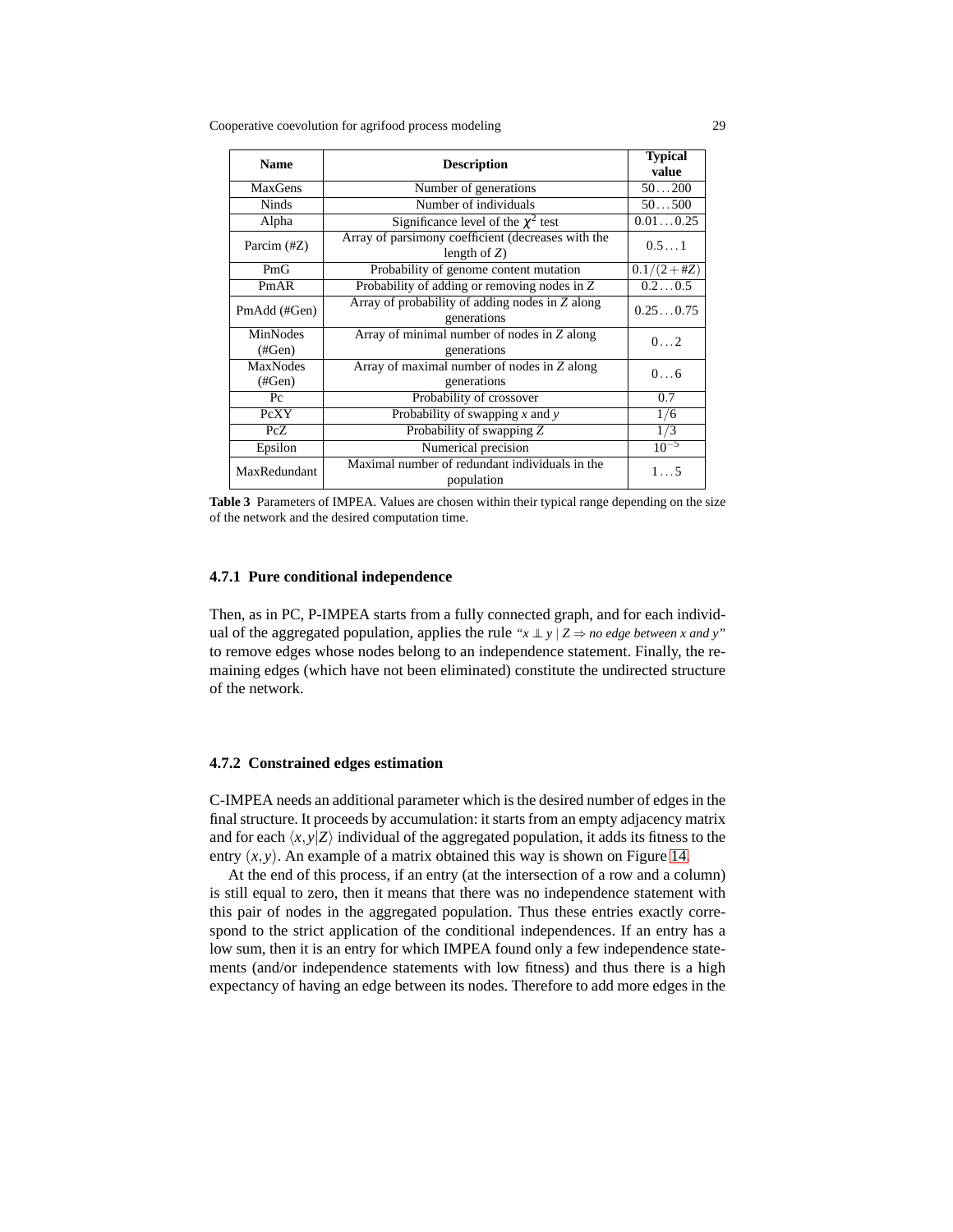

<span id="page-29-0"></span>**Fig. 14** Accumulated adjacency matrix of a network with 27 nodes (from Insurance network).

final structure (up to the desired number of edges), we just have to select edges with the lowest values and construct the corresponding network.

This approach seems to be more robust since it allows some "errors" in the chisquare tests, but strictly speaking, if an independence statement is discovered, there cannot be any edge between the two nodes.

# <span id="page-29-2"></span>*4.8 Experiments and results*

Prior to a test on the the cheese-ripening data, the experimental analysis has been first performed on simulated data, where the true BN structure is known. A first experiment has been done on a toy-problem (section [4.8.1\)](#page-29-1) in order to analyse the behaviour of IMPEA on a case where the complexity of the dependencies is controlled (i.e. where there is one independence statement that involves a long conditional set *Z*). A second test has been made on a classical benchmark of the domain, the insurance network (section [4.8.2\)](#page-33-0), where input data are generated from a real-world BN. The test on cheese ripening data is detailed in section [4.8.3.](#page-34-0)

### <span id="page-29-1"></span>**4.8.1 Test case: comb network**

To evaluate the efficiency of IMPEA, we forge a test-network which looks like a *comb.* A *n*-comb network has  $n + 2$  nodes: *x*, *y*, and  $z_1, z_2, \ldots, z_n$ , as one can see on Figure [15.](#page-30-0) The Conditional Probability Tables (CPT) are filled in with a uniform law. It can be seen as a kind of classifier: given the input  $z_1, z_2, \ldots, z_n$ , it classifies the output as *x* or *y*. For example, it could be a classifier that accepts a person's salary details, age, marital status, home address and credit history and classifies the person as acceptable/unacceptable to receive a new credit card or loan.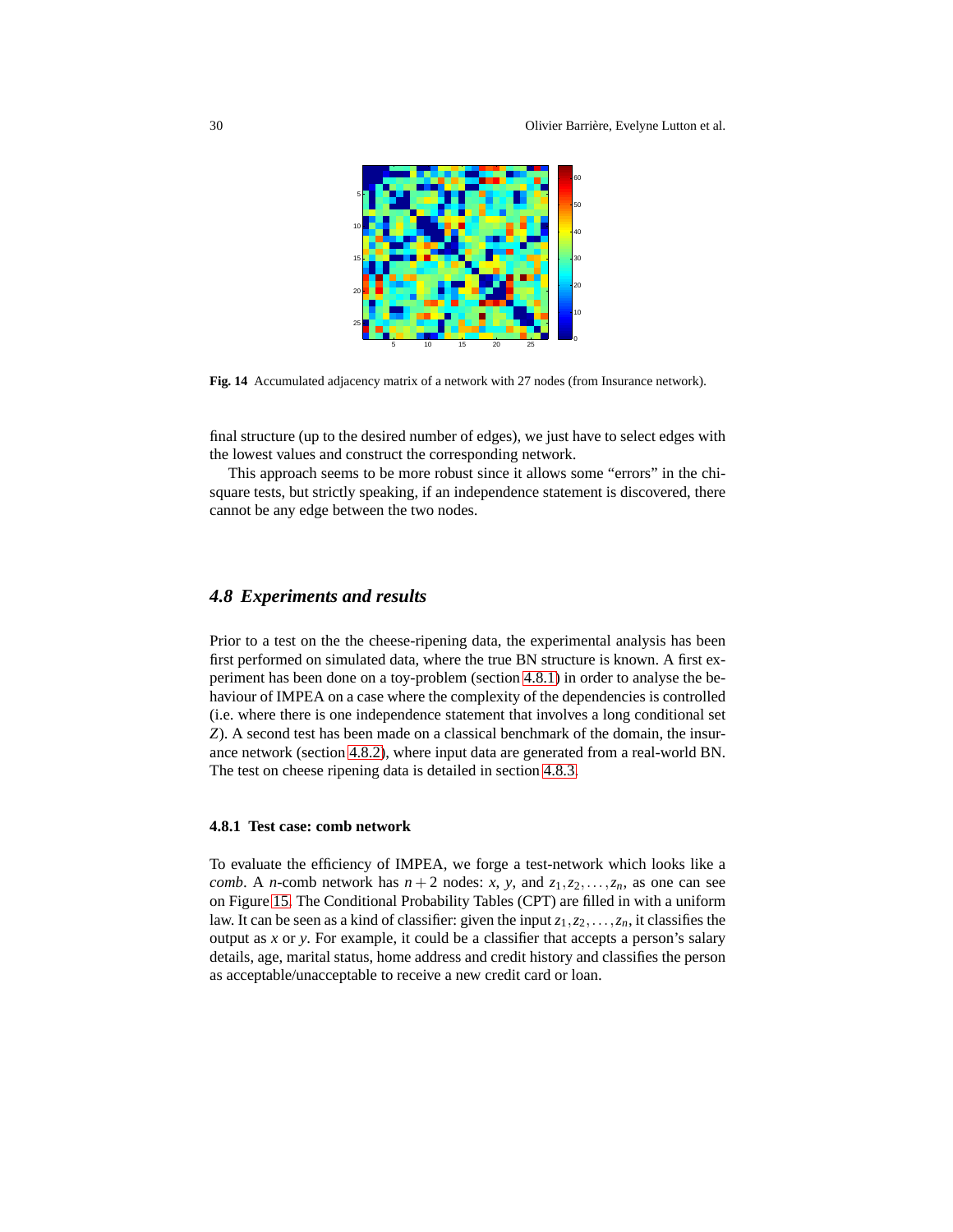

<span id="page-30-0"></span>**Fig. 15** A n-comb network

The interest of such a network is that its independence model can be generated (using semi-graphoid rules) from the following independence statements:

$$
\forall i, j \text{ such as } i \neq j, z_i \perp z_j
$$
  

$$
x \perp y \mid \{z_1, z_2, \dots, z_n\}
$$

Thus it has only one complex independence statement and a lot of simple (short) ones. In particular, the only way to remove the edge between *x* and *y* using statistical chi-square tests is to test the triplet  $\langle x, y | \{z_1, z_2, \ldots, z_n\} \rangle$ . This cannot be achieved by the PC algorithm as soon as  $k < n$  (recall that  $k$  is limited to 3 due to combinatorial complexity).

**Typical run:** We choose to test P-IMPEA with a simple 6-comb network. It has been implemented using an open source toolbox, the *Bayes Net Toolbox for Matlab* [\[44\]](#page-40-21) available at http://bnt.sourceforge.net/. We draw our inspiration from PC and initialise the population with individuals with an empty constraining set and let it grow along generations up to 6 nodes, in order to find the independence statement  $x \perp y | \{z_1, \ldots, z_6\}$ . As shown on Figure [16,](#page-31-0) the minimal number of nodes allowed in *Z* is always 0, and the maximal number is increasing on the first two third of the generations and is kept constant to 6 on the last ones. The average number of nodes in the current population is also slowly rising up but remains rather small since in this example, there are a lot of small *easy to find* independence statements and only a single big one.

The correct structure (Figure [17\)](#page-31-1) is found after 40 (out of 50) generations.

The Figure [18](#page-31-2) represents the evolution of the number of errors along generations. The current evolved structure is compared with the actual structure: an *added* edge is an edge present in the evolved structure but not in the actual comb network, and a *deleted* edge is an edge that has been wrongly removed. The total number of errors is the sum of added and deleted edges. Note that even if the number of errors of the discovered edges is extracted at each generation, it is by no means used by IMPEA or reinjected in the population because this information is only relevant in that particular test-case where the Bayesian network that generated the dataset is known.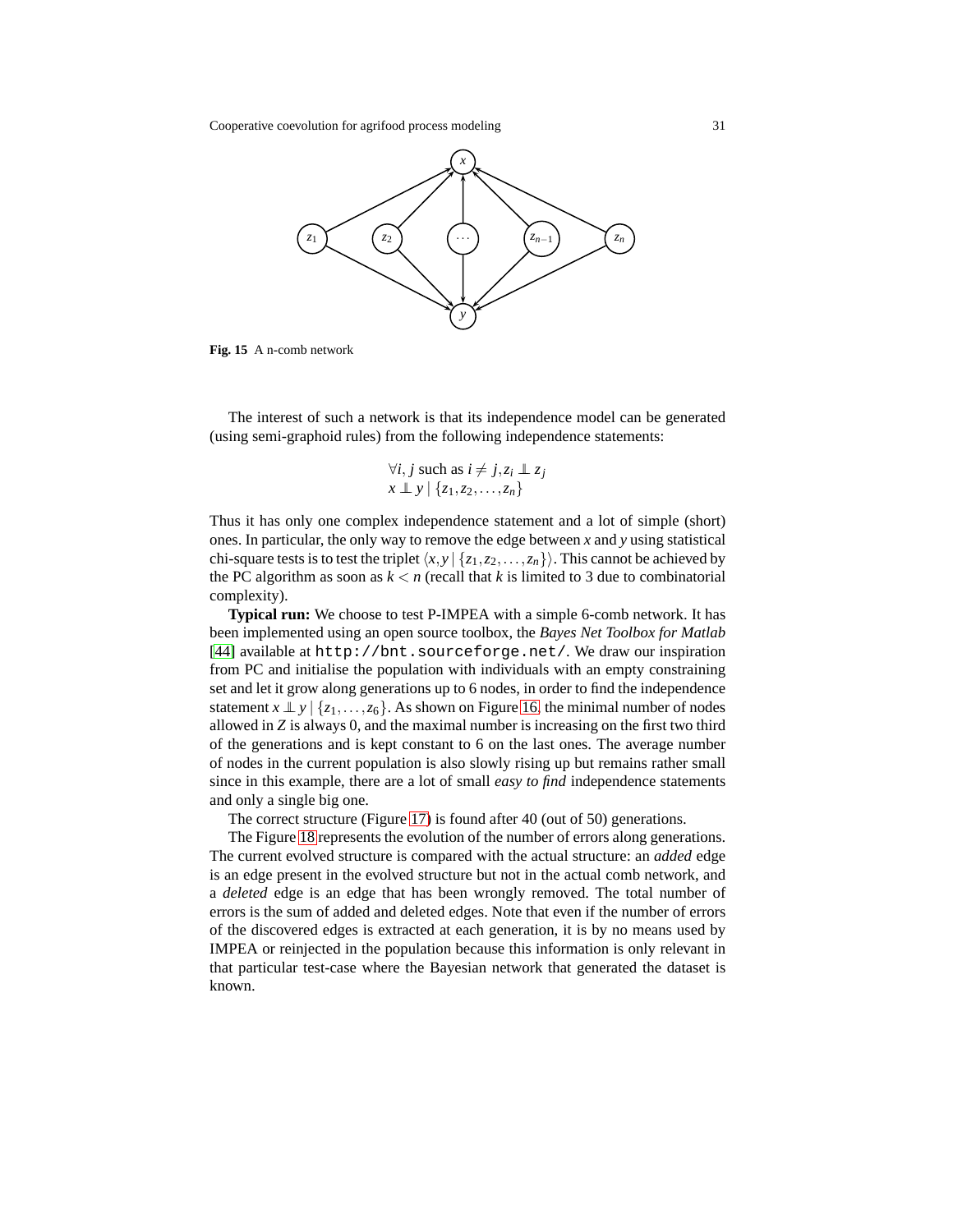32 Olivier Barriere, Evelyne Lutton et al. `



<span id="page-31-0"></span>**Fig. 16** Evolution of Minimal, Maximal and Average number of nodes in *Z* along generations



<span id="page-31-1"></span>**Fig. 17** Final evolved structure for the comb network



<span id="page-31-2"></span>**Fig. 18** Evolution of the number of erroneous edges of the structure along generations

**Statistical results:** The previous example gives an idea of the behaviour of P-IMPEA, but to compare it fairly with PC we must compare them not only over multiple runs but also with respect to the size of the dataset. So we set up the following experimental protocol:

- A 4-comb network is created and we use the same Bayesian network (structure and CPT) throughout the whole experiment.
- We chose representative sizes for the dataset:  $\{500, 1000, 2000, 5000, 10000\}$ , and for each size, we generate the corresponding number of cases from the comb network.
- We run 100 times both PC and P-IMPEA, and extract relevant information (see Tables [4](#page-32-0) and [5\)](#page-33-1):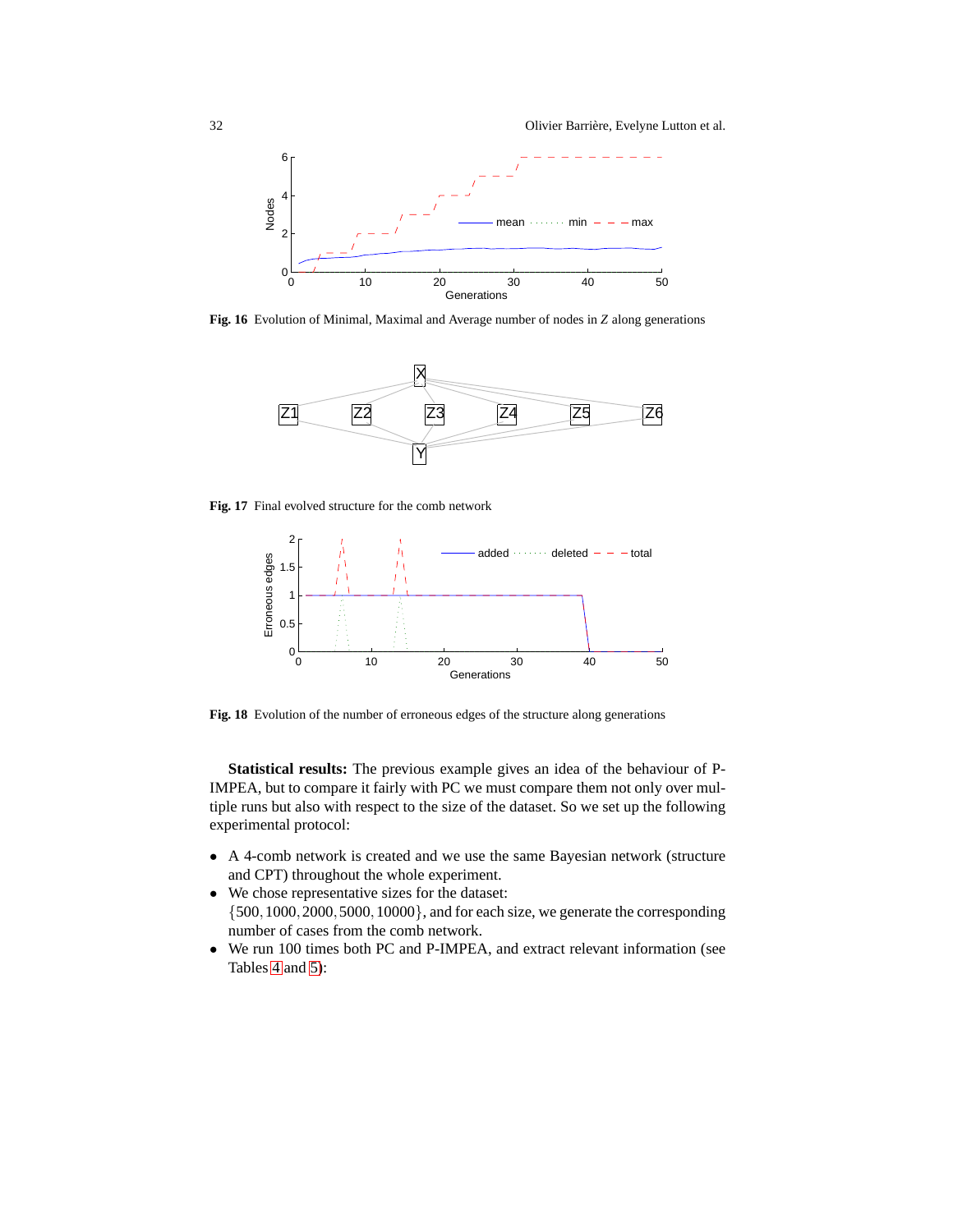- How many edges were found? Among these, how many were erroneous? (added or deleted)
- What is the percentage of runs in which the  $x y$  edge is removed?
- PC is tuned with a fan-in *k* limited to 3 (a larger fan-in is not used as PC is performing a full combinatorial research) and P-IMPEA is tuned with 50 generation of 50 individuals in order to take the same computational time as PC. 50 generation are more than enough to converge to a solution due to the small size of the problem. Both algorithms share the same significance level  $\alpha$ .

The actual network contains 8 edges and 6 nodes. Therefore the number of possible alternative is  $2^6 = 64$  and if we roughly want to have 30 samples per possibility, we would need approximatively  $64 * 30 \approx 2000$  samples. That explains why performances of the chi-square test are very poor with only 500 and 1000 cases in the dataset. Indeed, when the size of the dataset is too small, PC removes the *x*−*y* edge (see the last column of Table [4\)](#page-32-0) while it does not even test  $\langle x, y | \{z_1, z_2, z_3, z_4\} \rangle$ because it is limited by *k* to 3 nodes in *Z*.



<span id="page-32-1"></span>**Fig. 19** Number of erroneous edges (added+deleted) for PC and P-IMPEA, depending on the size of the dataset

Regarding the global performance, the Figure [19](#page-32-1) puts up the average number of erroneous nodes (either *added* or *deleted*) of both algorithms. As one can expect, the number of errors decreases with the size of the dataset, and it is clear that P-IMPEA clearly outperforms PC in every case.

| <b>Cases</b> | Edges         | Added           | <b>Removed</b> | <b>Errors</b>   | $x-y?$ |
|--------------|---------------|-----------------|----------------|-----------------|--------|
| 500          | $5.04 + 0.85$ | $0.38 \pm 0.50$ | $3.34 + 0.78$  | $3.72 + 1.01$   | 97%    |
| 1000         | $6.50 + 1.24$ | $0.66 \pm 0.71$ | $2.16 + 1.01$  | $2.82 + 1.23$   | 83%    |
| 2000         | $8.09 + 1.18$ | $1.27 + 0.80$   | $1.18 + 0.68$  | $2.45 + 0.91$   | 39%    |
| 5000         | $9.71 + 0.74$ | $1.93 + 0.57$   | $0.22 + 0.46$  | $2.15 \pm 0.73$ | 0%     |
| 10000        | $9.84 + 0.58$ | $1.84 + 0.58$   | $0 + 0$        | $1.84 \pm 0.58$ | 0%     |

<span id="page-32-0"></span>**Table 4** Averaged results of PC algorithm after 100 runs

Finally, if one has a look to the average number of discovered edges, it is almost equal to 8 (which is the actual number of edges in the 4-comb structure) for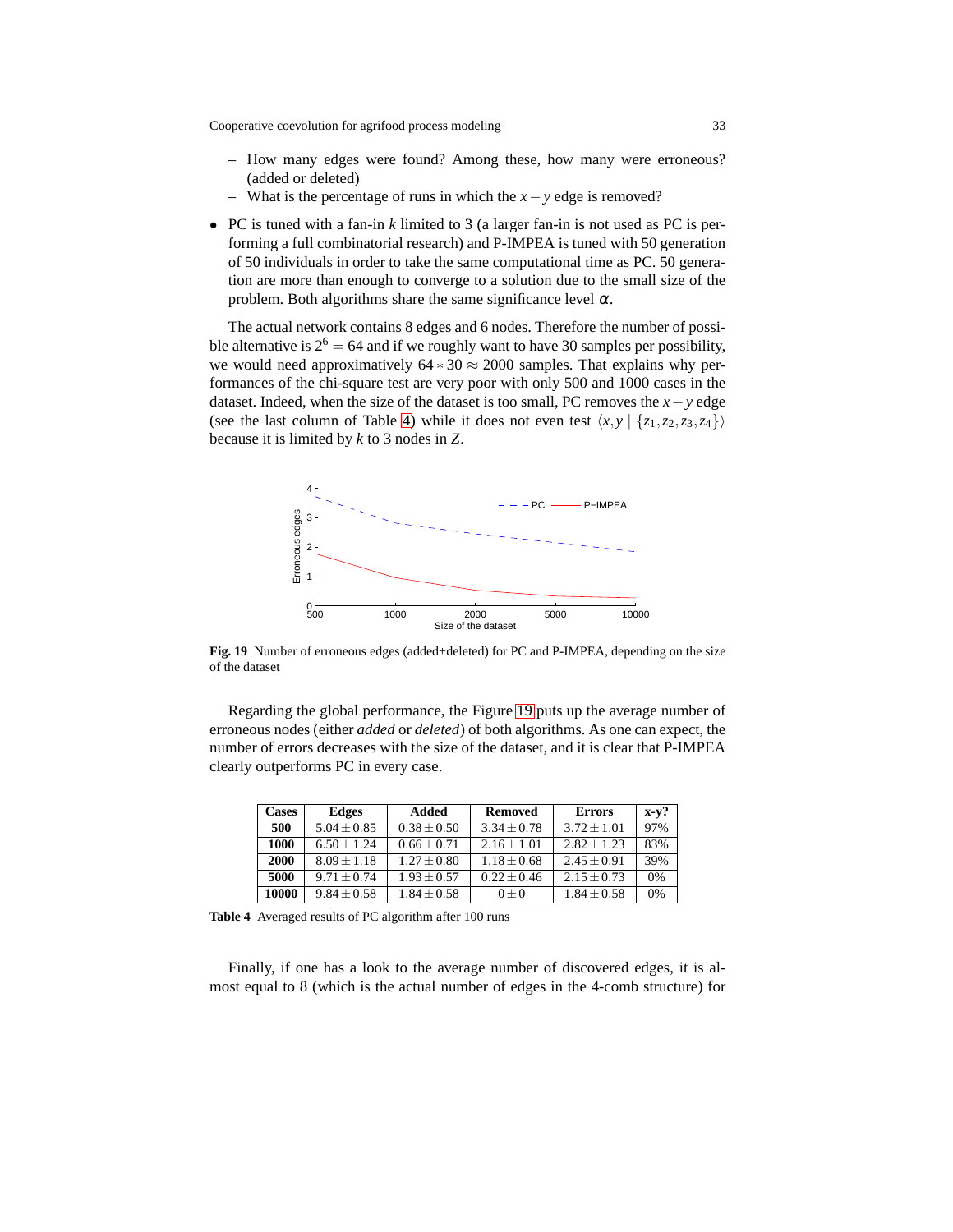| <b>Cases</b> | <b>Edges</b>    | Added         | <b>Removed</b> | <b>Errors</b>   | $x-v?$ |
|--------------|-----------------|---------------|----------------|-----------------|--------|
| 500          | $6.64 + 0.79$   | $0.05 + 0.21$ | $1.73 + 1.90$  | $1.78 + 1.94$   | 100%   |
| 1000         | $7.32 + 0.91$   | $0.18 + 0.50$ | $0.78 + 1.01$  | $0.96 + 1.24$   | 100%   |
| 2000         | $8.87 \pm 1.04$ | $0.24 + 0.51$ | $0.29 + 0.60$  | $0.53 + 0.82$   | 97%    |
| 5000         | $8.29 + 0.32$   | $0.30 + 0.59$ | $0.03 + 0.17$  | $0.33 \pm 0.63$ | 90%    |
| 10000        | $8.27 + 0.31$   | $0.27 + 0.54$ | $0 + 0$        | $0.27 \pm 0.54$ | 89%    |

<span id="page-33-1"></span>**Table 5** Averaged results of P-IMPEA algorithm after 100 runs

P-IMPEA (Table [5\)](#page-33-1) whereas it is greater than 9 for the PC algorithm since it can't remove the  $x - y$  edge (Table [4\)](#page-32-0).

#### <span id="page-33-0"></span>**4.8.2 Classical benchmark: the Insurance Bayesian network**

Insurance is a network for evaluating car insurance risks developped by [\[7\]](#page-38-18). The Insurance Bayesian network contains 27 variables and 52 arcs. It is a large instance. A database of 50000 cases generated from the network has been used for the experiments below.

Once again, we start from a population with small *Z* and let it increase up to 4 nodes. The Figure [20](#page-33-2) illustrates this growth: the average size of the number of nodes in *Z* of the current population follows the orders given by the minimum and the maximum values.



<span id="page-33-2"></span>**Fig. 20** Evolution of Minimal, Maximal and Average number of nodes in *Z* along generations

Concerning the evolution of the number of erroneous edges represented on Figure [21,](#page-34-1) it quickly decreases during the first half of the generation (the completely connected graph has more than 700 edges) and then stagnates. At the end, P-IMPEA finds 39 edges out of 52 among which there is no added edge, but 13 which are wrongly removed. It is slightly better than *PC* which also wrongly removes 13 edges, but which adds one superfluous one.

The best results are obtained with C-IMPEA and a desired number of edges equal to 47. Then, only 9 errors are made (see Table [6\)](#page-34-2). When asking for 52 edges, the actual number of edges in the Insurance network, it makes 14 errors (7 additions and 7 deletions).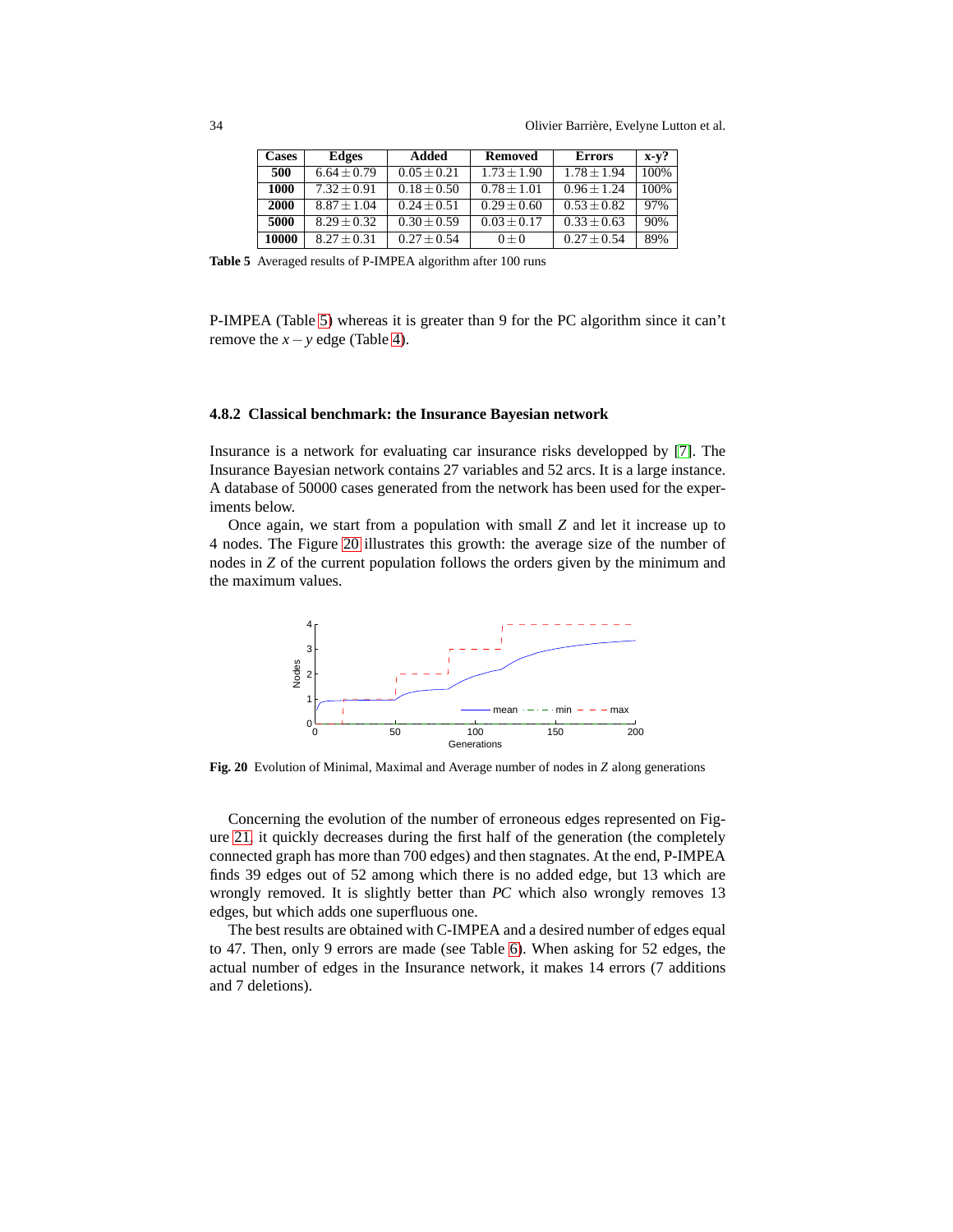

<span id="page-34-1"></span>**Fig. 21** Evolution of the number of erroneous edges of the structure along generations

| Algorithm Edges Added Removed Errors |    |    |    |
|--------------------------------------|----|----|----|
| РC                                   | 40 | 13 | 14 |
| $ $ P-IMPEA                          | 39 | 13 | 13 |
| $C$ -IMPEA                           | 47 |    |    |
| $ $ C-IMPEA $ $                      | 52 |    | 14 |

<span id="page-34-2"></span>**Table 6** Number of detected edges for all algorithms

### <span id="page-34-0"></span>**4.8.3 Real Dataset: Cheese ripening data from the INCALIN project**

The last step is to test our algorithm on real data. Our aim is to compare the result of IMPEA with a part of the dynamic Baysian network, already described at section [3,](#page-7-0) built with human expertise in the scope of the INCALIN project. We are interested in the part of the network that predicts the current phase knowing the derivatives of some bacteria proportions. We used the same data as in the first part of the report (see section [3.2.6\)](#page-14-0), made of the derivatives of *pH*, *la*, *Km* and *Ba* and estimation of the current phase done by an expert.

After 10 generations of 25 individuals each, P-IMPEA converges to a network whose structure is almost the same as the one proposed by expert. As one can see on the right of Figure [22,](#page-35-0) no extra edge is added, but one edge is missing, between the derivative of *la* and the phase.

# *4.9 Analysis*

We compared performances on the basis of undirected graphs produced by both algorithms. The edge directions estimation has not been yet programmed in IMPEA, this will be done in future developments, using a low combinatorial strategy similar to PC. Comparisons between both algorithms do not depend on this step.

The two experiments of section [4.8](#page-29-2) prove that IMPEA favourably compares to PC, actually, besides the fact that IMPEA relies on a convenient problem encoding, PC performs a deterministic and systematic search while IMPEA uses evolutionary mechanisms to prune computational efforts and to concentrate on promising parts of the search space. The limitation of PC according to problem size is obvious in the first test (Comb network): PC is unable to capture a complex dependency, even on a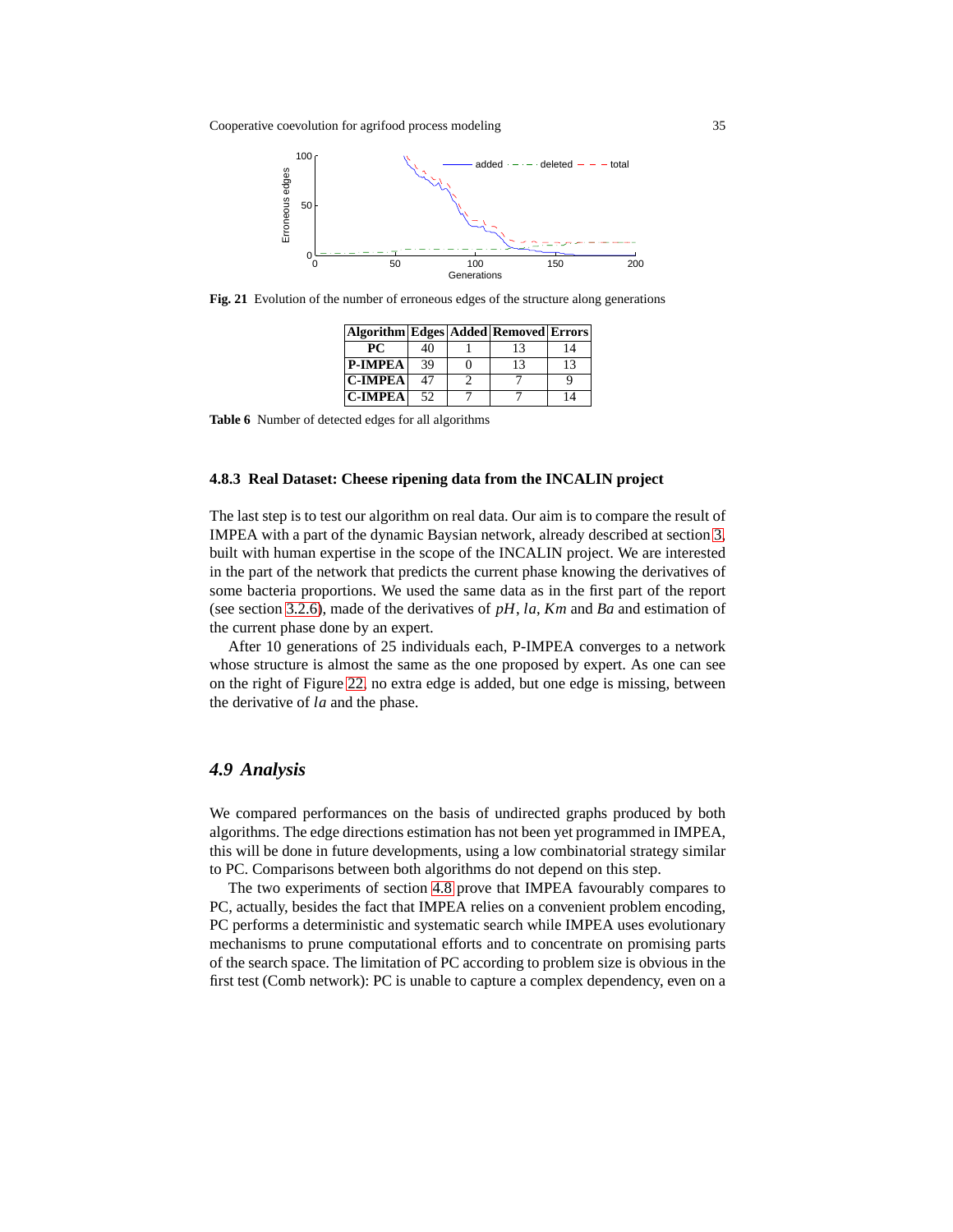

<span id="page-35-0"></span>**Fig. 22** Comparison between the model proposed by experts and the network found by IMPEA on a real dataset from the INCALIN project.

small network. Additionally it is to be noticed that IMPEA better resists to a current problem of real life data, that is the insufficient number of available samples.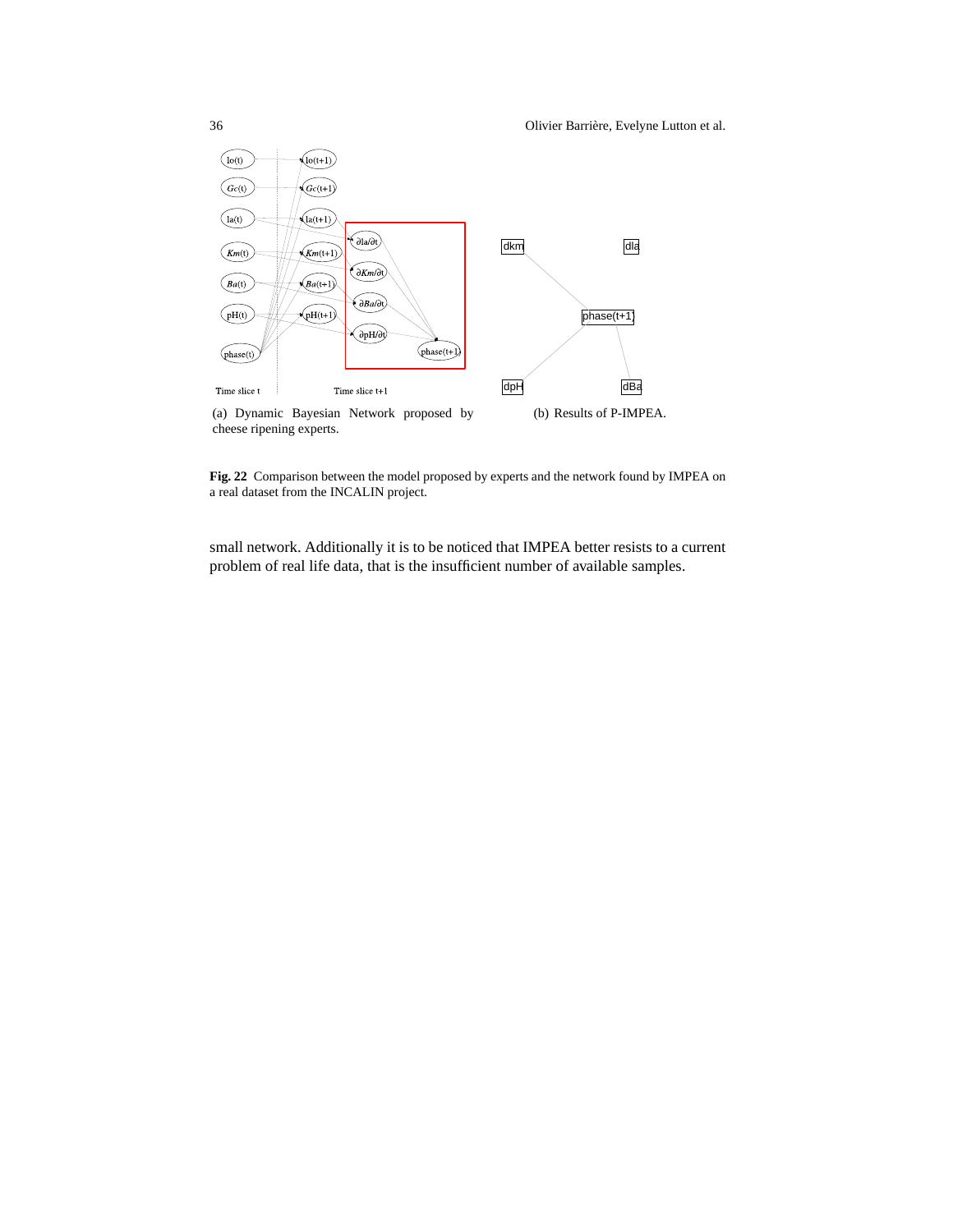# <span id="page-36-0"></span>**5 Conclusion**

Parisian CCEAs and cooperative co-evolution in general, when applicable, yield efficient and robust algorithms. As we have seen in this chapter, the main concern is the design of adequate representations for cooperative co-evolution schemes, in other words, representations that allow a collective evolution mechanism. One has to build an evolution mechanism that uses pieces of solutions instead of complete solutions as individual. It is also needed to evaluate the pieces of solutions (local fitness) before being able to select the best pieces that can be considered as components of a global solution.

In the example of section [3,](#page-7-0) we first designed a classical GP, where the phase estimator was searched as a single best "monolithic" function. Although it already outperforms the previous other methods, we obtained additional improvements by splitting the phase estimation into four combined (and simpler) "phase detectors". We actually used additional a priori informations about the problem. The structures evolved here were binary output functions that characterised one of the four phases. Their aggregation was made via a robust voting scheme. The resulting phase detector has almost the same recognition rate as the classical GP but with a lower variance, evolves simpler structure during less generations, and yield results that are easier to interpret.

In section [4,](#page-17-0) the cooperative coevolution algorithm IMPEA has allowed overcoming a known drawback of the classical approach, that is to find an efficient representation of a direct acyclic graph. We have shown that the cooperative scheme is particularly adapted to an alternate representation of Bayesian Networks: Independence Models (IM). IM represent data dependencies via a set of Independence Statements (IS) and IS can directly be considered as individuals of a CCEA.

The major difficulty, which is to build a Bayesian Network representative at each generation has been overcome for the moment by a scheme that only built a global solution at the end of the evolution (second step of IMPEA). Future work on this topic will be focused on an improvement of the global fitness management within IMPEA. The major improvement of IMPEA is that it only performs difficult combinatorial computations when local mechanisms have pushed the population toward "interesting" area of the search space, thus avoiding to make complex global computations on obviously "bad" solutions. In this sense, CCEAs take into account a priori information to avoid computational waste, in other words, complex computations in unfavourable areas of the search space.

Table [7](#page-37-0) gives an overview of the features of the two CCEAs schemes presented in this chapter. There are some major differences between the two approaches.

• With respect to the nature of the cooperation within the population: the Parisian phase prediction is relying on components that are structured in 4 clusters (each individual only votes for the phase it characterises the best), while IMPEA collects the best individuals of its population in an archive to build the global independence model.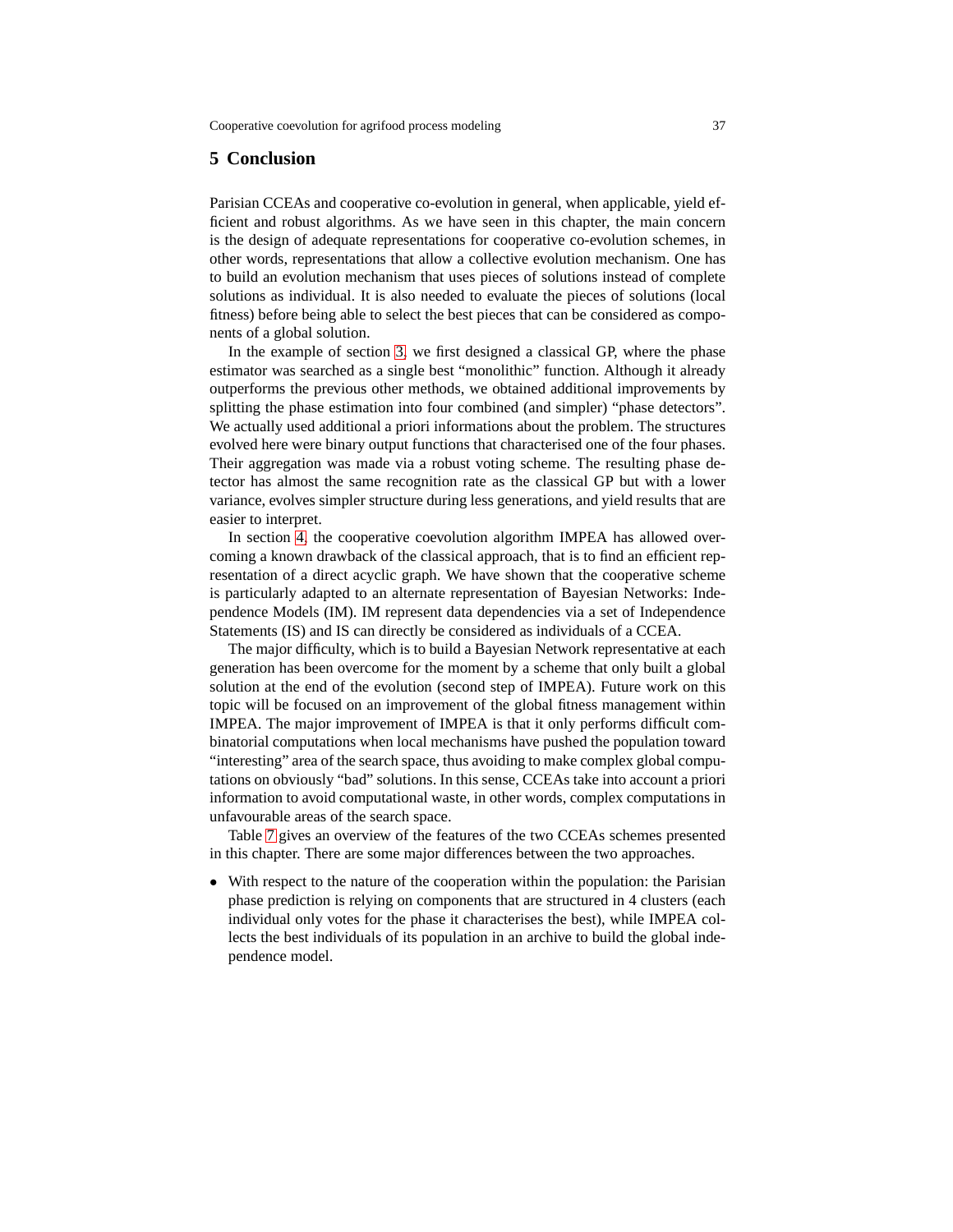|                          | <b>Parisian Phase Prediction</b>               | <b>IMPEA</b>                                            |
|--------------------------|------------------------------------------------|---------------------------------------------------------|
| <b>Individuals</b>       | Phase predictors                               | IS : Independence Statements $\langle x, y   Z \rangle$ |
| Population/groups        | Classifier                                     | IM: Independence Model                                  |
| Nb of cooperating        |                                                | variable                                                |
| components               |                                                |                                                         |
| <b>Aggregation</b>       | clustering $+$ selection of the 5% best        | at the end of the evolution only                        |
| <b>Local fitness</b>     | capability to characterise a phase             | adjusted <i>p</i> -value                                |
|                          | $max{F_1, F_2, F_3, F_4}$                      | $\times$ pressure toward                                |
|                          | $\times$ pressure toward simple structure      | small conditional parts                                 |
| <b>Global fitness</b>    | voting scheme                                  | none                                                    |
|                          | + evaluation on the learning set               |                                                         |
| <b>Sharing</b>           | Euclidean distance on $\{F_1, F_2, F_3, F_4\}$ | Hamming distance on $\{x, y\}$                          |
| <b>Specific features</b> | variable population size                       | archive                                                 |
|                          | inflation / deflation                          | embossing points                                        |

<span id="page-37-0"></span>**Table 7** Features of the two Parisian schemes

• With respect to the synchonisation of the global fitness calculation: the Parisian phase prediction computes a global fitness at each generation and use a bonus distribution mechanism, while IMPEA only relies on local calculations at each generation. The global calculation is made only once at the end of the evolution.

It is interesting to note that IMPEA may be considered as an incomplete Parisian scheme, as it does not use any global calculation. Future work on this algorithm will be aimed at evaluating if a global calculation may accelerate its convergence and robustness. Note however that for instance the fly algorithm [\[63,](#page-41-5) [41\]](#page-40-19) does not use any global fitness either, but is able to provide extremely rapid results: the cooperation mechanisms may operate in some cases without global fitness.

The common characteristics of these two examples is that the cooperative scheme has allowed representing in an indirect way some complex structures (classification rules in the first example and Bayesian Networks in the second one). This way of exploiting the artificial evolution scheme is versatile enough to facilitate the integration of constraints and the development of various strategies (archive and embossing points as in section [4,](#page-17-0) or variable population size as stated in [\[5\]](#page-38-19) for instance). The experiments described in this chapter join previous studies on "Parisian evolution", that experimentally proved that very efficient algorithms can be built on this cooperation-coevolution basis, in terms of rapidity [\[41\]](#page-40-19), or in terms of size and complexity of the problems [\[17,](#page-38-2) [63\]](#page-41-5).

# *Acknowledgements*



This work has been funded by the French ANR (National Research Agency), via a PNRA fund (Agri-food research program, 2007- 2009).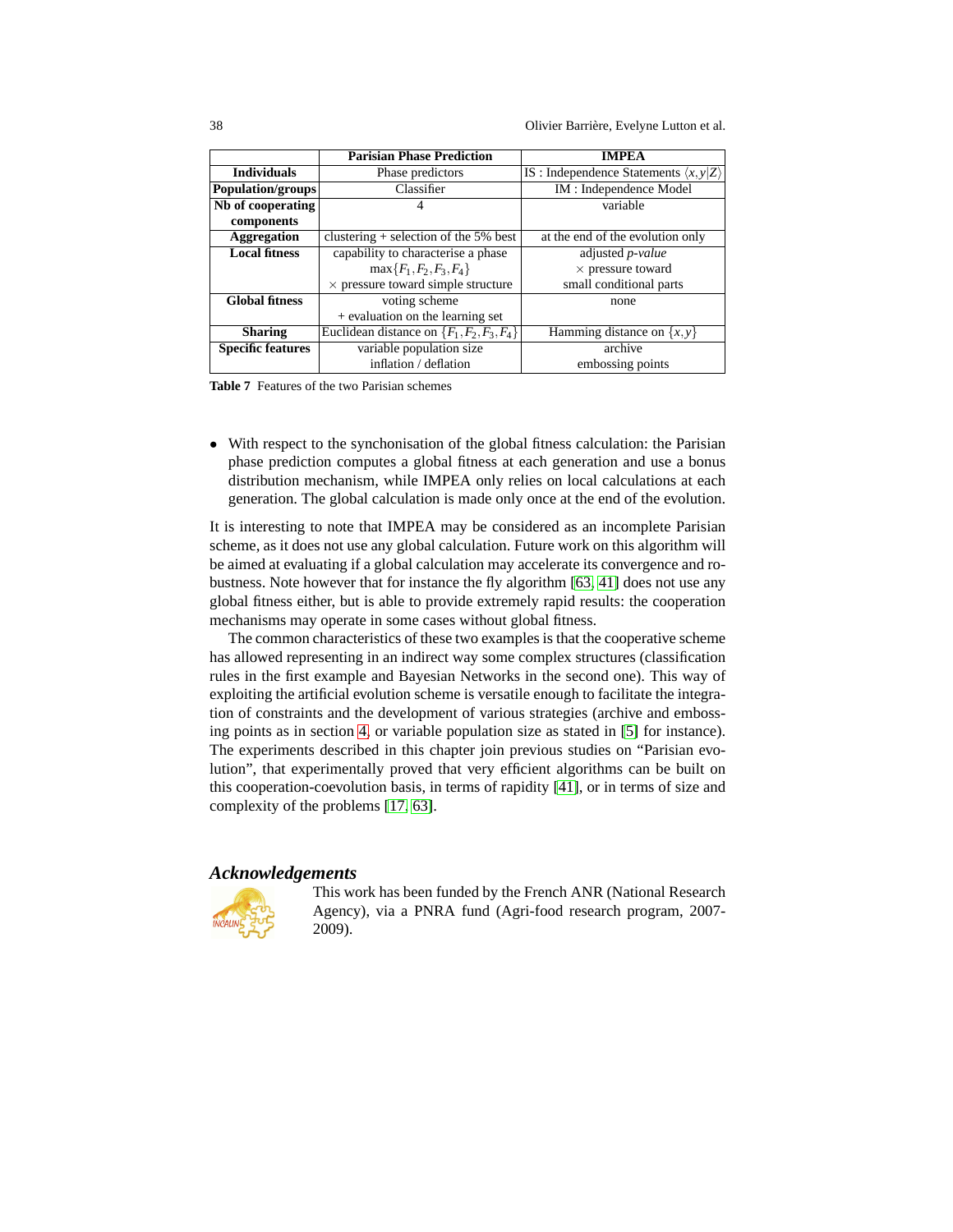# <span id="page-38-3"></span>**References**

- 1. Aldarf, M., Fourcade, F., Amrane, A., Prigent, Y.: Substrate and metabolite diffusion within model medium for soft cheese in relation to growth of penicillium camembertii. J. Ind. Microbiol. Biotechnol. **33**, 685–692 (2006)
- <span id="page-38-7"></span>2. Arfi, K., Amrita, F., Spinnler, H., Bonnarme, P.: Catabolism of volatile sulfur compounds precursors by brevibacterium linens and geotrichum candidum, two microorganisms of the cheese ecosystem. J. Biotechnol. **105**(3), 245–253 (2003)
- <span id="page-38-13"></span>3. A.Tucker, Liu., X.: Extending evolutionary programming methods to the learning of dynamic bayesian networks. In: Proceedings of Genetic and Evolutionary Computation Conference (GECCO 99). Morgan Kaufman, Orlando, Florida, USA (1999)
- <span id="page-38-9"></span>4. Barile, D., Coisson, J., Arlorio, M., Rinaldi, M.: Identification of production area of ossolano italian cheese with chemometric complex aproach. Food Control **17**(3), 197–206 (2006)
- <span id="page-38-19"></span>5. Barrière, O., Lutton, E.: Experimental analysis of a variable size mono-population cooperative-coevolution strategy. In: Proceedings of International Workshop on Nature Inspired Cooperative Strategies for Optimization (NICSO 2008). Puerto de La Cruz, Tenerife (2008)
- <span id="page-38-4"></span>6. Baudrit, C., Wuillemin, P.H., Sicard, M., Perrot, N.: A dynamic bayesian network to represent a ripening process of a soft mould cheese. In: 12th International Conference on Knowledge-Based and Intelligent Information & Engineering Systems, *Lecture Notes in Computer Science*, vol. 2, pp. 265–272. Zagreb, Croatia (2008)
- <span id="page-38-18"></span><span id="page-38-0"></span>7. Binder, J., Koller, D., Russell, S., Kanazawa, K.: Adaptive probabilistic networks with hidden variables. Machine Learning **29**, 213–244 (1997)
- 8. Bongard, J., Lipson, H.: Active coevolutionary learning od deterministic finite automata. Journal of Machine Learning Research **6**, 1651–1678 (2005)
- <span id="page-38-8"></span>9. Boutrou, R., Guguen, M.: Interests in geotrichum candidum for cheese technology. Int. J. Food Microbiol. **102**, 1–20 (2005)
- <span id="page-38-1"></span>10. Bucci, A., Pollack, J.B.: On identifying global optima in cooperative coevolution. In: GECCO '05: Proceedings of the 2005 conference on Genetic and evolutionary computation, pp. 539– 544. ACM, New York, NY, USA (2005)
- <span id="page-38-14"></span>11. Cheng, J., Bell, D.A., Liu, W.: Learning belief networks from data: An information theory based approach. In: Proceedings of Sixth ACM International Conference on Information and Knowledge Management, pp. 325–331. Las Vegas, Nevada, USA (1997)
- <span id="page-38-17"></span>12. Chickering, D., Boutilier, C.: Learning equivalence classes of bayesian-network structures. Journal of Machine Learning Research pp. 150–157 (1996)
- <span id="page-38-12"></span>13. Chickering, D., Heckerman, D., Meek, C.: Large-sample learning of bayesian networks is np-hard. Journal of Machine Learning Research **5**, 1287–1330 (2004)
- <span id="page-38-5"></span>14. Choisy, C., Desmazeaud, M., Gripon, J., Lamberet, G., Lenoir, J.: Le fromage, chap. La biochimie de l'affinage, pp. 86–105. Lavoisier, Paris (1997)
- <span id="page-38-6"></span>15. Choisy, C., Desmazeaud, M., Gueguen, M., Lenoir, J., Schmidt, J., Tourneur, C.: Le fromage, chap. Les phénomènes microbiens, pp. 86-105. Lavoisier, Paris (1997)
- <span id="page-38-15"></span>16. Chow, C., Liu, C.: Approximating discrete probability distributions with dependence trees. IEEE Transactions on Information Theory **14**(3), 462–467 (1968)
- <span id="page-38-2"></span>17. Collet, P., Lutton, E., Raynal, F., Schoenauer, M.: Polar ifs + parisian genetic programming = efficient ifs inverse problem solving. Genetic Programming and Evolvable Machines Journal **1**(4), 339–361 (2000)
- <span id="page-38-16"></span>18. Cooper, G., Herskovits, E.: A bayesian method for the induction of probabilistic networks from data. Machine Learning **9**(4), 309–347 (1992)
- <span id="page-38-10"></span>19. Davis, L.: Adapting operators probabilities in genetic algorithms. In: Proceedings of the third Conference on Genetic Algorithms, pp. 61–69. Morgan-Kaufmann (1989)
- <span id="page-38-11"></span>20. Deb, K., Goldberg, D.: An investigation of niche and species formation in genetic function optimization. In: Proceedings of the third Conference on Genetic Algorithms, pp. 42–50 (1989)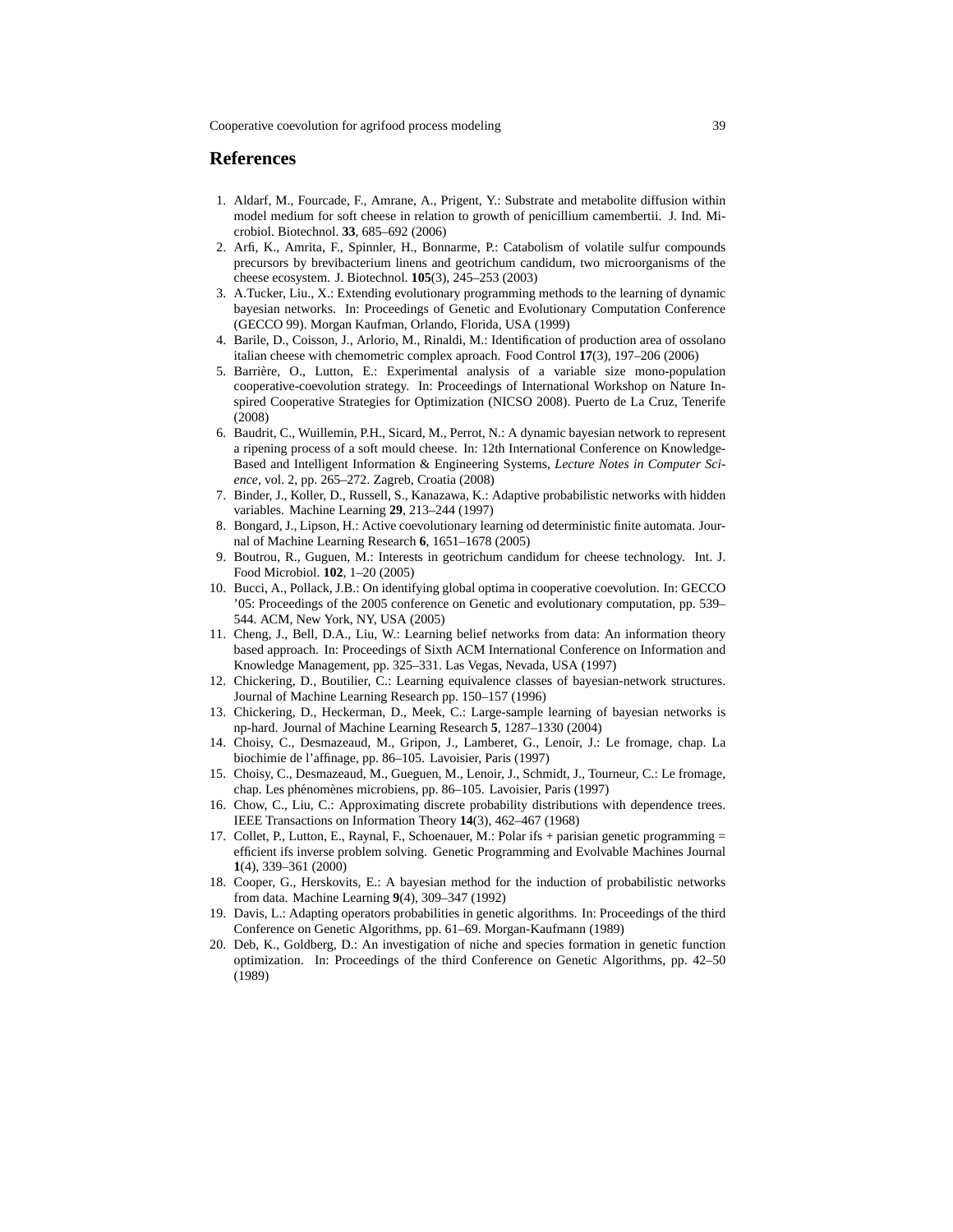- <span id="page-39-12"></span>21. Ellis, D., Broadhurst, D., Goodacre, R.: Rapid and quantitative detection of the microbial spoilage of beef by fourier transform infrared spectroscopy and machine learning. Analytica Chimica Acta **514**(2), 193–201 (2004)
- <span id="page-39-2"></span>22. Eriksson, R., Olsson, B.: Cooperative coevolution in inventory control optimisation. In: Proceedings of the Third International Conference on Artificial Neural Networks and Genetic Algorithms. Springer-Verlag, East Lansing, MI, USA (1997)
- <span id="page-39-16"></span>23. Francois, O., Leray., P.: Etude comparative d'algorithmes d'apprentissage de structure dans les réseaux bayésiens. Tech. rep., Rencontres des Jeunes Chercheurs en IA (2003)
- <span id="page-39-17"></span>24. Friedman, N.: Learning belief networks in the presence of missing values and hidden variables. In: Proceedings of 14th International Conference on Machine Learning, pp. 125–133. Morgan Kaufmann, Nashville, Tenessee, USA (1997)
- <span id="page-39-15"></span>25. Friedman, N., Linial, M., Nachman, I., Pe'er., D.: Using bayesian network to analyze expression data. J. Computational Biology **7**, 601–620 (2000)
- <span id="page-39-18"></span>26. Goldberg, D., Richardson, J.: Genetic algorithms with sharing for multimodal function optimization. In: Proceedings of Second International Conference on Genetic Algorithms and their application, pp. 41–49. Lawrence Erlbaum Associates, Inc., Cambridge, MA, USA (1987)
- <span id="page-39-11"></span>27. Gripon, A.: Cheese: Chemistry, Physics and Microbiology, chap. Mould-ripened cheeses, pp. 111–136. Chapman and Hall, London, United Kingdom (1993)
- <span id="page-39-4"></span>28. Holland, J., Reitman, J.: Cognitive systems based on adaptive algorithms. SIGART Bull. **63**, 49–49 (1977)
- <span id="page-39-1"></span>29. Husbands, P.: Distributed coevolutionary genetic algorithms for multi-criteria and multiconstraint optimisation. In: Selected Papers from AISB Workshop on Evolutionary Computing, pp. 150–165. Springer-Verlag, London, UK (1994)
- <span id="page-39-0"></span>30. Husbands, P., Mill, F.: Simulated co-evolution as the mechanism for emergent planning and scheduling,. In: Proceedings of the Fourth International Conference on Genetic Algorithms, pp. 264–270. Morgan Kaufman, San Diego, CA, USA (1991)
- <span id="page-39-7"></span>31. Ioannou, I., Mauris, G., Trystram, G., Perrot, N.: Back-propagation of imprecision in a cheese ripening fuzzy model based on human sensory evaluations. Fuzzy Sets And Systems **157**, 1179–1187 (2006)
- <span id="page-39-5"></span>32. Ioannou, I., Perrot, N., Curt, C., Mauris, G., Trystram, G.: Development of a control system using the fuzzy set theory applied to a browning process - a fuzzy symbolic approach for the measurement of product browning: development of a diagnosis model - part i. Journal Of Food Engineering **64**, 497–506 (2004)
- <span id="page-39-6"></span>33. Ioannou, I., Perrot, N., Mauris, G., Trystram, G.: Development of a control system using the fuzzy set theory applied to a browning process - towards a control system of the browning process combining a diagnosis model and a decision model - part ii. Journal Of Food Engineering **64**, 507–514 (2004)
- <span id="page-39-14"></span>34. Jia, H., Liu, D., Yu, P.: Learning dynamic bayesian network with immune evolutionary algorithm. In: Proceedings of Fourth International Conference on Machine Learning and Cybernetics. Guangzhou, China (2005)
- <span id="page-39-8"></span>35. Jimenez-Marquez, S., Thibault, J., Lacroix, C.: Prediction of moisture in cheese of commercial production using neural networks. Int. Dairy J. **15**, 1156–1174 (2005)
- <span id="page-39-3"></span>36. Jong, E.D., Stanley, K., Wiegand, R.: Introductory tutorial on coevolution. In: GECCO '07: Proceedings of the 2007 GECCO conference companion on Genetic and evolutionary computation. London, UK (2007)
- <span id="page-39-13"></span>37. Larranaga, P., Poza, M.: Structure learning of bayesian networks by genetic algorithms: A performance analysis of control parameters. IEEE Journal on Pattern Analysis and Machine Intelligence **18**(9), 912–926 (1996)
- <span id="page-39-9"></span>38. Leclercq-Perlat, M., Buono, F., Lambert, D., Latrille, E., Spinnler, H., Corrieu, G.: Controlled production of camembert-type cheeses. part i: Microbiological and physicochemical evolutions. J. Dairy Res. **71**, 346–354 (2004)
- <span id="page-39-10"></span>39. Leclercq-Perlat, M., Picque, D., Riahi, H., Corrieu, G.: Microbiological and biochemical aspects of camembert-type cheeses depend on atmospheric composition in the ripening chamber. J. Dairy Sci. **89**, 3260–3273 (2006)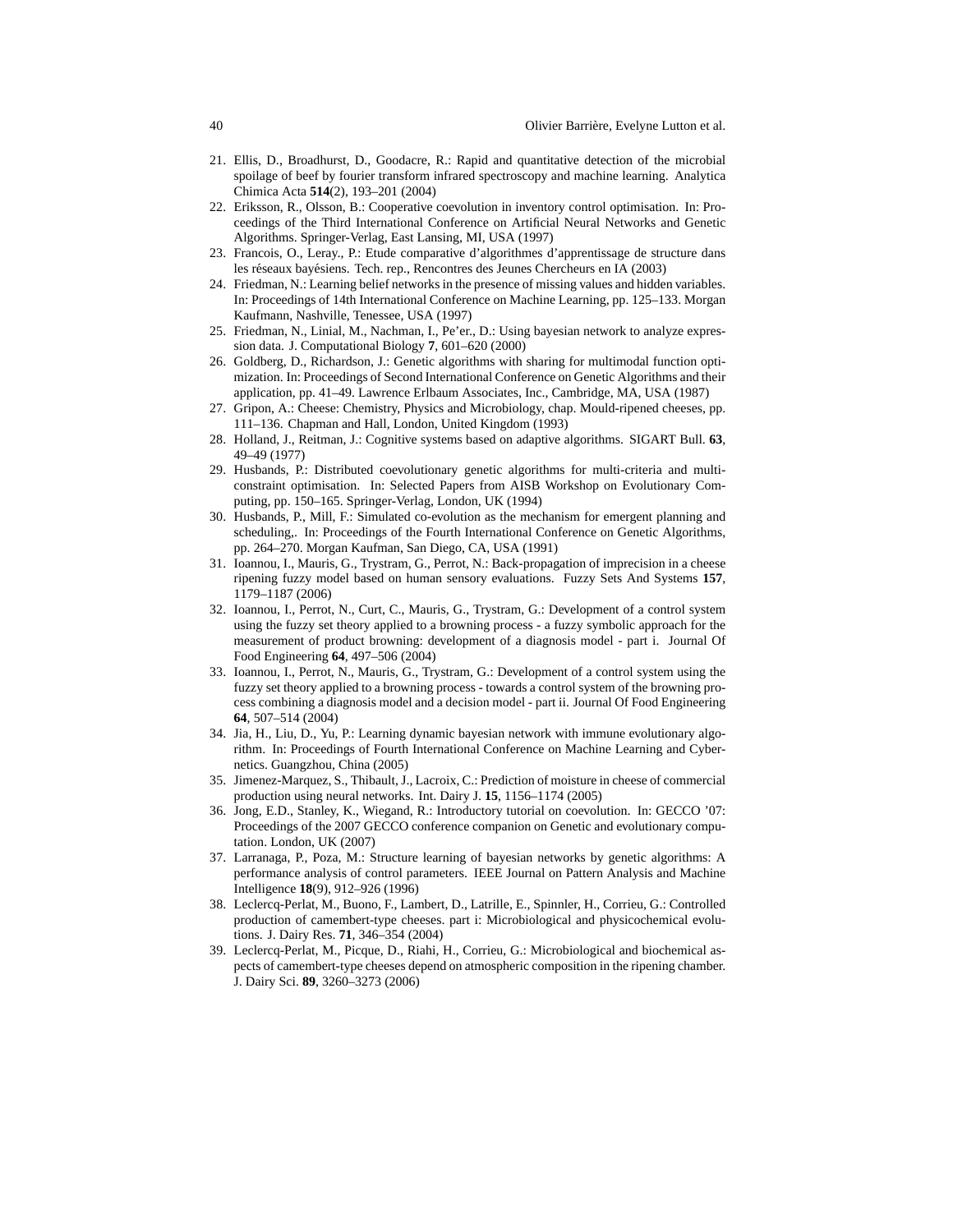<span id="page-40-9"></span>Cooperative coevolution for agrifood process modeling 41

- 40. Lenoir, J.: The surface flora and its role in the ripening of cheese. Int. Dairy Fed Bull. **171**, 3–20 (1984)
- <span id="page-40-19"></span>41. Louchet, J., Guyon, M., Lesot, M., Boumaza, A.: Dynamic flies: a new pattern recognition tool applied to stereo sequence processing. Pattern Recognition Letters **23**, 335–345 (2002)
- <span id="page-40-20"></span>42. Lutton, E., Martinez, P.: A genetic algorithm with sharing for the detection of 2d geometric primitives in images. In: AE '95: Selected Papers from the European conference on Artificial Evolution, pp. 287–303. Lille, France (1995)
- <span id="page-40-1"></span>43. Moriarty, D., Miikkulainen, R.: Forming neural networks through efficient and adaptive coevolution. Evolutionary Computation **5**, 373–399 (1998)
- <span id="page-40-21"></span>44. Murphy, K.: The bayes net toolbox for matlab. Computing Science and Statistics **33**(2), 1024– 1034 (2001)
- <span id="page-40-13"></span>45. Myers, J., Laskey, K., DeJong, K.: Learning bayesian networks from incomplete data using evolutionary algorithms. In: Proceedings of Genetic and Evolutionary Computation Conference (GECCO 99), pp. 458–465. 1, Morgan Kaufmann, Orlando, Florida, USA (1999)
- <span id="page-40-7"></span>46. Ni, H., Gunasekaran, S.: Food quality prediction with neural networks. Food Technology **52**, 60–65 (1998)
- <span id="page-40-6"></span>47. Ochoa, G., Lutton, E., Burke, E.: Cooperative royal road functions. In: Evolution Artificielle, pp. 29–31. Tours, France (2007)
- <span id="page-40-4"></span>48. Panait, L., Luke, S., Harrison, J.: Archive-based cooperative coevolutionary algorithms. In: GECCO '06: Proceedings of the 8th annual conference on Genetic and evolutionary computation. Seattle, Washington, USA (2006)
- <span id="page-40-18"></span>49. Pearl, J.: Probabilistic Reasoning in Intelligent Systems: Networks of Plausible Inference. Morgan Kaufman (1988)
- <span id="page-40-17"></span>50. Pearl, J., Verma, T.: A theory of inferred causation. In: Proceedings of Second International Conference on the Principles of Knowledge Representation and Reasoning. Cambridge, MA, USA (1991)
- <span id="page-40-11"></span>51. Pinaud, B., Baudrit, C., Sicard, M., Wuillemin, P.H., Perrot, N.: Validation et enrichissement interactifs d'un apprentissage automatique des paramètres d'un réseau bayésien dynamique appliqué aux procédés alimentaires. In: Journées Francophone sur les Réseaux Bayésiens. Lyon, France (2008)
- <span id="page-40-5"></span>52. Popovici, E., Jong, K.D.: The effects of interaction frequency on the optimization performance of cooperative coevolution. In: Proceedings of Genetic and Evolutionary Computation Conference, GECCO 2006. Seattle, Washington, USA (2006)
- <span id="page-40-0"></span>53. Potter, M., Jong, K.D.: A cooperative coevolutionary approach to function optimization. In: Parallel Problem Solving from Nature (PPSN III), Lecture Notes in Computer Science 866, pp. 249–257. Springer, Jerusalem, Israel (1994)
- <span id="page-40-3"></span>54. Potter, M., Jong, K.D.: Cooperative coevolution: An architecture for evolving coadapted subcomponents. Evolutionary Computation **8**(1), 1–29 (2000)
- <span id="page-40-2"></span>55. Potter, M., Jong, K.D.: The coevolution of antibodies for concept learning. In: Parallel Problem Solving from Nature (PPSN V), Lecture Notes in Computer Science 1498, pp. 530–539. Springer, Amsterdam, The Netherlands (2008)
- <span id="page-40-8"></span>56. Riahi, M., Trelea, I., Leclercq-Perlat, M., Picque, D., Corrieu, G.: Model for changes in weight and dry matter during the ripening of a smear soft cheese under controlled temperature and relative humidity. International Dairy Journal **17**, 946–953 (2000)
- <span id="page-40-15"></span>57. Robinson, R.: Counting unlabeled acyclic digraphs. In: Combinatorial Mathematics V: Proceedings of the Fifth Australian Conference, pp. 28–43. Springer, Melbourne, Australia (2000)
- <span id="page-40-14"></span>58. Ross, J., Zuviria, E.: Evolving dynamic bayesian networks with multi-objective genetic algorithms. Applied Intelligence **26**(1), 13–23 (2007)
- <span id="page-40-12"></span>59. Silva, S.: GPLAB A Genetic Programming Toolbox for MATLAB, http://gplab.sourceforge.net/ (2008)
- <span id="page-40-16"></span>60. Spirtes, P., Glymour, C., Scheines, R.: Causation, Prediction, and Search, second edn. The MIT Press (2001)
- <span id="page-40-10"></span>61. Tarantilis, C., Kiranoudis., C.: Operational research and food logistics. Journal of Food Engineering **70**(3), 253–255 (2005)